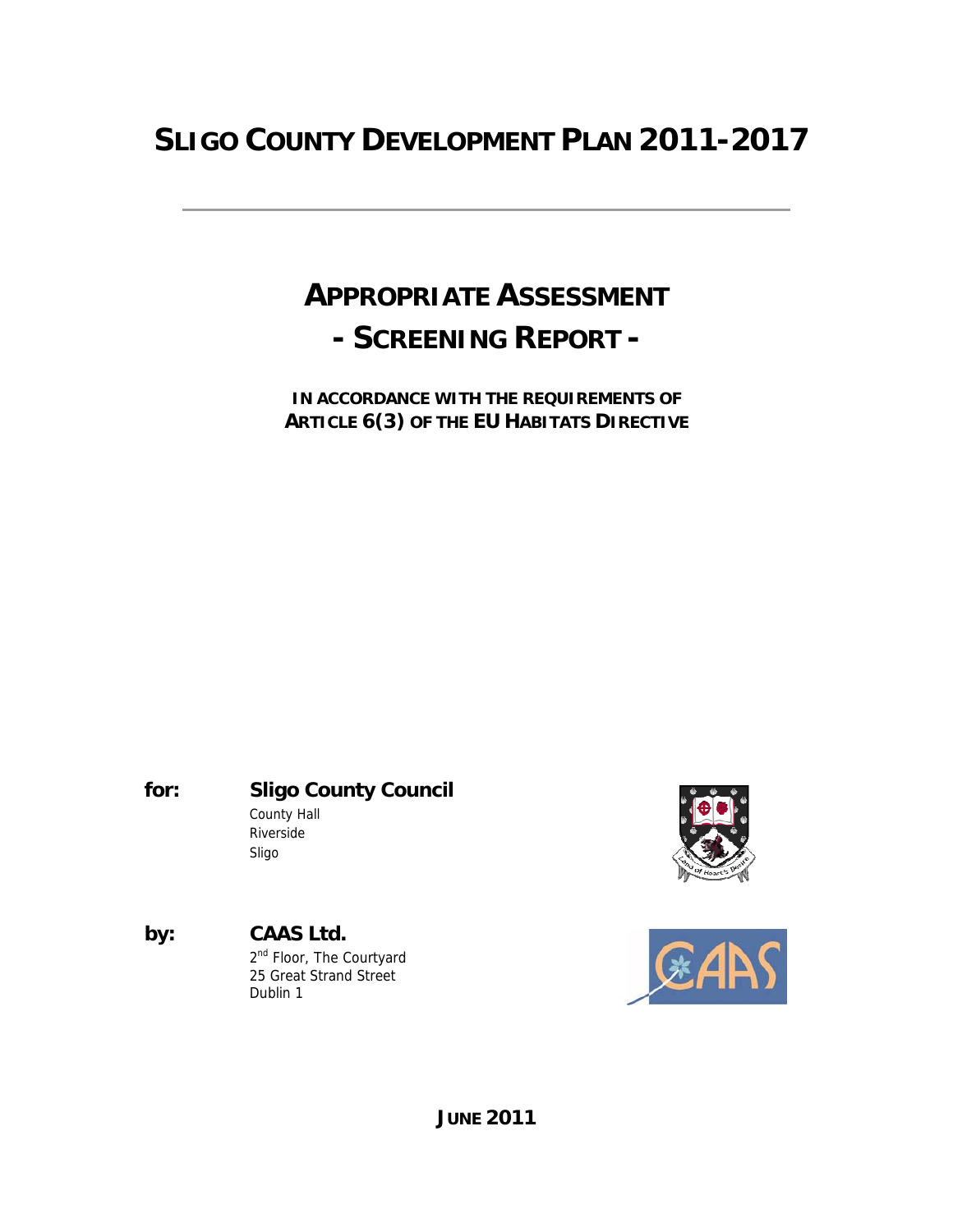## **Table of Contents**

| Section 1        |                                                                                    |  |
|------------------|------------------------------------------------------------------------------------|--|
| 1.1              |                                                                                    |  |
| 1.2              |                                                                                    |  |
| 1.3              |                                                                                    |  |
| <b>Section 2</b> |                                                                                    |  |
| <b>Section 3</b> | Natura 2000 Sites in and within 15 km of the Plan Area 4                           |  |
| Section 4        |                                                                                    |  |
| 4.1              |                                                                                    |  |
| 4.2              |                                                                                    |  |
| 4.3              |                                                                                    |  |
| 4.4              | Elements of the Plan that will ensure the protection of the Natura 2000 network 25 |  |
| <b>Section 5</b> |                                                                                    |  |
| 5.1              |                                                                                    |  |
| 5.2              |                                                                                    |  |
| Section 6        |                                                                                    |  |

# **List of Figures**

| Figure 3.1: Natura 2000 Sites within Co. Sligo and 15km of the County Boundary5 |
|---------------------------------------------------------------------------------|
|---------------------------------------------------------------------------------|

# **List of Tables**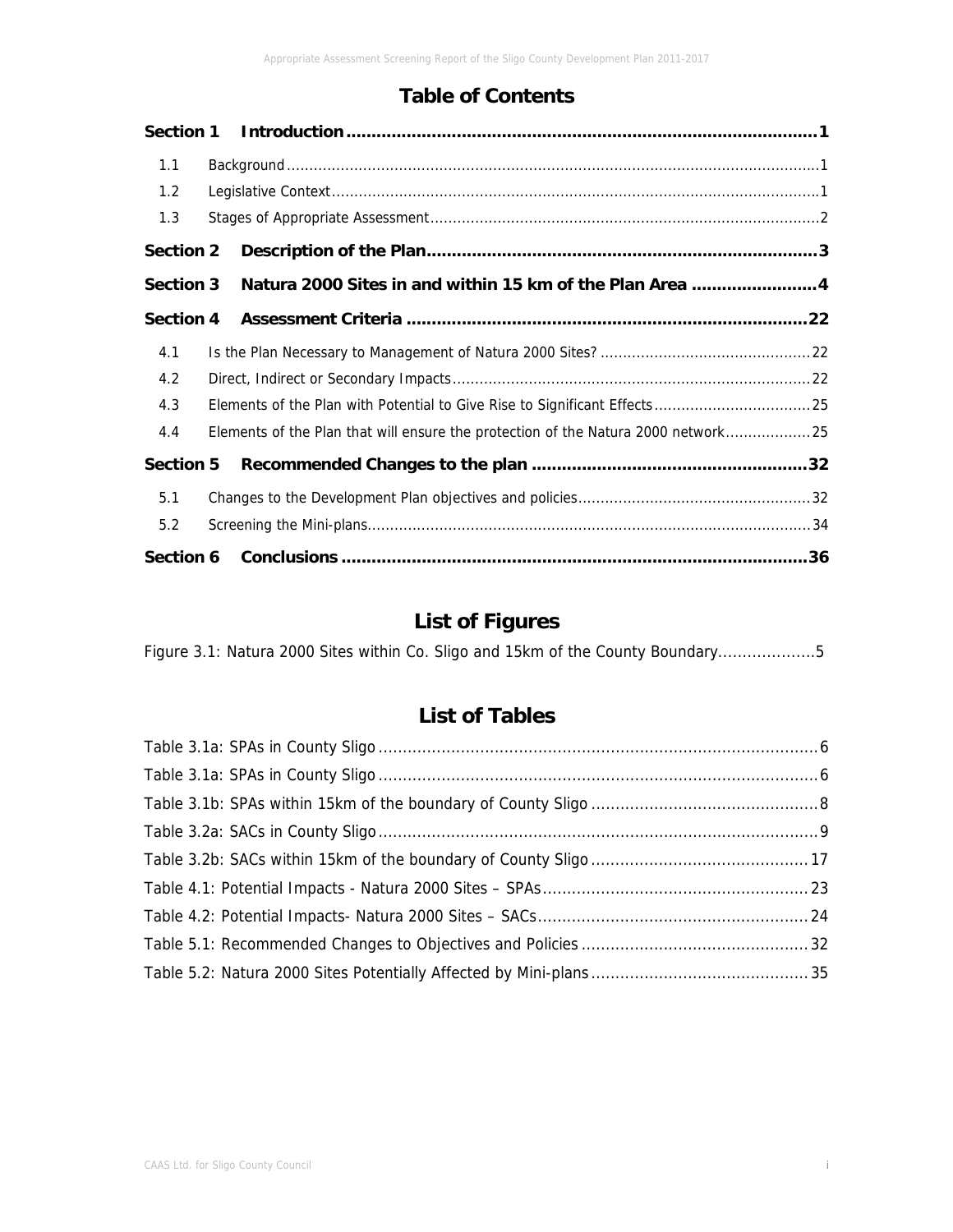# **Section 1 Introduction**

# **1.1 Background**

This is the Appropriate Assessment (AA) Screening Report for the Sligo County Development Plan (CDP) 2011-2017 in accordance with the requirements of Article 6(3) of the EU Habitats Directive (Directive 92/43/EEC). This report is divided into six sections as follows:

- Section 1 Introduction
- Section 2 Description of the Plan
- Section 3 Natura 2000 Sites in and within 15 km of the Plan Area
- Section 4 Assessment Criteria
- Section 5 Recommended Changes to the plan
- Section 6 Conclusions

An appendix to the report contains the assessment of the individual Plan policies, objectives and miniplans.

## **1.2 Legislative Context**

The Council Directive 92/43/EEC on the Conservation of Natural Habitats and of Wild Fauna and Flora, better known as "The Habitats Directive", provides legal protection for habitats and species of European importance. Articles 3 to 9 provide the legislative means to protect habitats and species of Community interest through the establishment and conservation of an EU-wide network of sites known as Natura 2000. These are candidate Special Areas of Conservation (cSACs) designated under the Habitats Directive and Special Protection Areas (SPAs) designated under the Conservation of Wild Birds Directive (79/409/ECC).

Articles 6(3) and 6(4) of the Habitats Directive set out the decision-making tests for plans and projects likely to affect Natura 2000 sites (Annex 1.1). Article 6(3) establishes the requirement for Appropriate Assessment (AA):

"Any plan or project not directly connected with or necessary to the management of the [Natura 2000] site but likely to have a significant effect thereon, either individually or in combination with other plans or projects, shall be subjected to appropriate assessment of its implications for the site in view of the site's conservation objectives. In light of the conclusions of the assessment of the implications for the site and subject to the provisions of paragraph 4, the competent national authorities shall agree to the plan or project only after having ascertained that it will not adversely affect the integrity of the site concerned and, if appropriate, after having obtained the opinion of the general public

If, in spite of a negative assessment of the implications for the [Natura 2000] site and in the absence of alternative solutions, a plan or project must nevertheless be carried out for imperative reasons of overriding public interest, including those of a social or economic nature, Member States shall take all compensatory measures necessary to ensure that the overall coherence of Natura 2000 is protected. It shall inform the Commission of the compensatory measures adopted.

Where the site concerned hosts a priority natural habitat type and/or a priority species the only considerations which may be raised are those relating to human health or public safety, to beneficial consequences of primary importance for the environment or, further to an opinion from the Commission, to other imperative reasons of overriding public interest."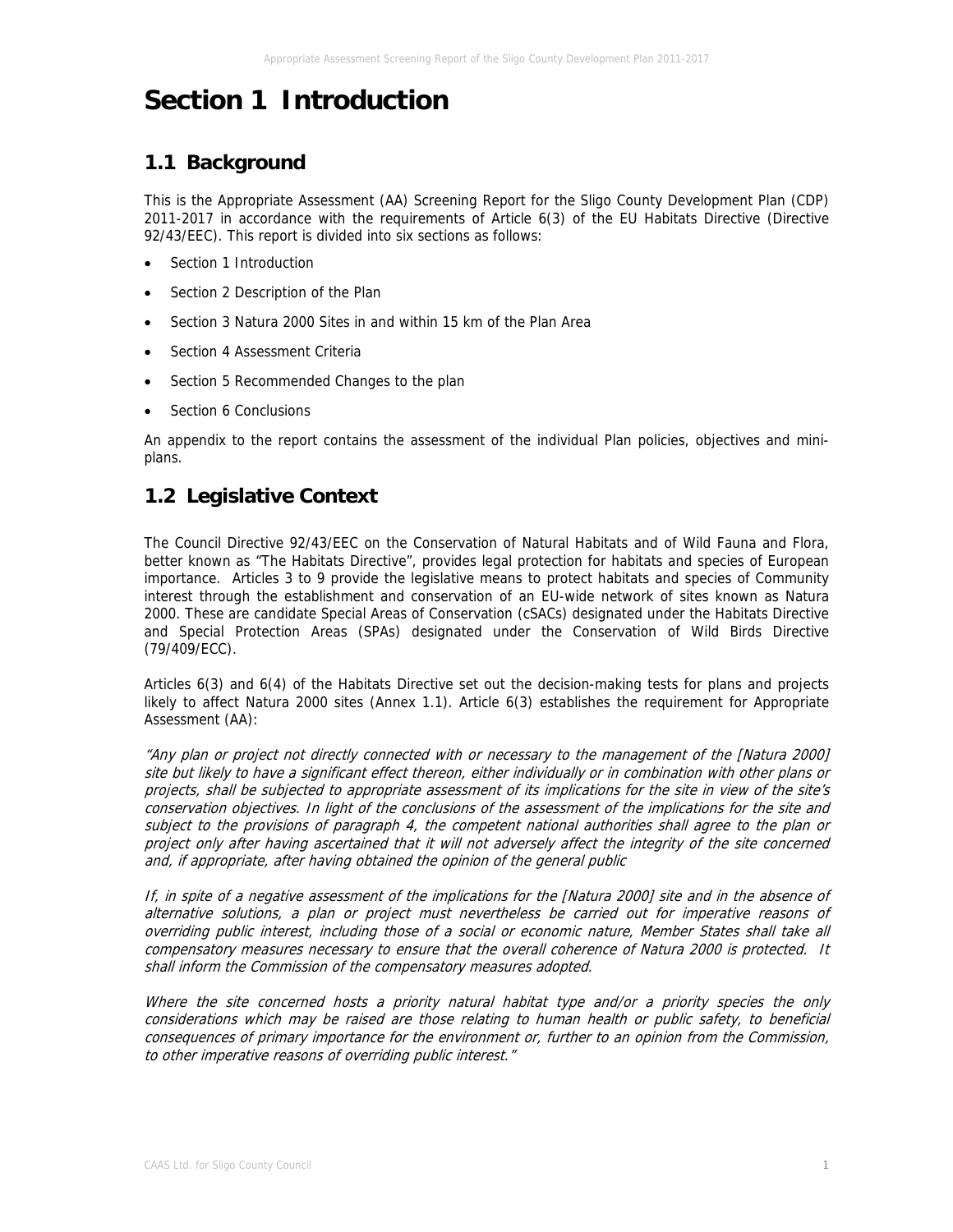## **1.3 Stages of Appropriate Assessment**

This Screening Report has been prepared in accordance with the following guidance:

- Appropriate Assessment of Plans and Projects in Ireland. Guidance for Planning Authorities. Department of the Environment, Heritage and Local Government, 2009.
- Assessment of plans and projects significantly affecting Natura 2000 sites: Methodological guidance on the provisions of Article 6(3) and (4) of the Habitats Directive 92/43/EEC, European Commission Environment DG, 2000.
- Managing Natura 2000 sites: The Provisions of Article 6 of the Habitats Directive 92/43/EEC: European Commission, 2000

AA comprises four stages :

#### **Stage One: Screening**

The process which identifies the likely impacts upon a Natura 2000 site of a project or plan, either alone or in combination with other projects or plans, and considers whether these impacts are likely to be significant.

#### **Stage Two: Appropriate Assessment**

The consideration of the impact on the integrity of the Natura 2000 site of the project or plan, either alone or in combination with other projects or plans, with respect to the site's structure and function and its conservation objectives. Additionally, where there are adverse impacts, an assessment of the potential mitigation of those impacts.

#### **Stage Three: Assessment of Alternative Solutions**

The process which examines alternative ways of achieving the objectives of the project or plan that avoid adverse impacts on the integrity of the Natura 2000 site.

#### **Stage Four: Assessment where no alternative solutions exist and where adverse impacts remain**

An assessment of compensatory measures where, in the light of an assessment of imperative reasons of overriding public interest (IROPI), it is deemed that the project or plan should proceed.

The Habitats Directive promotes a hierarchy of avoidance, mitigation and compensatory measures. First, the plan should aim to avoid any impacts on European sites by identifying possible impacts early in the plan-making process and writing the plan in order to avoid such impacts. Second, mitigation measures should be applied, if necessary, during the AA process to the point where no adverse impacts on the site(s) remain. If the plan is still likely to result in impacts on European sites, and no further practicable mitigation is possible, then it must be rejected. If no alternative solutions are identified and the plan is required for imperative reasons of overriding public interest (IROPI test) under Article 6(4) of the Habitats Directive, then compensation measures are required for any remaining adverse effect.

This report documents the first of these stages. It's conclusion that significant impacts on Natura 2000 sites are unlikely means that further AA stages are not required.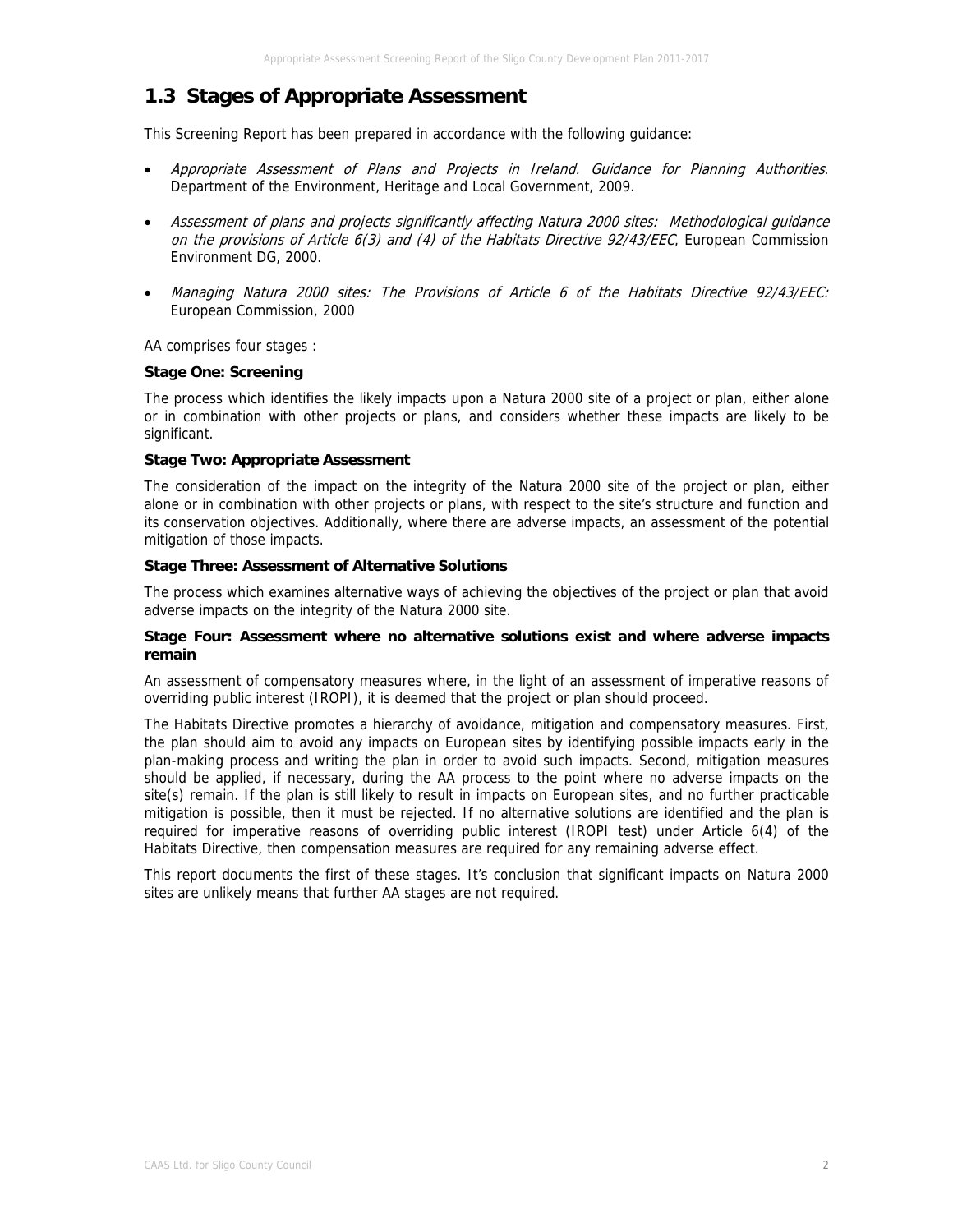# **Section 2 Description of the Plan**

Sligo County Development Plan 2011-2017 sets out Sligo County Council's vision for the sustainable growth of the County of Sligo. It also includes a wide range of policies and objectives designed to transpose this vision into reality. Sligo has been designated as a Gateway City under the National Spatial Strategy (NSS). As the national planning framework for Ireland, the NSS aims to achieve a better balance of social, economic and physical development across the state, supported by more effective planning. Within this context, Sligo is recognised as having the potential to build scale and critical mass to drive development in the North-West. The approach is to make the region competitive according to its strengths while ensuring a high-quality urban environment and vibrant rural areas.

Apart from the development of an enterprising and competitive Gateway, the vision for the future of County Sligo involves the creation of compact, liveable towns and villages, in a green and accessible County which offers affordable homes, healthcare, educational, cultural and recreational facilities set in a high-quality natural environment where heritage is protected and enhanced.

The core aims of the Plan are:

- CA-1 To develop the full potential of each part of County Sligo to contribute to the optimal performance of the County as a whole – economically, socially and environmentally;
- CA-2 To adequately provide for the growth of Sligo towards a target population of up to 74,000 by 2017, structured in a balanced manner between:
	- the Gateway City of Sligo (up to 34,000)
	- the wider area of County Sligo (up to 40,000), encompassing the consolidation of Key Support Towns and smaller settlements, and the maintenance of viable rural communities in the hinterlands of these towns and villages.
- CA-3 To support the implementation of the Gateway status for Sligo City, as set out in the NSS, the RPGs and as provided for in the Sligo and Environs Development Plan 2010-2016, by ensuring the structured and orderly development of Sligo as a compact and sustainable city;
- CA-4 To sustain the vitality of urban and rural communities throughout the County in a way that will complement the vibrancy of the Gateway and reinforce the identity of Sligo, ensuring that culture is central to the County's identity and quality of life of all those who live, work and visit Sligo;
- CA-5 To ensure that the nationally and internationally renowned natural and cultural heritage of Sligo is wisely conserved and enhanced, both as a driver of Sligo's identity and attractiveness for investment and business activities, and as a key legacy to be handed forward to future generations.
- CA-6 To build up the regional-level linkages between County Sligo and other parts of the Border Region and adjoining regions, such as the Western Region and Northern Ireland, by supporting the implementation of regional spatial strategies, such as the Border Regional Planning Guidelines, collaborating on support for critical enabling infrastructure, such as inter-regional road and rail linkages, and co-operating on areas of mutual planning interest.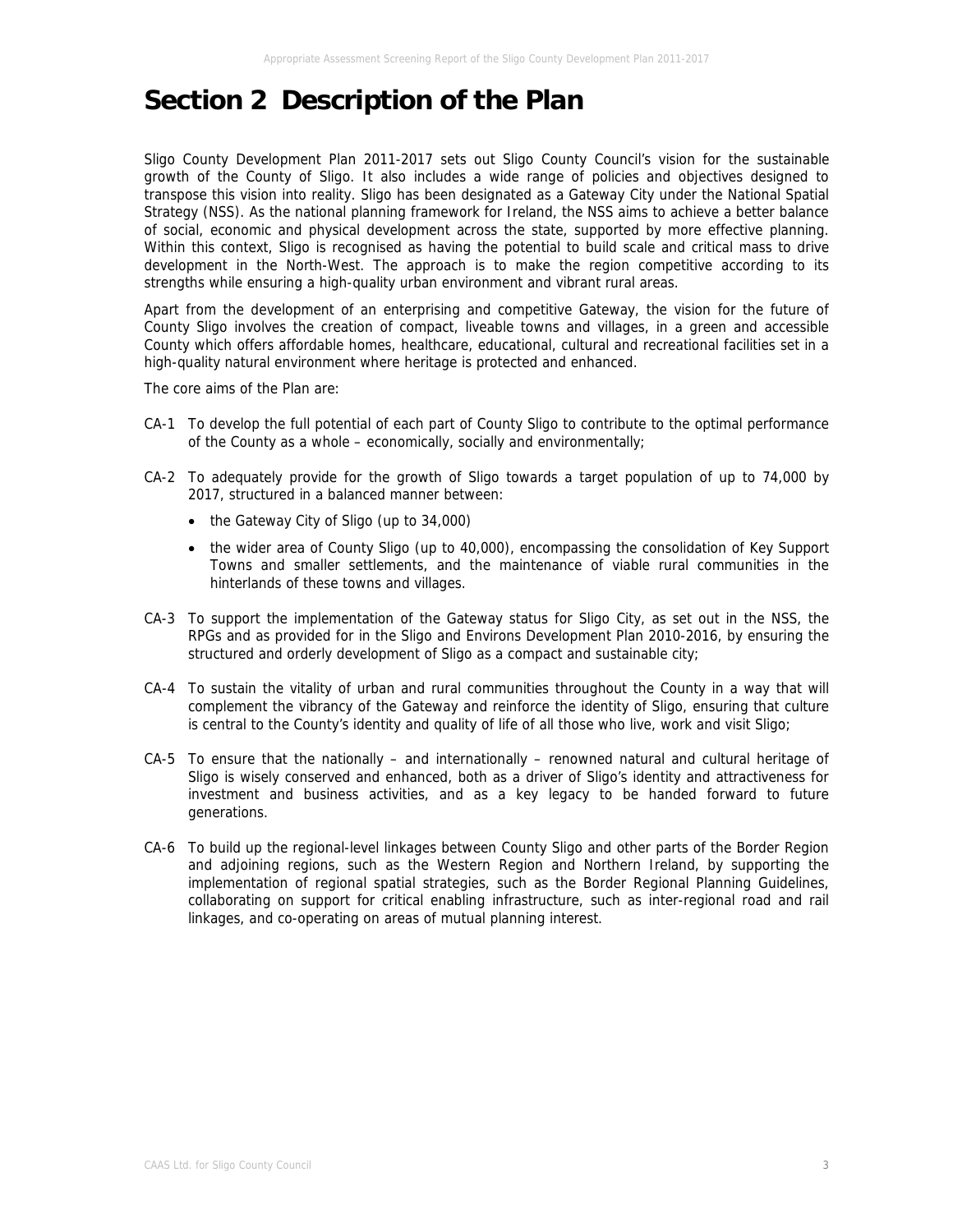# **Section 3 Natura 2000 Sites in and within 15 km of the Plan Area**

### **3.1.1 SACs and SPAs**

This section of the screening process describes the Natura 2000 sites within a 15km zone of impact of the plan area. A distance of 15km is currently recommended in the DoE document DRAFT - Guidance for Planning Authorities and as a precautionary measure, to ensure that all potentially affected Natura 2000 sites are included in the screening process. A map indicating the locations of the sites is given in **Figure 3.1**.

**Tables 3.1 a & b** and **Table 3.2 a & b** list the Natura 2000 sites that are a) within County Sligo and b) within 15 km of the county boundary. The qualifying features for each site have been obtained through a review of the site synopses available from the NPWS website.

## **3.1.2 Conservation Objectives**

It is the goal of NPWS to draw up conservation plans for all areas designated for nature conservation. These plans will, among other things, set clear objectives for the conservation of the features of interest within a site. Where site specific conservation objectives exist, these have been included in **Tables 3.1 a & b and Table 3.2 a & b.** Where no Management Plan is yet available, NPWS have provided generic Conservation Objectives for Natura 2000 Sites

One generic Conservation Objectives has been provided for SPAs, as follows:

• To maintain the bird species of special conservation interest for which the SPA has listed, at favourable conservation status.

Generic Conservation Objectives for cSACs have been provided as follows:

- To maintain Annex I habitats and Annex II species for which the cSAC has been selected at favourable conservation status.
- To maintain the extent species richness and biodiversity of the entire site.
- To establish effective liaison and co-operation with landowners, legal users and relevant authorities.

Favourable conservation status of a species can be described as being achieved when: "population data on the species concerned indicate that it is maintaining itself, and the natural range of the species is neither being reduced or likely to be reduced for the foreseeable future, and there is, and will probably continue to be, a sufficiently large habitat to maintain its populations on a long-term basis."

Favourable conservation status of a habitat can be described as being achieved when: 'its natural range, and area it covers within that range, is stable or increasing, and the ecological factors that are necessary for its long-term maintenance exist and are likely to continue to exist for the foreseeable future, and the conservation status of its typical species is favourable''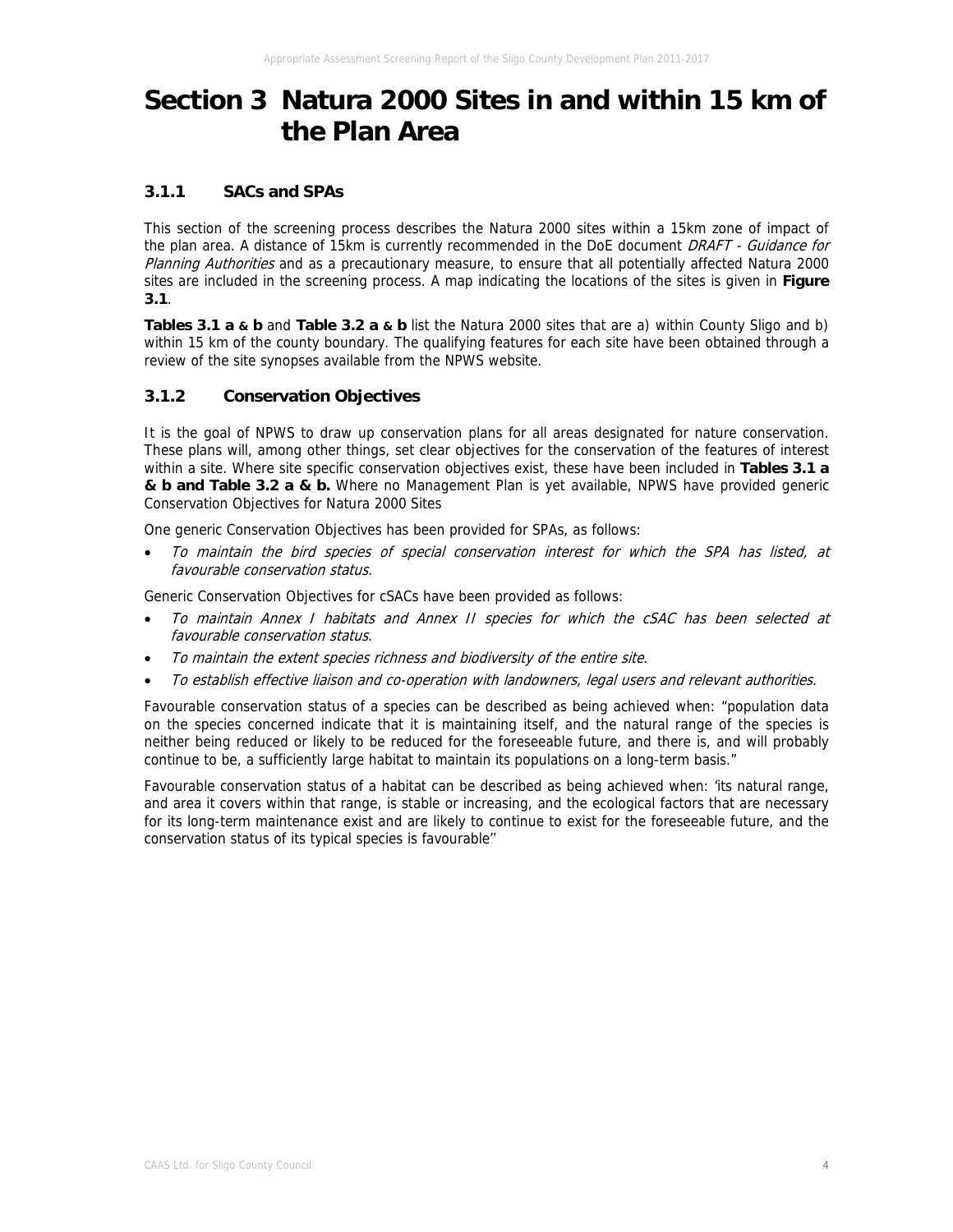

 **Figure 3.1: Natura 2000 Sites within Co. Sligo and 15km of the County Boundary**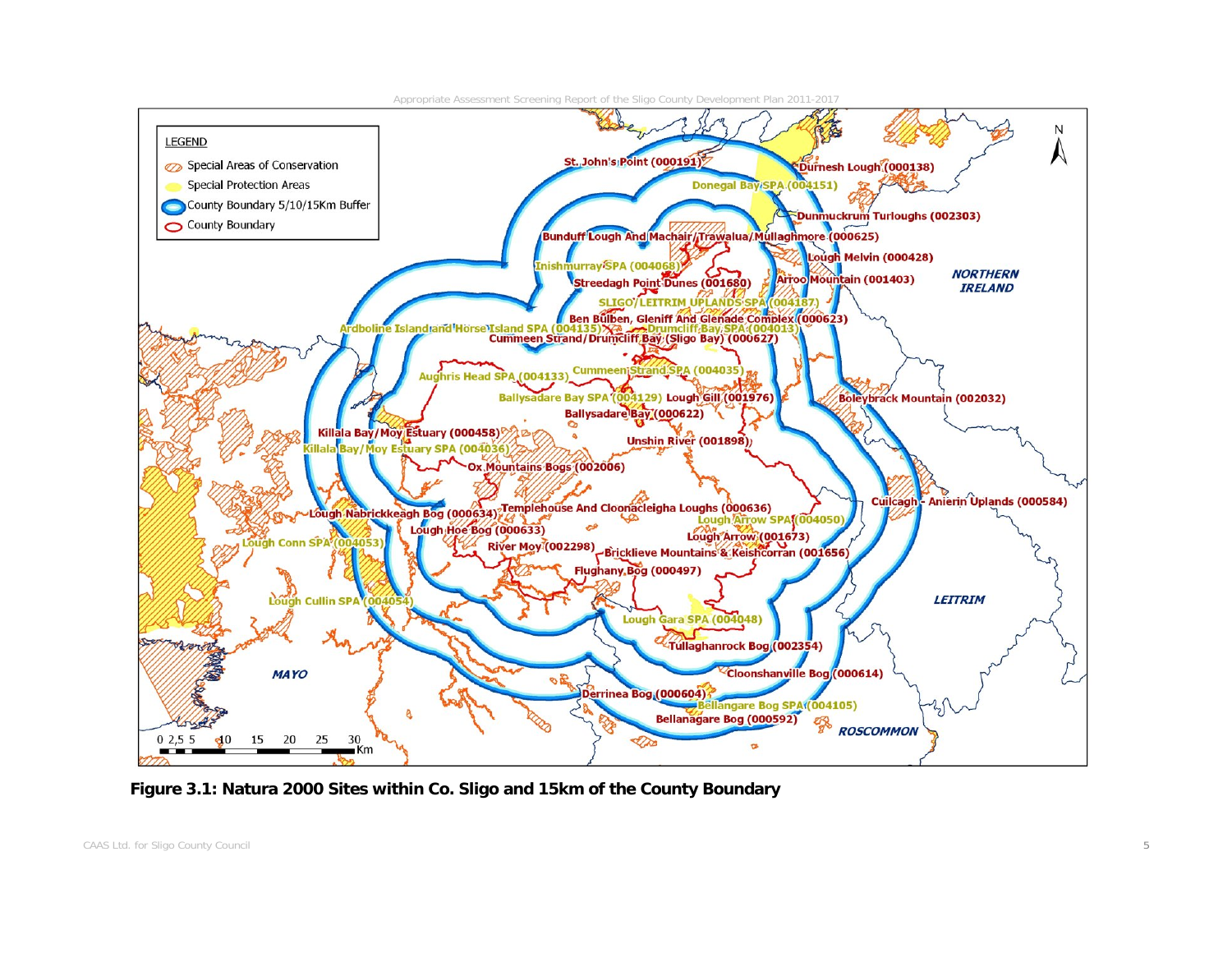## **Table 3.1a: SPAs in County Sligo**

| <b>Site Name and code</b>         | <b>Conservation Interests</b>                                                                                                                                                              | <b>Conservation Objectives</b>                                                                                                                                                                                                       | Threats to site integrity                                                                                                                                                                                                                                                                                                                                                            |
|-----------------------------------|--------------------------------------------------------------------------------------------------------------------------------------------------------------------------------------------|--------------------------------------------------------------------------------------------------------------------------------------------------------------------------------------------------------------------------------------|--------------------------------------------------------------------------------------------------------------------------------------------------------------------------------------------------------------------------------------------------------------------------------------------------------------------------------------------------------------------------------------|
| Drumcliff Bay 004013              | Site is selected for: Barnacle Goose Sanderling<br>Additional Special Conservation Interests: Wetland &<br>Waterbirds                                                                      | To maintain the special conservation interests for this<br>SPA at favourable conservation status: Barnacle Goose,<br>Sanderling, Wetland & Waterbirds.                                                                               | Direct and indirect impacts to the habitats of the bird<br>species of conservation interests (loss of habitat)<br>Direct loss of habitat to development<br>Water quality/pollution<br>Disturbance including recreation/amenity use<br>Introduction of alien invasive species<br><b>Illegal Dumping</b><br>Disturbance from Recreational/amenity use<br>Inappropriate land management |
| Cummeen Strand 004035             | Site is selected for: Light-bellied Brent Goose<br>Additional Special Conservation Interests:<br>Oystercatcher Redshank Wetland & Waterbirds                                               | To maintain the special conservation interests for this<br>SPA at favourable conservation status: Light-bellied<br>Brent Goose, Oystercatcher, Redshank, Wetland &<br>Waterbirds.                                                    | Direct and indirect impacts to the habitats of the bird<br>species of conservation interests (loss of habitat)<br>Direct loss of habitat to development<br>Water quality/pollution<br>Disturbance including recreation/amenity use<br>Introduction of alien invasive species<br><b>Illegal Dumping</b><br>Disturbance from Recreational/amenity use<br>Inappropriate land management |
| Killala Bay/Moy Estuary<br>004036 | Site is selected for: Ringed Plover Bar-tailed Godwit<br>Additional Special Conservation Interests: Golden<br>Plover Grey Plover Sanderling Dunlin Curlew Redshank<br>Wetland & Waterbirds | To maintain the special conservation interests for this<br>SPA at favourable conservation status: Ringed Plover,<br>Bar-tailed Godwit, Golden Plover, Grey Plover,<br>Sanderling, Dunlin, Curlew, Redshank, Wetland &<br>Waterbirds. | Direct and indirect impacts to the habitats of the bird<br>species of conservation interests (loss of habitat)<br>Direct loss of habitat to development<br>Water quality/pollution<br>Disturbance including recreation/amenity use<br>Introduction of alien invasive species<br><b>Illegal Dumping</b><br>Disturbance from Recreational/amenity use<br>Inappropriate land management |
| Lough Gara 004048                 | Site is selected for: Whooper Swan Greenland White-<br>fronted Goose<br>Additional Special Conservation Interests: Wetland &<br>Waterbirds                                                 | To maintain the special conservation interests for this<br>SPA at favourable conservation status: Whooper Swan,<br>Greenland White-fronted Goose, Wetland & Waterbirds.                                                              | Direct and indirect impacts to the habitats of the bird<br>species of conservation interests (loss of habitat)<br>Direct loss of habitat to development<br>Water quality/pollution<br>Disturbance including recreation/amenity use<br>Introduction of alien invasive species<br><b>Illegal Dumping</b><br>Disturbance from Recreational/amenity use<br>Inappropriate land management |
| Lough Arrow 004050                | Site is selected for: Little Grebe<br>Additional Special Conservation Interests: Goldeneye<br>Wetlands & Waterbirds                                                                        | To maintain the special conservation interests for this<br>SPA at favourable conservation status: Little Grebe,<br>Goldeneye, Wetlands & Waterbirds.                                                                                 | Direct and indirect impacts to the habitats of the bird<br>species of conservation interests (loss of habitat)<br>Direct loss of habitat to development<br>Water quality/pollution<br>Disturbance including recreation/amenity use<br>Introduction of alien invasive species<br><b>Illegal Dumping</b><br>Disturbance from Recreational/amenity use                                  |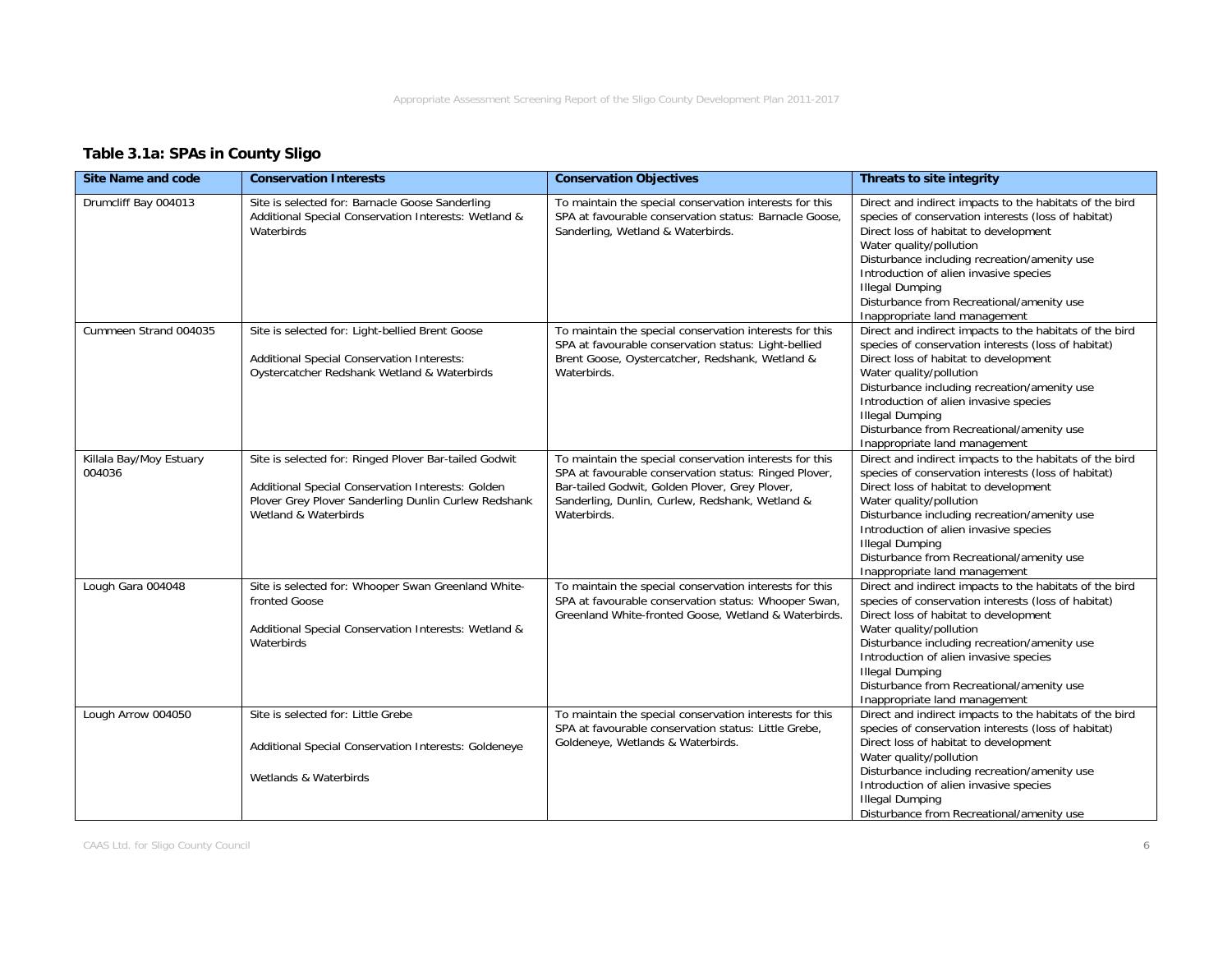| <b>Site Name and code</b>                          | <b>Conservation Interests</b>                                                                                                                                          | <b>Conservation Objectives</b>                                                                                                                                                                             | Threats to site integrity                                                                                                                                                                                                                                                                                                                                                            |
|----------------------------------------------------|------------------------------------------------------------------------------------------------------------------------------------------------------------------------|------------------------------------------------------------------------------------------------------------------------------------------------------------------------------------------------------------|--------------------------------------------------------------------------------------------------------------------------------------------------------------------------------------------------------------------------------------------------------------------------------------------------------------------------------------------------------------------------------------|
|                                                    |                                                                                                                                                                        |                                                                                                                                                                                                            | Inappropriate land management                                                                                                                                                                                                                                                                                                                                                        |
| Inishmurray 004068                                 | Site is selected for: Barnacle Goose Arctic Tern<br>Additional Special Conservation Interests: Storm Petrel<br>Shag Herring Gull                                       | To maintain the special conservation interests for this<br>SPA at favourable conservation status: Barnacle Goose,<br>Arctic Tern, Storm Petrel, Shag, Herring Gull.                                        | Direct and indirect impacts to the habitats of the bird<br>species of conservation interests (loss of habitat)<br>Direct loss of habitat to development<br>Water quality/pollution<br>Disturbance including recreation/amenity use<br>Introduction of alien invasive species<br><b>Illegal Dumping</b><br>Disturbance from Recreational/amenity use<br>Inappropriate land management |
| Ballysadare Bay 004129                             | Site is selected for: Light-bellied Brent Goose Bar-tailed<br>Godwit<br>Additional Special Conservation Interests: Grey Plover<br>Dunlin Redshank Wetland & Waterbirds | To maintain the special conservation interests for this<br>SPA at favourable conservation status: Light-bellied<br>Brent Goose, Bar-tailed Godwit, Grey Plover, Dunlin,<br>Redshank, Wetland & Waterbirds. | Direct and indirect impacts to the habitats of the bird<br>species of conservation interests (loss of habitat)<br>Direct loss of habitat to development<br>Water quality/pollution<br>Disturbance including recreation/amenity use<br>Introduction of alien invasive species<br><b>Illegal Dumping</b><br>Disturbance from Recreational/amenity use<br>Inappropriate land management |
| Aughris Head 004133                                | Site is selected for: Kittiwake                                                                                                                                        | To maintain the special conservation interests for this<br>SPA at favourable conservation status: Kittiwake.                                                                                               | Direct and indirect impacts to the habitats of the bird<br>species of conservation interests (loss of habitat)<br>Direct loss of habitat to development<br>Water quality/pollution<br>Disturbance including recreation/amenity use<br>Introduction of alien invasive species<br><b>Illegal Dumping</b><br>Disturbance from Recreational/amenity use<br>Inappropriate land management |
| Ardboline Island and Horse<br><b>Island 004135</b> | Site is selected for:<br>Cormorant, Barnacle Goose<br>Additional Special Conservation Interests: Corncrake                                                             | To maintain the special conservation interests for this<br>SPA at favourable conservation status: Cormorant,<br>Barnacle Goose, Corncrake.                                                                 | Direct and indirect impacts to the habitats of the bird<br>species of conservation interests (loss of habitat)<br>Direct loss of habitat to development<br>Water quality/pollution<br>Disturbance including recreation/amenity use<br>Introduction of alien invasive species<br><b>Illegal Dumping</b><br>Disturbance from Recreational/amenity use<br>Inappropriate land management |
| Sligo/Leitrim Uplands<br>004187                    | Site is selected for: Peregrine, Chough                                                                                                                                | To maintain the special conservation interests for this<br>SPA at favourable conservation status: Peregrine,<br>Chough.                                                                                    | Direct and indirect impacts to the habitats of the bird<br>species of conservation interests (loss of habitat)<br>Direct loss of habitat to development<br>Water quality/pollution<br>Disturbance including recreation/amenity use<br>Introduction of alien invasive species<br><b>Illegal Dumping</b><br>Disturbance from Recreational/amenity use<br>Inappropriate land management |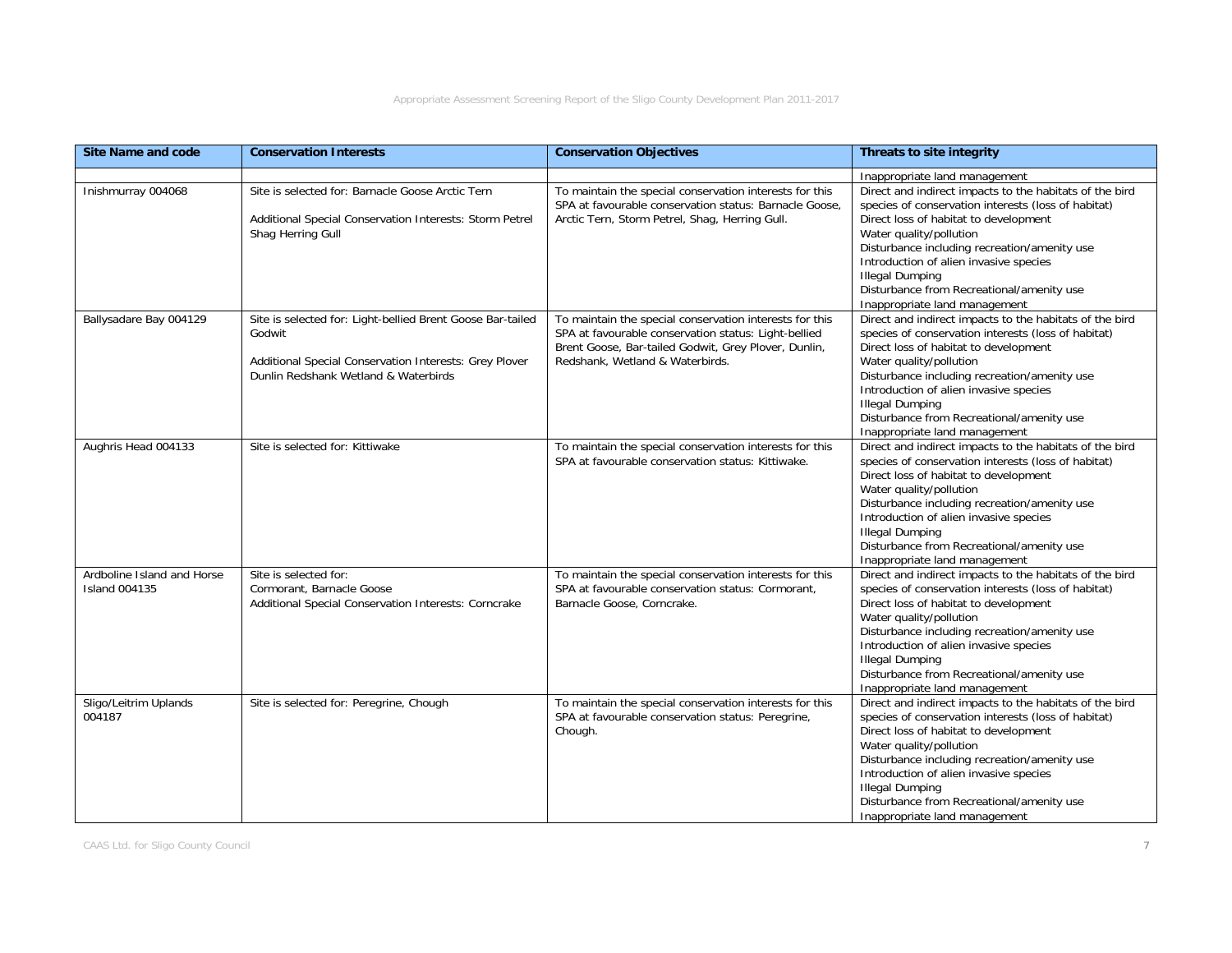## **Table 3.1b: SPAs within 15km of the boundary of County Sligo**

| <b>Site Name</b><br>and Code | <b>Conservation Interests</b>                                                              | <b>Conservation objectives</b>                                                                                                                                                              | Threats to site integrity                                                                                                                                                                                                                                                                                                                                                                                                                                                                                                                                                                                                     |
|------------------------------|--------------------------------------------------------------------------------------------|---------------------------------------------------------------------------------------------------------------------------------------------------------------------------------------------|-------------------------------------------------------------------------------------------------------------------------------------------------------------------------------------------------------------------------------------------------------------------------------------------------------------------------------------------------------------------------------------------------------------------------------------------------------------------------------------------------------------------------------------------------------------------------------------------------------------------------------|
| Donegal<br>Bay004151         | Great Northern Diver, Light-bellied<br>Brent Goose, Common Scoter,<br>Wetland & Waterbirds | To maintain the special conservation interests for this SPA at<br>favourable conservation status: Great Northern Diver, Light-bellied<br>Brent Goose, Common Scoter, Wetland & Waterbirds.  | Direct and indirect impacts to the habitats of the bird species of<br>conservation interests (loss of habitat)<br>Direct loss of habitat to development<br>Water quality/pollution<br>Disturbance including recreation/amenity use<br>Introduction of alien invasive species<br><b>Illegal Dumping</b><br>Disturbance from Recreational/amenity use<br>Inappropriate land management                                                                                                                                                                                                                                          |
| Bellangare Bog<br>004105     | Greenland White-fronted Goose<br>Golden Plover                                             | To maintain the Annex I habitat for which the cSAC has been<br>selected at favourable conservation status: Depressions on peat<br>substrates, Greenland White-fronted Goose, Golden Plover. | Direct and indirect impacts to the habitats of the bird species of<br>conservation interests (loss of habitat)<br>Water quality/pollution / Changes in flow rates<br>Arterial drainage/water abstraction/ lowering of the regional water table/<br>Siltation<br>Loss of fringe vegetation<br>Changes in seasonal water levels/fluctuations<br>Direct loss of habitat to development Loading from effluents (WWTP)<br>Recreation/Amenity Use Developments - marinas, fishing<br>Introduction of alien invasive species<br><b>Illegal Dumping</b><br>Disturbance from Recreational/amenity use<br>Inappropriate land management |
| Lough Cullin<br>004054       | Whooper Swan<br>Golden Plover                                                              | To maintain the Annex I habitats for which the cSAC has been<br>selected at favourable conservation status. Whooper Swan, Golden<br>Plover                                                  | Direct and indirect impacts to the habitats of the bird species of<br>conservation interests (loss of habitat)<br>Water quality/pollution / Changes in flow rates<br>Arterial drainage/water abstraction/ lowering of the regional water table/<br>Siltation<br>Loss of fringe vegetation<br>Changes in seasonal water levels/fluctuations<br>Direct loss of habitat to development Loading from effluents (WWTP)<br>Recreation/Amenity Use Developments - marinas, fishing<br>Introduction of alien invasive species<br><b>Illegal Dumping</b><br>Disturbance from Recreational/amenity use<br>Inappropriate land management |
| Lough Conn<br>004053         | Greenland White-fronted Goose<br>Whooper Swan                                              | To maintain the Annex I habitats for which the cSAC has been<br>selected at favourable conservation status. Greenland White-<br>fronted Goose, Whooper Swan,                                | Direct and indirect impacts to the habitats of the bird species of<br>conservation interests (loss of habitat)<br>Direct loss of habitat to development<br>Water quality/pollution<br>Disturbance including recreation/amenity use<br>Introduction of alien invasive species<br><b>Illegal Dumping</b><br>Disturbance from Recreational/amenity use<br>Inappropriate land management                                                                                                                                                                                                                                          |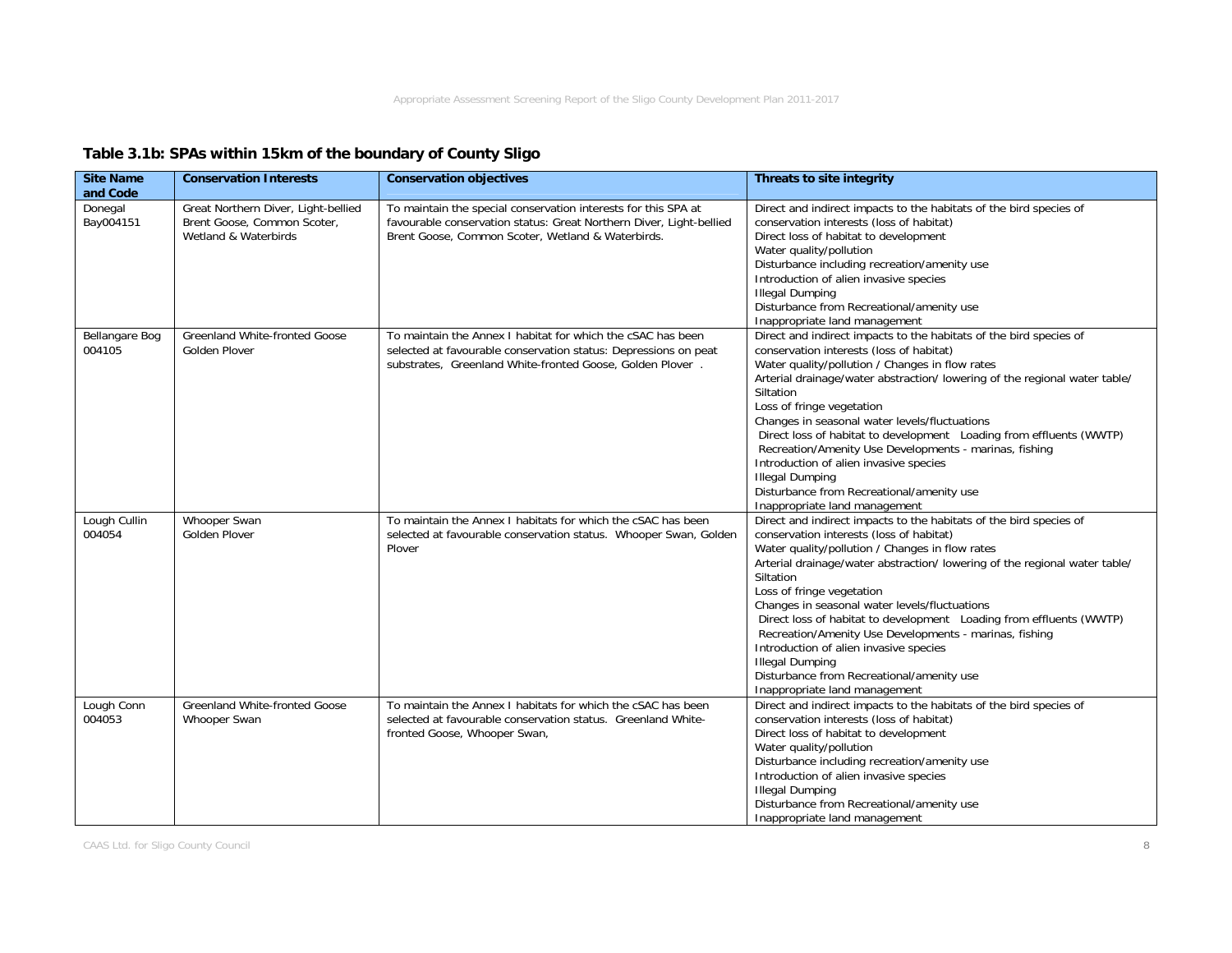## **Table 3.2a: SACs in County Sligo**

| <b>Site Name (Site Code)</b>     | <b>Annex I habitat</b>                                                                                                                                                                                                                                                                                                                                                                                                                                                                                                    | <b>Annex II Species</b>                   | <b>Conservation Objectives</b>                                                                                                                                                                                                                                                                                                                                                                                                                                                                                                                                                                                                                                                                                                                                                                                                                                                                                                                        | Threats to site integrity                                                                                                                                                                                                                                                                                                                                                                                                                                                                                                                                                                                                        |
|----------------------------------|---------------------------------------------------------------------------------------------------------------------------------------------------------------------------------------------------------------------------------------------------------------------------------------------------------------------------------------------------------------------------------------------------------------------------------------------------------------------------------------------------------------------------|-------------------------------------------|-------------------------------------------------------------------------------------------------------------------------------------------------------------------------------------------------------------------------------------------------------------------------------------------------------------------------------------------------------------------------------------------------------------------------------------------------------------------------------------------------------------------------------------------------------------------------------------------------------------------------------------------------------------------------------------------------------------------------------------------------------------------------------------------------------------------------------------------------------------------------------------------------------------------------------------------------------|----------------------------------------------------------------------------------------------------------------------------------------------------------------------------------------------------------------------------------------------------------------------------------------------------------------------------------------------------------------------------------------------------------------------------------------------------------------------------------------------------------------------------------------------------------------------------------------------------------------------------------|
| Killala Bay/Moy Estuary (000458) | 1130<br>Estuaries<br>1140<br>Mudflats and sandflats not<br>covered by seawater at low tide<br>Annual vegetation of drift<br>1210<br>lines<br>2110<br>Embryonic shifting dunes<br>2120<br>Shifting dunes along the<br>shoreline with Ammophila arenaria<br>(white dunes)<br>Fixed coastal dunes with<br>2130<br>herbaceous vegetation (grey dunes)<br>Humid dune slacks<br>2190<br>Salicornia and other annuals<br>1310<br>colonizing mud and sand<br>1330<br>Atlantic salt meadows<br>(Glauco-Puccinellietalia maritimae) | Phoca vitulina<br>Vertigo angustior       | Generic Conservation Objectives as outlined in<br>Section 3.2 apply                                                                                                                                                                                                                                                                                                                                                                                                                                                                                                                                                                                                                                                                                                                                                                                                                                                                                   | Decrease in water quality/Increased<br>pollution<br>Development of marinas and ports<br>Disturbance to marine mammals<br>Dumping at sea<br>Direct loss of habitat to development<br>Recreational/amenity use<br>Agricultural<br>improvements/Reclamation<br>Drainage/Changes in local hydrology<br>including water abstraction<br>Erosion (natural and anthropogenic)<br>Agricultural abandonment<br>Overgrazing/undergrazing<br>Bracken and scrub encroachment<br>Tourism related development<br>Introduction of alien invasive species<br><b>Illegal Dumping</b><br><b>Burning</b><br>Quarrying/removal of sand<br>Aquaculture |
| Flughany Bog (000497)            | 7110<br>Active raised bogs<br>Degraded raised bogs still<br>7120<br>capable of natural regeneration<br>Depressions on peat<br>7150<br>substrates of the Rhynchosporion                                                                                                                                                                                                                                                                                                                                                    |                                           | Objective 1: To maintain and, where possible,<br>enhance the present extent and quality of the<br>core area of active raised bog (4 ha).<br>Objective 2: To improve the quality of the active<br>raised bog areas that show signs of drying out<br>and are degrading and protect the present core<br>area and increase the amount of good quality bog<br>$(40 \text{ ha})$ .<br>Objective 3: To maintain and enhance, where<br>possible, the ecological value of seminatural<br>habitats on the site, including the old cutover bog<br>$(14$ ha) and scrub $(1$ ha).<br>Objective 4: To maintain and, where possible,<br>increase the population of important or protected<br>species on the site, namely the Golden Plover and<br>Red Grouse.<br>Objective 5: To continue effective liaison between<br>NPW and other interested parties (landowners,<br>landusers, local authorities and any other<br>interested parties) on management of the site. | Introduction of alien invasive species<br><b>Illegal Dumping</b><br>Changes in local hydrology including<br>drainage<br>Peat Extraction<br>Overgrazing<br>Forestry<br>Burning<br>Direct loss of habitat to development<br>Arterial drainage/water<br>abstraction/lowering of the regional<br>water table<br>Agricultural reclamation<br>Introduction of alien invasive species<br>Increased pollution/reduction in water<br>quality                                                                                                                                                                                              |
| Ballysadare Bay (000622)         | 1130 Estuaries<br>1140 Mudflats and sandflats not<br>covered by seawater at low tide<br>2110 Embryonic shifting dunes                                                                                                                                                                                                                                                                                                                                                                                                     | Vertigo angustior,<br><b>Common Seals</b> | Generic Conservation Objectives as outlined in<br>Section 3.2 apply                                                                                                                                                                                                                                                                                                                                                                                                                                                                                                                                                                                                                                                                                                                                                                                                                                                                                   | Decrease in water quality/Increased<br>pollution<br>Development of marinas and ports<br>Disturbance to marine mammals                                                                                                                                                                                                                                                                                                                                                                                                                                                                                                            |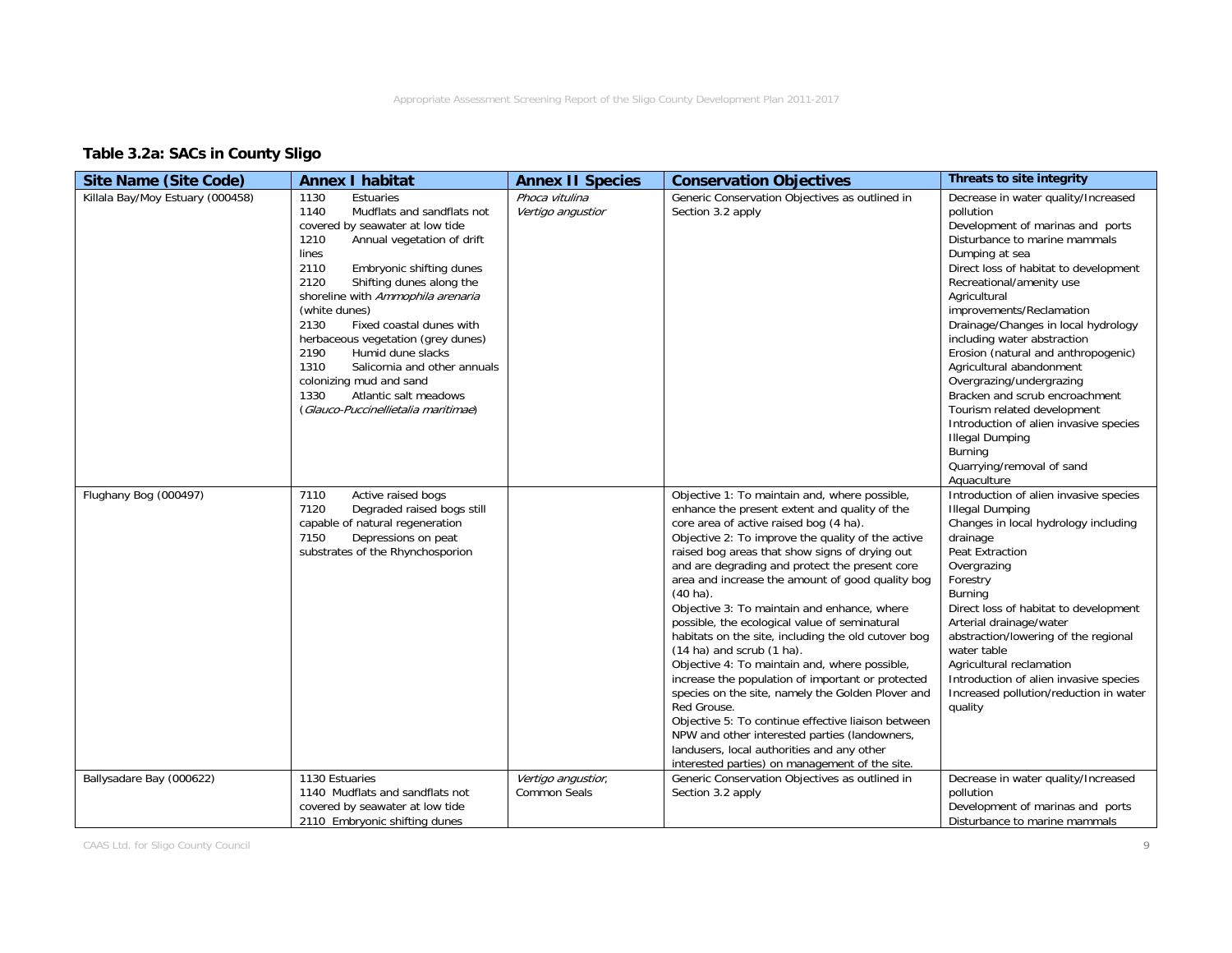| <b>Site Name (Site Code)</b>                                  | <b>Annex I habitat</b>                                                                                                                                                                                                                                                                                                                                                                                                                                                                                          | <b>Annex II Species</b>            | <b>Conservation Objectives</b>                                      | Threats to site integrity                                                                                                                                                                                                                                                                                                                                                                                                                                                                        |
|---------------------------------------------------------------|-----------------------------------------------------------------------------------------------------------------------------------------------------------------------------------------------------------------------------------------------------------------------------------------------------------------------------------------------------------------------------------------------------------------------------------------------------------------------------------------------------------------|------------------------------------|---------------------------------------------------------------------|--------------------------------------------------------------------------------------------------------------------------------------------------------------------------------------------------------------------------------------------------------------------------------------------------------------------------------------------------------------------------------------------------------------------------------------------------------------------------------------------------|
|                                                               | 2120 Shifting dunes along the<br>shoreline with Ammophila arenaria<br>(white dunes)<br>2130 Fixed coastal dunes with<br>herbaceous vegetation (grey dunes)<br>2190 Humid dune slacks                                                                                                                                                                                                                                                                                                                            |                                    |                                                                     | Dumping at sea<br>Direct loss of habitat to development<br>Recreational/amenity use<br>Agricultural<br>improvements/Reclamation<br>Drainage/Changes in local hydrology<br>including water abstraction<br>Erosion (natural and anthropogenic)<br>Agricultural abandonment<br>Overgrazing/undergrazing<br>Bracken and scrub encroachment<br>Tourism related development<br>Introduction of alien invasive species<br><b>Illegal Dumping</b><br>Burning<br>Quarrying/removal of sand<br>Aquaculture |
| Ben Bulben, Gleniff and Glenade<br>Complex (000623)           | 4030 European dry heaths<br>4060 Alpine and Boreal heaths<br>8210 Calcareous rocky slopes with<br>chasmophytic vegetation<br>8120 Calcareous and calcshist screes<br>of the montane to alpine levels<br>(Thlaspietea rotundifolii)<br>5130 Juniperus communis formations<br>on heaths or calcareous grasslands<br>7220 Petrifying springs with tufa<br>formation (Cratoneurion)<br>3260 Water courses of plain to<br>montane levels with the Ranunculion<br>fluitantis and Callitricho-Batrachion<br>vegetation | Vertigo geyeri<br>Otter            | Generic Conservation Objectives as outlined in<br>Section 3.2 apply | Changes in local hydrology including<br>drainage<br>Peat Extraction<br>Overgrazing<br>Forestry<br><b>Burning</b><br>Direct loss of habitat to development<br>Arterial drainage/water<br>abstraction/lowering of the regional<br>water table<br>Agricultural reclamation<br>Introduction of alien invasive species<br><b>Illegal Dumping</b><br>Burning                                                                                                                                           |
| Bunduff Lough and<br>Machair/Trawalua/Mullaghmore<br>(000625) | Alkaline fens<br>7230<br>2120<br>Shifting dunes along the<br>shoreline with Ammophila arenaria<br>(white dunes)<br>Machairs (* in Ireland)<br>21A0<br>6210<br>Semi-natural dry grasslands<br>and scrubland facies on calcareous<br>substrates (Festuco Brometalia)<br>(*important orchid sites)<br>1160<br>Large shallow inlets and<br>bays<br>1140<br>Mudflats and sandflats not<br>covered by seawater at low tide<br>2130<br>Fixed coastal dunes with                                                        | Petalwort Petalophyllum<br>ralfsii | Generic Conservation Objectives as outlined in<br>Section 3.2 apply | Decrease in water quality/Increased<br>pollution<br>Development of marinas and ports<br>Disturbance to marine mammals<br>Dumping at sea<br>Direct loss of habitat to development<br>Recreational/amenity use<br>Agricultural<br>improvements/Reclamation<br>Drainage/Changes in local hydrology<br>including water abstraction<br>Erosion (natural and anthropogenic)<br>Agricultural abandonment<br>Overgrazing/undergrazing                                                                    |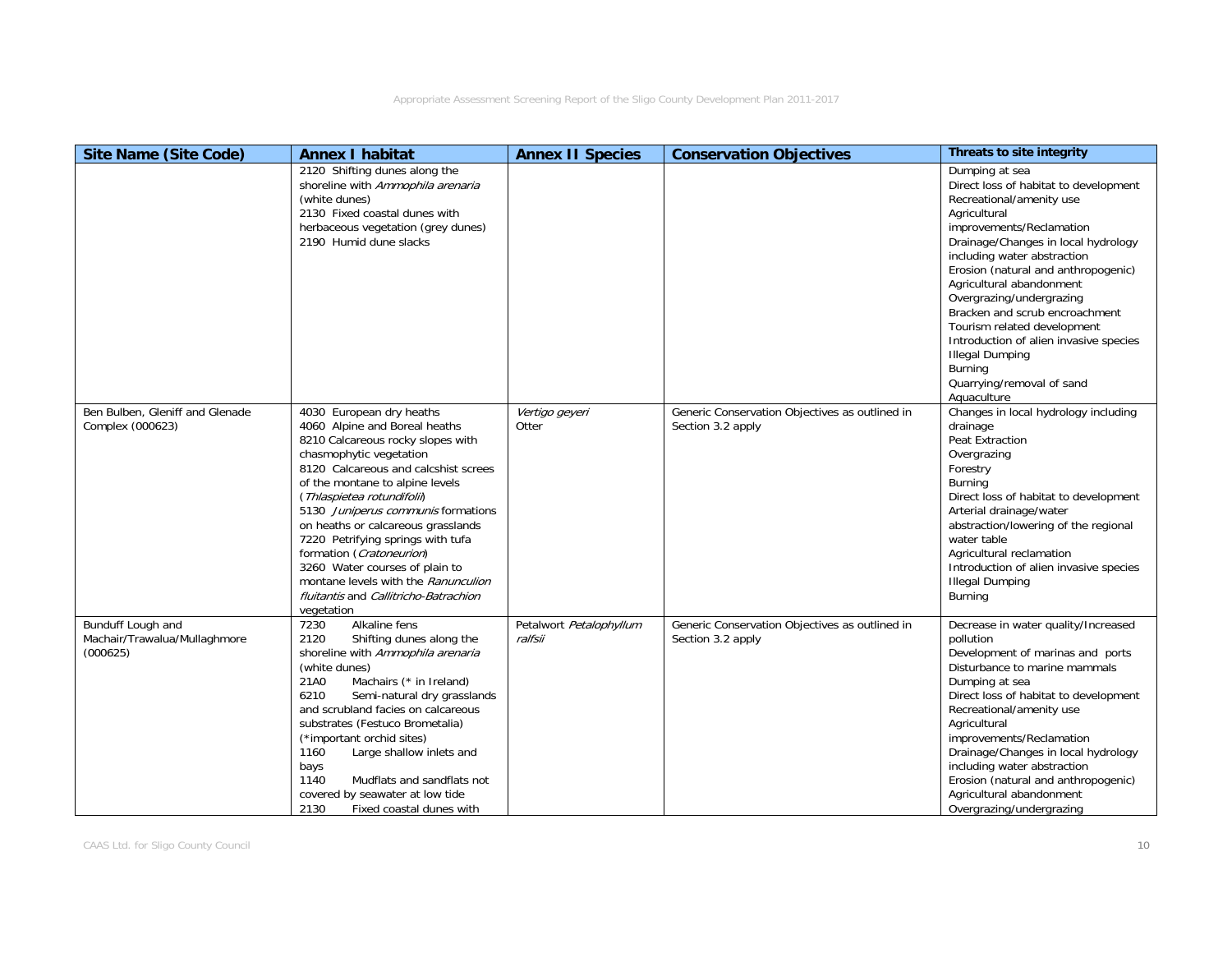| <b>Site Name (Site Code)</b>                            | <b>Annex I habitat</b>                                                                                                                                                                                                                                                                                                                                                                                                           | <b>Annex II Species</b>                     | <b>Conservation Objectives</b>                                                                                                                                                                                                                                                                                                                                                                                                                                                                                                   | <b>Threats to site integrity</b>                                                                                                                                                                                                                                                                                                                                                                                                                                                                                                                                                                                          |
|---------------------------------------------------------|----------------------------------------------------------------------------------------------------------------------------------------------------------------------------------------------------------------------------------------------------------------------------------------------------------------------------------------------------------------------------------------------------------------------------------|---------------------------------------------|----------------------------------------------------------------------------------------------------------------------------------------------------------------------------------------------------------------------------------------------------------------------------------------------------------------------------------------------------------------------------------------------------------------------------------------------------------------------------------------------------------------------------------|---------------------------------------------------------------------------------------------------------------------------------------------------------------------------------------------------------------------------------------------------------------------------------------------------------------------------------------------------------------------------------------------------------------------------------------------------------------------------------------------------------------------------------------------------------------------------------------------------------------------------|
|                                                         | herbaceous vegetation (grey dunes)<br>1170<br>Reefs<br>5130<br>Juniperus communis<br>formations on heaths or calcareous<br>grasslands                                                                                                                                                                                                                                                                                            |                                             |                                                                                                                                                                                                                                                                                                                                                                                                                                                                                                                                  | Bracken and scrub encroachment<br>Tourism related development<br>Introduction of alien invasive species<br><b>Illegal Dumping</b><br>Burning<br>Quarrying/removal of sand<br>Aquaculture                                                                                                                                                                                                                                                                                                                                                                                                                                  |
| <b>Bricklieve Mountains and Keishcorran</b><br>(001656) | Calcareous and calcshist<br>8120<br>screes of the montane to alpine levels<br>(Thlaspietea rotundifolii)<br>Lowland hay meadows<br>6510<br>(Alopecurus pratensis, Sanguisorba<br><i>officinalis</i> )<br>6210<br>Semi-natural dry grasslands<br>and scrubland facies on calcareous<br>substrates (Festuco Brometalia)<br>(*important orchid sites)                                                                               | White-clawed Crayfish<br>Euphydryas aurinia | To maintain the Annex I habitats for which the<br>cSAC has been selected atfavourable conservation<br>status: Semi-natural dry grasslands and scrubland<br>facies oncalcareous substrates (Festuco<br>Brometalia); Lowland hay meadows<br>(Alopecuruspratensis, Sanguisorba officinalis);<br>Calcareous and calcshist screes of the montaneto<br>alpine levels (Thlaspietea rotundifolii).<br>To maintain the Annex II species for which the<br>cSAC has been selected at favourable<br>conservation status: Euphydryas aurinia. | Agricultural<br>improvements/Reclamation<br>Agricultural abandonment<br>Overgrazing/undergrazing<br>Direct loss of habitat to development<br>Quarrying<br>Bracken and scrub encroachment<br>Introduction of alien invasive species<br><b>Illegal Dumping</b><br>Peat Extraction<br>Forestry<br>Burning                                                                                                                                                                                                                                                                                                                    |
| Cummeen Strand/Drumcliff Bay (Sligo<br>Bay) (000627)    | 1130 Estuaries<br>1140 Mudflats and sandflats not<br>covered by seawater at low tide<br>2110 Embryonic shifting dunes<br>2120 Shifting dunes along the<br>shoreline with Ammophila arenaria<br>(white dunes)<br>2130 Fixed coastal dunes with<br>herbaceous vegetation (grey dunes)<br>7220 Petrifying springs with tufa<br>formation (Cratoneurion)<br>5130 Juniperus communis formations<br>on heaths or calcareous grasslands | Vertigo angustior<br>Common Seal            | Generic Conservation Objectives as outlined in<br>Section 3.2 apply                                                                                                                                                                                                                                                                                                                                                                                                                                                              | Decrease in water quality/Increased<br>pollution<br>Development of marinas and ports<br>Disturbance to marine mammals<br>Dumping at sea<br>Direct loss of habitat to development<br>Recreational/amenity use<br>Agricultural<br>improvements/Reclamation<br>Drainage/Changes in local hydrology<br>including water abstraction<br>Erosion (natural and anthropogenic)<br>Agricultural abandonment<br>Overgrazing/undergrazing<br>Bracken and scrub encroachment<br>Tourism related development<br>Introduction of alien invasive species<br><b>Illegal Dumping</b><br>Burning<br>Quarrying/removal of sand<br>Aquaculture |
| Lough Nabrickkeagh Bog (000634)                         | 7130 Active blanket bog                                                                                                                                                                                                                                                                                                                                                                                                          |                                             | Management Plan not available on NPWS website                                                                                                                                                                                                                                                                                                                                                                                                                                                                                    | Changes in local hydrology including<br>drainage<br>Peat Extraction                                                                                                                                                                                                                                                                                                                                                                                                                                                                                                                                                       |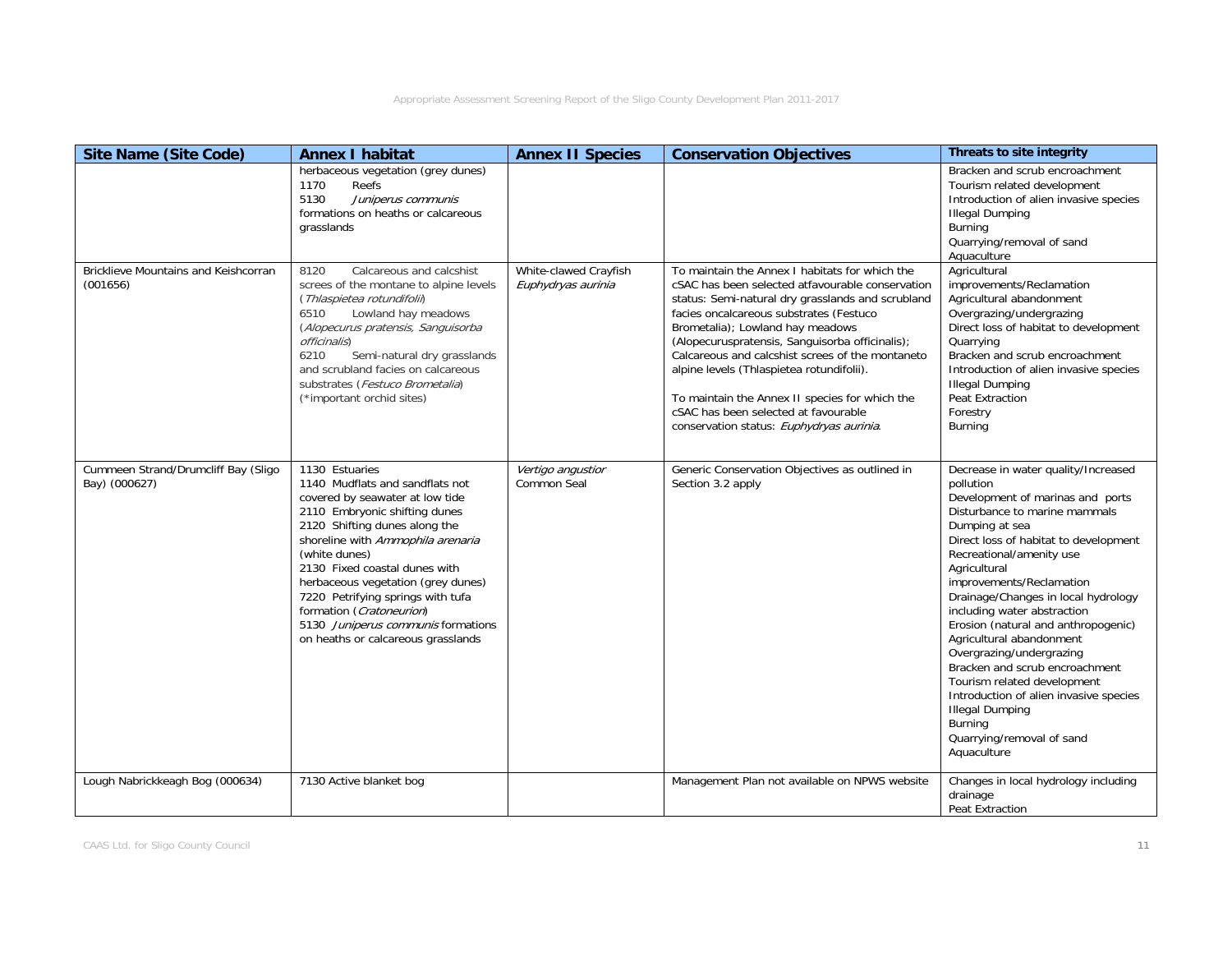| <b>Site Name (Site Code)</b>                     | <b>Annex I habitat</b>                                                                                                                                                                                                                                                                                                                                                                                                                                                                                                           | <b>Annex II Species</b>                 | <b>Conservation Objectives</b>                                                                                                                                                                                                                                                                                                                                                                                                                                                                                                                                                                                                                  | Threats to site integrity                                                                                                                                                                                                                                                                                                                                                                                                                                         |
|--------------------------------------------------|----------------------------------------------------------------------------------------------------------------------------------------------------------------------------------------------------------------------------------------------------------------------------------------------------------------------------------------------------------------------------------------------------------------------------------------------------------------------------------------------------------------------------------|-----------------------------------------|-------------------------------------------------------------------------------------------------------------------------------------------------------------------------------------------------------------------------------------------------------------------------------------------------------------------------------------------------------------------------------------------------------------------------------------------------------------------------------------------------------------------------------------------------------------------------------------------------------------------------------------------------|-------------------------------------------------------------------------------------------------------------------------------------------------------------------------------------------------------------------------------------------------------------------------------------------------------------------------------------------------------------------------------------------------------------------------------------------------------------------|
|                                                  |                                                                                                                                                                                                                                                                                                                                                                                                                                                                                                                                  |                                         |                                                                                                                                                                                                                                                                                                                                                                                                                                                                                                                                                                                                                                                 | Overgrazing<br>Forestry<br><b>Burning</b><br>Direct loss of habitat to development<br>Arterial drainage/water<br>abstraction/lowering of the regional<br>water table<br>Agricultural reclamation<br>Introduction of alien invasive species<br><b>Illegal Dumping</b>                                                                                                                                                                                              |
| Lough Hoe Bog (000633)                           | 7130 Active blanket bog<br>3110 Oligotrophic waters containing<br>very few minerals of sandy plains<br>(Littorelletalia uniflorae)                                                                                                                                                                                                                                                                                                                                                                                               | White-clawed Crayfish<br>Vertigo geyeri | Objective 1: To maintain and, where possible,<br>enhance the extent and quality of the priority<br>habitat, active blanket bog (40% of the site).<br>Objective 2: To maintain and, where possible,<br>enhance the extent and quality of other habitats<br>occurring within the site.<br>Objective 3: To maintain and, where possible<br>increase the populations of the Annex II species;<br>White-clawed Crayfish, the Land Snail Vertigo<br>geyeri and the Red Data Book species Arctic<br>Charr.<br>Objective 4: To maintain effective liaison between<br>NPW, relevant authorities and interested parties<br>on the management of the site. | Changes in local hydrology including<br>drainage<br>Peat Extraction<br>Overgrazing<br>Forestry<br><b>Burning</b><br>Direct loss of habitat to development<br>Arterial drainage/water<br>abstraction/lowering of the regional<br>water table<br>Agricultural reclamation<br>Introduction of alien invasive species<br><b>Illegal Dumping</b><br>Increased pollution/reduction in water<br>quality                                                                  |
| Templehouse and Cloonacleigha<br>Loughs (000636) | 3140<br>Hard oligo-mesotrophic<br>waters with benthic vegetation of<br>Chara spp.<br>3260<br>Water courses of plain to<br>montane levels with the Ranunculion<br>fluitantis and Callitricho-Batrachion<br>vegetation<br>7120<br>Degraded raised bogs still<br>capable of natural regeneration<br>6410<br>Molinia meadows on<br>calcareous, peaty or clavey-silt-laden<br>soils (Molinion caeruleae)<br>91E0<br>Alluvial forests with Alnus<br>glutinosa and Fraxinus excelsior (Alno-<br>Padion, Alnion incanae, Salicion albae) |                                         | Objective 1: To maintain the Annex I habitats for<br>which the cSAC has been selected at favourable<br>conservation status; Hard oligo-mesotrophic<br>waters with the benthic vegetation of Chara spp.<br>(27% area of the site) and water courses of plain<br>to montane levels with the Ranunculion fluitantis<br>and Callitricho-Batrachion vegetation (6% area of<br>the site)<br>Objective 2: To maintain the extent, biodiversity<br>and species richness of the site<br>Objective 3: To establish effective liaison and co-<br>operation with landowners, legal users and<br>relevant authorities                                        | Decrease in water quality/Increased<br>pollution<br>Changes in water flow rates<br>Arterial drainage/water<br>abstraction/lowering of the regional<br>water table<br>Siltation<br>Loss of fringe vegetation<br>Changes in seasonal water<br>levels/fluctuations<br>Direct loss of habitat to development<br>Loading from effluents (WWTP)<br>Recreation/amenity use<br>Developments - marinas<br>Introduction of alien invasive species<br><b>Illegal Dumping</b> |
| Turloughmore (000637)                            | 3180 Turlough                                                                                                                                                                                                                                                                                                                                                                                                                                                                                                                    |                                         | Generic Conservation Objectives as outlined in<br>Section 3.2 apply                                                                                                                                                                                                                                                                                                                                                                                                                                                                                                                                                                             | Agricultural improvements<br>/Reclamation<br>Drainage/Changes in local hydrology                                                                                                                                                                                                                                                                                                                                                                                  |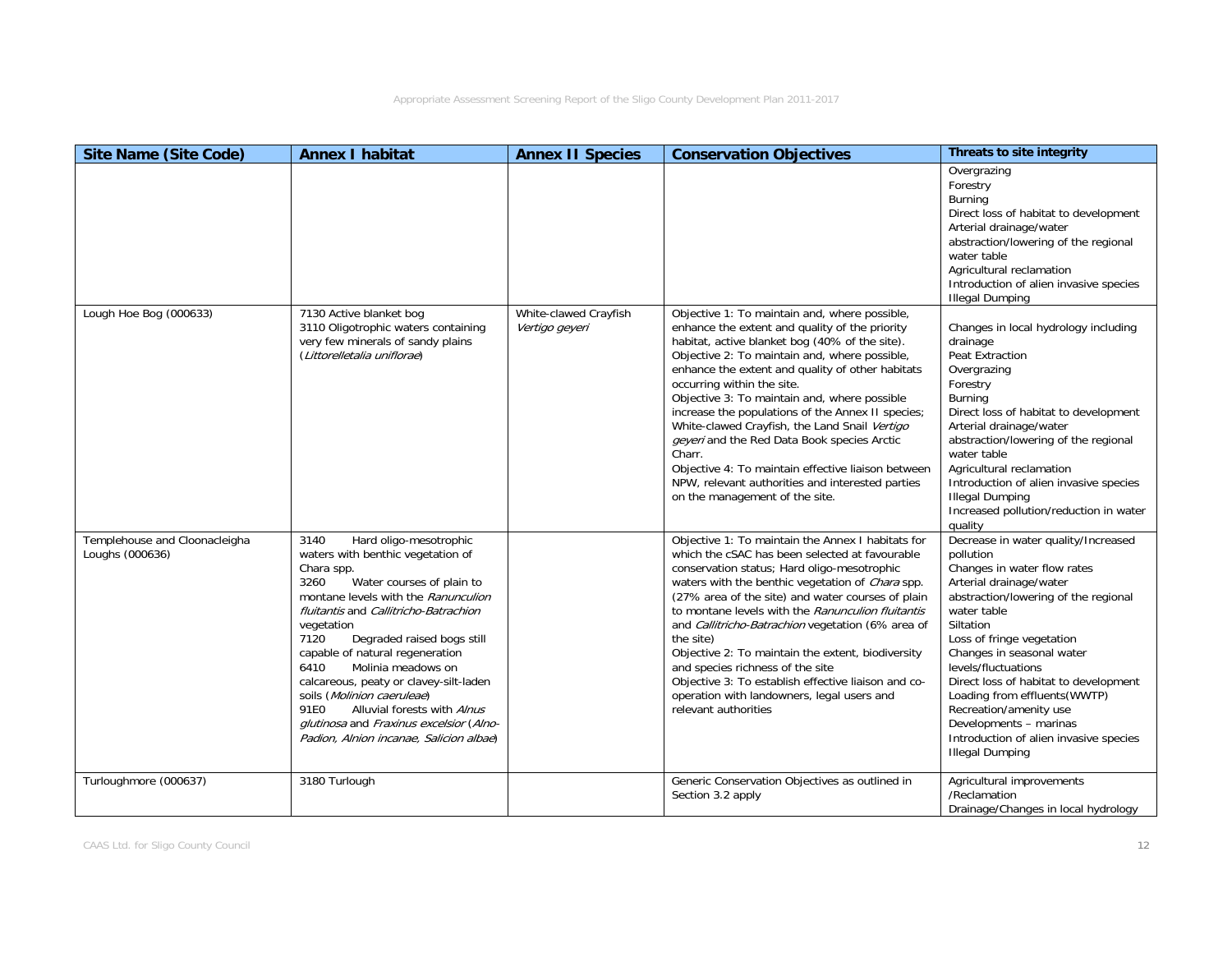| <b>Site Name (Site Code)</b>                   | <b>Annex I habitat</b>                                                                                                                                                                                                                                                                                                                               | <b>Annex II Species</b> | <b>Conservation Objectives</b>                                                                                                                                                                                                                                                                                                                                                                                                                                                                                                                                                                                                                                                                                                                                                                                                                        | Threats to site integrity                                                                                                                                                                                                                                                                                                                                                                 |
|------------------------------------------------|------------------------------------------------------------------------------------------------------------------------------------------------------------------------------------------------------------------------------------------------------------------------------------------------------------------------------------------------------|-------------------------|-------------------------------------------------------------------------------------------------------------------------------------------------------------------------------------------------------------------------------------------------------------------------------------------------------------------------------------------------------------------------------------------------------------------------------------------------------------------------------------------------------------------------------------------------------------------------------------------------------------------------------------------------------------------------------------------------------------------------------------------------------------------------------------------------------------------------------------------------------|-------------------------------------------------------------------------------------------------------------------------------------------------------------------------------------------------------------------------------------------------------------------------------------------------------------------------------------------------------------------------------------------|
|                                                |                                                                                                                                                                                                                                                                                                                                                      |                         |                                                                                                                                                                                                                                                                                                                                                                                                                                                                                                                                                                                                                                                                                                                                                                                                                                                       | water quality/pollution (including<br>groundwater)<br>Agricultural abandonment<br>Overgrazing/Undergrazing<br>Direct loss of habitat to development<br>Bracken and scrub encroachment<br>Impacts to local<br>geology/geomprphology eg<br>quarrying/rock blasting<br>Introduction of alien invasive species<br><b>Illegal Dumping</b>                                                      |
| Union Wood (000638)                            | 91A0 Old Sessile oak woods with Ilex<br>and <i>Blechnum</i> in British Isles                                                                                                                                                                                                                                                                         |                         | Objective 1: To maintain the Annex I habitat for<br>which the cSAC has been selected at favourable<br>conservation status; Old sessile oak woods with<br>Ilex and Blechnum in the British Isles (38% area<br>of the site).<br>Objective 2: To maintain other habitats at<br>favourable conservation status, such as mixed<br>woodland, heath, exposed rock, old walls and<br>streams.<br>Objective 3: To maintain the populations of<br>notable species on the site at favourable<br>conservation status, such as Pine Marten, Otter,<br>Red Squirrel, Badger and Bats.<br>Objective 4: To increase public awareness and<br>appreciation of the site.<br>Objective 5: To establish a Nature Reserve within<br>the cSAC.<br>Objective 6: To establish effective liaison and co-<br>operation with landowners, legal users and<br>relevant authorities. | Direct loss of habitat to development<br>Amenity/recreational use<br>Invasive species<br>Lack of/inappropriate woodland<br>management<br>Overgrazing (deer)<br>Introduction of alien invasive species<br><b>Illegal Dumping</b><br>Felling/Removal of Trees                                                                                                                               |
| Knockalongy and Knockachree Cliffs<br>(001669) | 8210<br>Calcareous rocky slopes<br>with chasmophytic vegetation<br>8220<br>Siliceous rocky slopes with<br>chasmophytic vegetation<br>4010<br>Northern Atlantic wet<br>heaths with Erica tetralix<br>7130<br>Blanket bog (*active only)<br>3110<br>Oligotrophic waters<br>containing very few minerals of sandy<br>plains (Littorelletalia uniflorae) | Killarney Fern          | Objective 1: To maintain the Annex II species for<br>which the cSAC has been selected at favourable<br>conservation status - Killarney fern.<br>Objective 2: To maintain the extent, species-<br>richness and biodiversity of the entire site.<br>Objective 3: To establish effective liaison and co-<br>operation with landowners, legal users and<br>relevant authorities.                                                                                                                                                                                                                                                                                                                                                                                                                                                                          | Changes in local hydrology including<br>drainage<br>Peat Extraction<br>Overgrazing<br>Forestry<br>Burning<br>Direct loss of habitat to development<br>Arterial drainage/water<br>abstraction/lowering of the regional<br>water table<br>Agricultural reclamation<br>Introduction of alien invasive species<br><b>Illegal Dumping</b><br>Increased pollution/reduction in water<br>quality |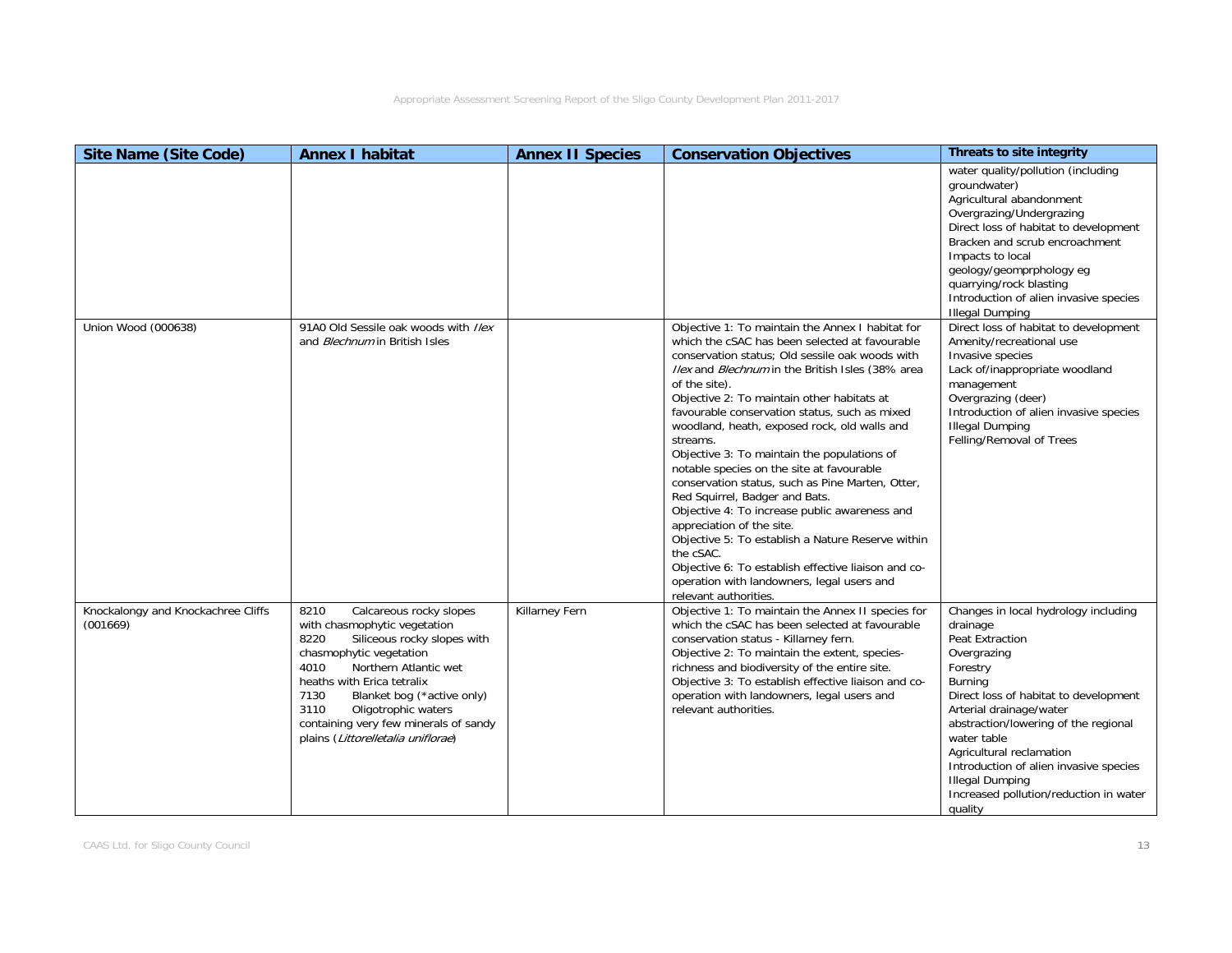| <b>Site Name (Site Code)</b>   | <b>Annex I habitat</b>                                                                                                                                                                                                                                                                                                                                                                                                             | <b>Annex II Species</b>         | <b>Conservation Objectives</b>                                                                                                                                                                                                                                                                                                                                                                                                                                                                                                                                                                                                                                                                                                                                                                                                                                                                                                                          | Threats to site integrity                                                                                                                                                                                                                                                                                                                                                                                                                                                                                                             |
|--------------------------------|------------------------------------------------------------------------------------------------------------------------------------------------------------------------------------------------------------------------------------------------------------------------------------------------------------------------------------------------------------------------------------------------------------------------------------|---------------------------------|---------------------------------------------------------------------------------------------------------------------------------------------------------------------------------------------------------------------------------------------------------------------------------------------------------------------------------------------------------------------------------------------------------------------------------------------------------------------------------------------------------------------------------------------------------------------------------------------------------------------------------------------------------------------------------------------------------------------------------------------------------------------------------------------------------------------------------------------------------------------------------------------------------------------------------------------------------|---------------------------------------------------------------------------------------------------------------------------------------------------------------------------------------------------------------------------------------------------------------------------------------------------------------------------------------------------------------------------------------------------------------------------------------------------------------------------------------------------------------------------------------|
|                                |                                                                                                                                                                                                                                                                                                                                                                                                                                    |                                 |                                                                                                                                                                                                                                                                                                                                                                                                                                                                                                                                                                                                                                                                                                                                                                                                                                                                                                                                                         | Quarrying/removal of sand                                                                                                                                                                                                                                                                                                                                                                                                                                                                                                             |
| Lough Arrow (001673)           | Hard oligo-mesotrophic<br>3140<br>waters with benthic vegetation of<br>Chara spp.                                                                                                                                                                                                                                                                                                                                                  |                                 | Generic Conservation Objectives as outlined in<br>Section 3.2 apply                                                                                                                                                                                                                                                                                                                                                                                                                                                                                                                                                                                                                                                                                                                                                                                                                                                                                     | Decrease in water quality/Increased<br>pollution<br>Changes in water flow rates<br>Arterial drainage/water<br>abstraction/lowering of the regional<br>water table<br>Siltation<br>Loss of fringe vegetation<br>Changes in seasonal water<br>levels/fluctuations<br>Direct loss of habitat to development<br>Loading from effluents (WWTP)<br>Recreation/amenity use<br>Developments - marinas<br>Introduction of alien invasive species<br><b>Illegal Dumping</b>                                                                     |
| Streedagh Point Dunes (001680) | 2130<br>Fixed coastal dunes with<br>herbaceous vegetation (grey dunes)<br>Shifting dunes along the<br>2120<br>shoreline with Ammophila arenaria<br>(white dunes)<br>1330<br>Atlantic salt meadows<br>(Glauco-Puccinellietalia maritimae)<br>1410<br>Mediterranean salt<br>meadows (Juncetalia maritimi)<br>1220<br>Perennial vegetation of<br>stony banks<br>Mudflats and sandflats not<br>1140<br>covered by seawater at low tide | Vertigo angustior               | Objective 1: To maintain the Annex 1 habitats for<br>which the cSAC has been selected at favourable<br>conservation status; e.g. Fixed coastal dunes with<br>herbaceous vegetation (14%), Shifting dunes<br>along the shoreline with Ammophila arenaria<br>(White dunes) (mapped with Fixed coastal<br>dunes), Perennial vegetation of stony banks<br>(2%), Atlantic salt meadows (Glauco-<br>Puccinellietalia maritimae) (3%), Mediterranean<br>salt meadows (mapped with Atlantic salt<br>meadows) and Mudflats and sandflats not covered<br>by seawater at low tide (50%)<br>Objective 2: To maintain the favourable<br>conservation status of the Annex II invertebrate,<br>the Land Snail Vertigo angustior within the site<br>Objective 3: To maintain the extent, biodiversity<br>and species richness of the site.<br>Objective 4: To establish effective liaison and co-<br>operation with landowners, legal users and<br>relevant authorities | Agricultural<br>improvements/Reclamation<br>Drainage/Changes in local hydrology<br>including water abstraction<br>Erosion (natural and anthropogenic)<br>Agricultural abandonment<br>Overgrazing/undergrazing<br>Bracken and scrub encroachment<br>Tourism related development<br>Decrease in water quality/increased<br>pollution<br>Direct loss of habitat to development<br>Tourism related development<br>Introduction of alien invasive species<br><b>Illegal Dumping</b><br>Burning<br>Quarrying/removal of sand<br>Aquaculture |
| Unshin River (001898)          | 91E0 Alluvial forests with Alnus<br>glutinosa and Fraxinus excelsior<br>3260 Water courses of plain to<br>montane levels with the Ranunculion<br>fluitantis and Callitricho-Batrachion<br>vegetation                                                                                                                                                                                                                               | Otter<br><b>Atlantic Salmon</b> | Generic Conservation Objectives as outlined in<br>Section 3.2 apply                                                                                                                                                                                                                                                                                                                                                                                                                                                                                                                                                                                                                                                                                                                                                                                                                                                                                     | Decrease in water quality/Increased<br>pollution<br>Changes in water flow rates<br>Arterial drainage/water<br>abstraction/lowering of the regional<br>water table<br>Siltation<br>Loss of fringe vegetation                                                                                                                                                                                                                                                                                                                           |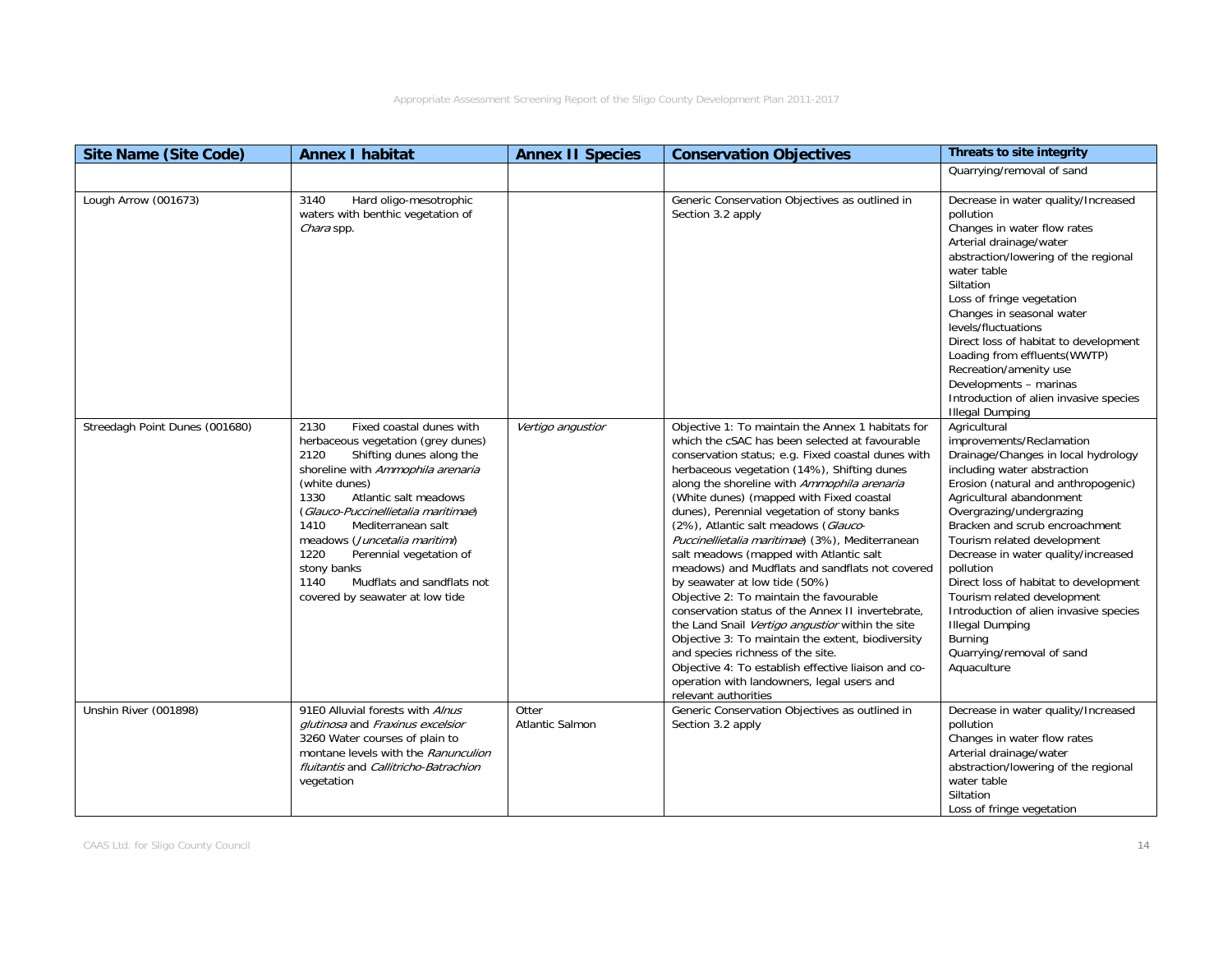| <b>Site Name (Site Code)</b> | <b>Annex I habitat</b>                                                                                                                                                                                                                                                                                                                     | <b>Annex II Species</b>                                                                                    | <b>Conservation Objectives</b>                                      | <b>Threats to site integrity</b>                                                                                                                                                                                                                                                                                                                                                                                                                                                      |
|------------------------------|--------------------------------------------------------------------------------------------------------------------------------------------------------------------------------------------------------------------------------------------------------------------------------------------------------------------------------------------|------------------------------------------------------------------------------------------------------------|---------------------------------------------------------------------|---------------------------------------------------------------------------------------------------------------------------------------------------------------------------------------------------------------------------------------------------------------------------------------------------------------------------------------------------------------------------------------------------------------------------------------------------------------------------------------|
|                              |                                                                                                                                                                                                                                                                                                                                            |                                                                                                            |                                                                     | Changes in seasonal water<br>levels/fluctuations<br>Direct loss of habitat to development<br>Loading from effluents (WWTP)<br>Recreation/amenity use<br>Developments - marinas<br>Introduction of alien invasive species<br><b>Illegal Dumping</b>                                                                                                                                                                                                                                    |
| Lough Gill (001976)          | 3150<br>Natural eutrophic lakes with<br>Magnopotamion or Hydrocharition-<br>type vegetation<br>91e0<br>Alluvial forests with Alnus<br>glutinosa and Fraxinus excelsior (Alno-<br>Padion, Alnion incanae, Salicion albae)<br>Old sessile oak woods with<br>91a0<br><i>llex</i> and <i>Blechnum</i> in British Isles                         | Sea Lamprey<br>River Lamprey<br><b>Brook Lamprey</b><br>White -clawed Crayfish<br>Atlantic Salmon<br>Otter | Generic Conservation Objectives as outlined in<br>Section 3.2 apply | Decrease in water quality/Increased<br>pollution<br>Changes in water flow rates<br>Arterial drainage/water<br>abstraction/lowering of the regional<br>water table<br>Siltation<br>Loss of fringe vegetation<br>Changes in seasonal water<br>levels/fluctuations<br>Direct loss of habitat to development<br>Loading from effluents (WWTP)<br>Recreation/amenity use<br>Developments - marinas<br>Introduction of alien invasive species<br><b>Illegal Dumping</b><br>Crayfish Fishing |
| Ox Mountains Bogs (002006)   | 7130<br>Blanket bog (*active only)<br>4010<br>Northern Atlantic wet<br>heaths with <i>Erica tetralix</i><br>3160<br>Natural dystrophic lakes and<br>ponds<br>3110<br>Oligotrophic waters<br>containing very few minerals of sandy<br>plains (Littorelletalia uniflorae)<br>Depressions on peat<br>7150<br>substrates of the Rhynchosporion | Vertigo geyeri                                                                                             | Generic Conservation Objectives as outlined in<br>Section 3.2 apply | Changes in local hydrology including<br>drainage<br>Peat Extraction<br>Overgrazing<br>Forestry<br><b>Burning</b><br>Direct loss of habitat to development<br>Arterial drainage/water<br>abstraction/lowering of the regional<br>water table<br>Agricultural reclamation<br>Introduction of alien invasive species<br><b>Illegal Dumping</b><br>Increased pollution/reduction in water<br>quality                                                                                      |
| River Moy (002298)           | Active raised bogs<br>7110<br>Degraded raised bogs still<br>7120<br>capable of natural regeneration<br>7150<br>Depressions on peat<br>substrates of the Rhynchosporion                                                                                                                                                                     | Salmo salar<br>Petromyzon marinus<br>Lampetra planeri<br>Lutra lutra<br>Austropotamobius pallipes          | Generic Conservation Objectives as outlined in<br>Section 3.2 apply | Decrease in water quality/Increased<br>pollution<br>Changes in water flow rates<br>Arterial drainage/water<br>abstraction/lowering of the regional                                                                                                                                                                                                                                                                                                                                    |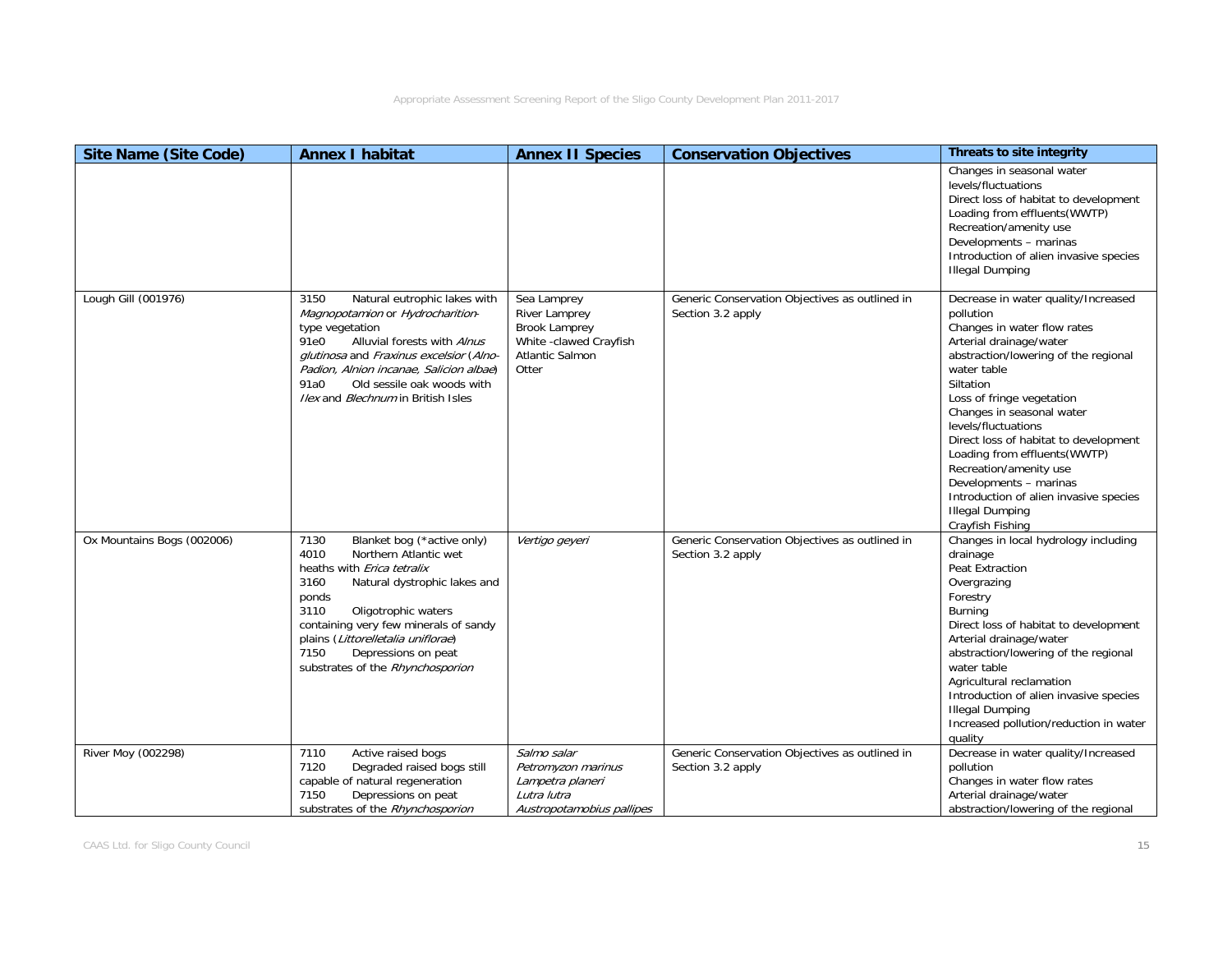| Site Name (Site Code) | <b>Annex I habitat</b>                           | <b>Annex II Species</b> | <b>Conservation Objectives</b> | Threats to site integrity              |
|-----------------------|--------------------------------------------------|-------------------------|--------------------------------|----------------------------------------|
|                       | Old sessile oak woods with<br>91A0               |                         |                                | water table                            |
|                       | <i>llex</i> and <i>Blechnum</i> in British Isles |                         |                                | Siltation                              |
|                       | 91E0<br>Alluvial forests with Alnus              |                         |                                | Loss of fringe vegetation              |
|                       | glutinosa and Fraxinus excelsior (Alno-          |                         |                                | Changes in seasonal water              |
|                       | Padion, Alnion incanae, Salicion albae)          |                         |                                | levels/fluctuations                    |
|                       |                                                  |                         |                                | Direct loss of habitat to development  |
|                       |                                                  |                         |                                | Loading from effluents (WWTP)          |
|                       |                                                  |                         |                                | Recreation/amenity use                 |
|                       |                                                  |                         |                                | Developments - marinas                 |
|                       |                                                  |                         |                                | Introduction of alien invasive species |
|                       |                                                  |                         |                                | <b>Illegal Dumping</b>                 |
|                       |                                                  |                         |                                | Felling/Removal of Trees               |
|                       |                                                  |                         |                                | Crayfish Fishing                       |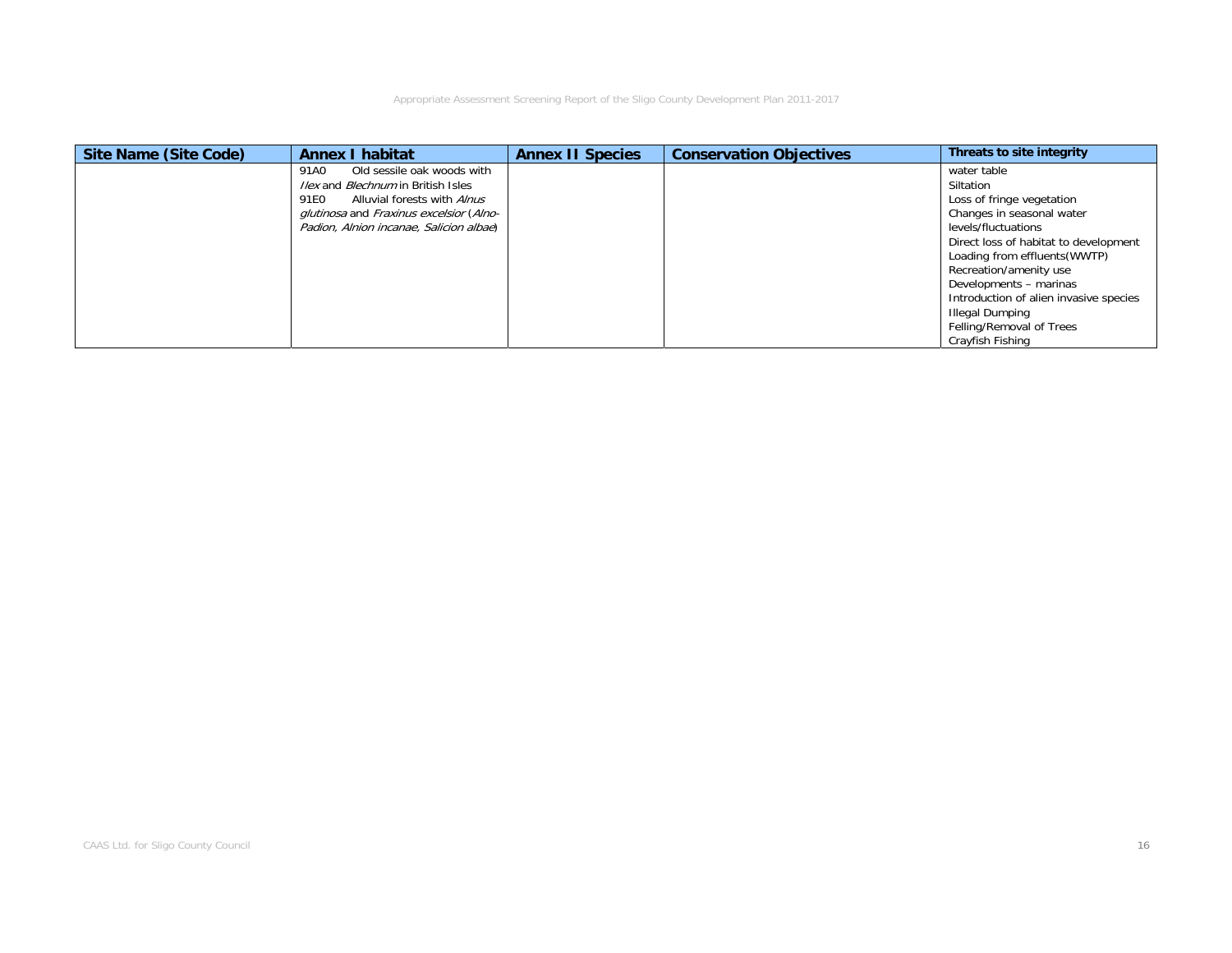## **Table 3.2b: SACs within 15km of the boundary of County Sligo**

| <b>Site Name (Site Code)</b> | <b>Annex I habitat</b>                                                                                                                                                                                                                                                                                                                                                                                                  | <b>Annex II Species</b> | <b>Conservation Objectives</b>                                      | Threats to site integrity                                                                                                                                                                                                                                                                                                                                                                                                                                                                                                                                                                                                                                                                                                                |
|------------------------------|-------------------------------------------------------------------------------------------------------------------------------------------------------------------------------------------------------------------------------------------------------------------------------------------------------------------------------------------------------------------------------------------------------------------------|-------------------------|---------------------------------------------------------------------|------------------------------------------------------------------------------------------------------------------------------------------------------------------------------------------------------------------------------------------------------------------------------------------------------------------------------------------------------------------------------------------------------------------------------------------------------------------------------------------------------------------------------------------------------------------------------------------------------------------------------------------------------------------------------------------------------------------------------------------|
| St John's Point (000191)     | 1170<br>Reefs<br>6210<br>Semi-natural dry grasslands<br>and scrubland facies on calcareous<br>substrates (Festuco Brometalia)<br>(*important orchid sites)<br>Molinia meadows on<br>6410<br>calcareous, peaty or clavey-silt-laden<br>soils (Molinion caeruleae)<br>7230<br>Alkaline fens<br>8240<br>Limestone pavements<br>8330<br>Submerged or partly<br>submerged sea caves<br>1160<br>Large shallow inlets and bays |                         | Generic Conservation Objectives as outlined in<br>Section 3.2 apply | Water quality/pollution (including<br>groundwater); development of<br>marinas and ports; disturbance of<br>marine mammals; dumping at<br>sea; direct loss of habitat to<br>development;<br>recreational/amenity use;<br>agricultural<br>improvements;/reclamation;<br>agricultural abandonment;<br>overgrazing/undergrazing;<br>quarrying on esker ridges and<br>limestone pavement; bracken &<br>scrub development;<br>drainage/changes in local<br>hydrology; turf/peat extraction in<br>fens; impacts of local<br>geology/geomorphology (e.g.<br>quarrying/rock blasting) for<br>turloughs & groundwater fed fens.<br>Introduction of alien invasive<br>species<br><b>Illegal Dumping</b><br>Quarrying/removal of sand<br>Aquaculture |
| Durnesh Lough (000138)       | 1150<br>Coastal lagoons<br>6410<br>Molinia<br>meadows<br>on<br>calcareous, peaty or clavey-silt-laden<br>soils (Molinion caeruleae)                                                                                                                                                                                                                                                                                     |                         | Generic Conservation Objectives as outlined in<br>Section 3.2 apply | Agricultural<br>improvements/reclamation;<br>drainage/changes in local<br>hydrology including water<br>abstraction; erosion (natural and<br>anthropogenic); water<br>quality/pollution; agricultural<br>abandonment:<br>overgrazing/undergrazing; direct<br>loss of habitat to development;<br>bracken & scrub encroachment;<br>amenity/recreation use; tourism-<br>related development; peat<br>extraction; forestry; burning;<br>arterial drainage/water<br>abstraction/lowering of the<br>regional water table; agricultural<br>reclamation.<br>Introduction of alien invasive<br>species                                                                                                                                             |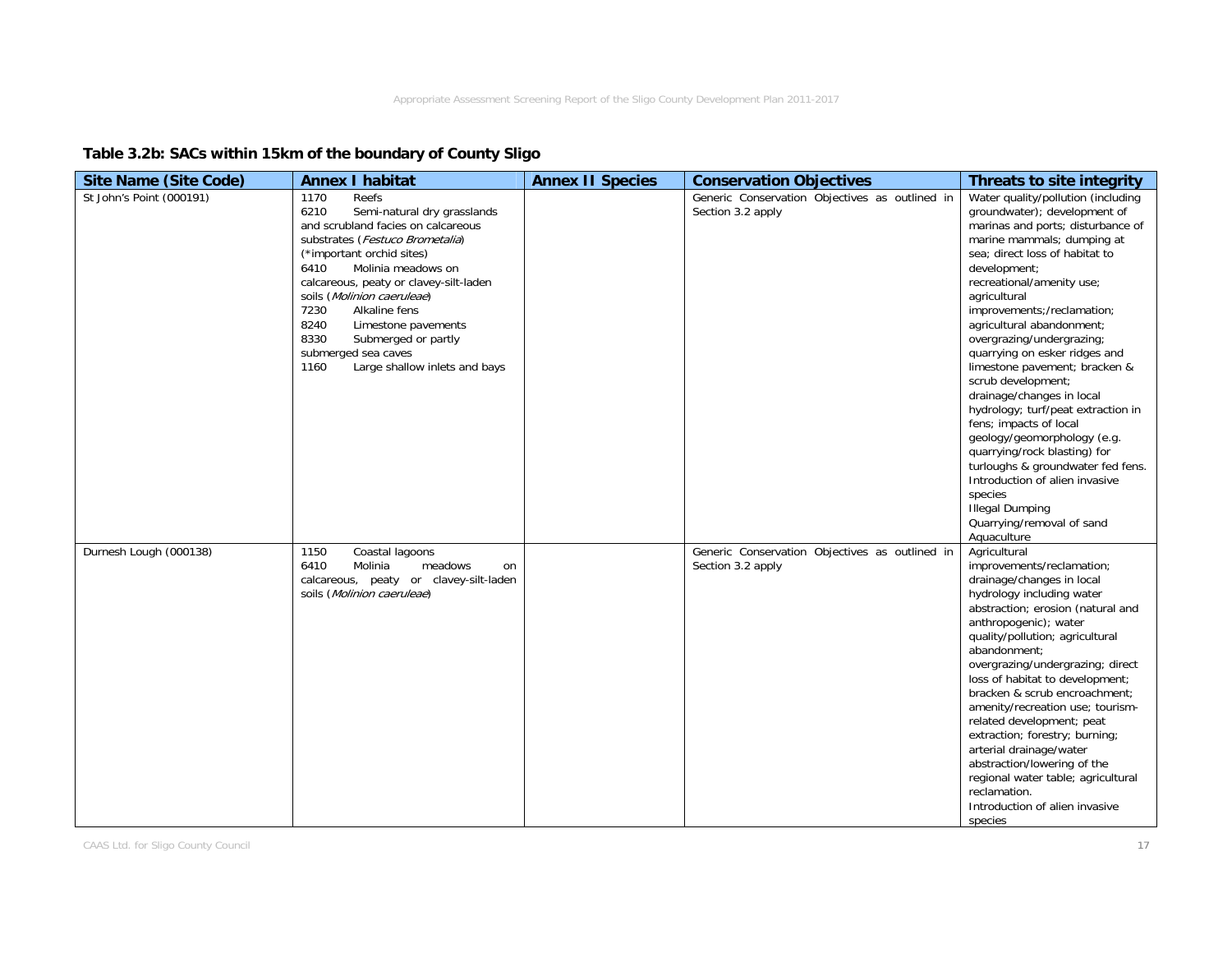| <b>Site Name (Site Code)</b>  | <b>Annex I habitat</b>                                                                                                                                                                                                                                                                                                                                      | <b>Annex II Species</b>  | <b>Conservation Objectives</b>                                      | Threats to site integrity                                                                                                                                                                                                                                                                                                                                                                                                                                       |
|-------------------------------|-------------------------------------------------------------------------------------------------------------------------------------------------------------------------------------------------------------------------------------------------------------------------------------------------------------------------------------------------------------|--------------------------|---------------------------------------------------------------------|-----------------------------------------------------------------------------------------------------------------------------------------------------------------------------------------------------------------------------------------------------------------------------------------------------------------------------------------------------------------------------------------------------------------------------------------------------------------|
|                               |                                                                                                                                                                                                                                                                                                                                                             |                          |                                                                     | <b>Illegal Dumping</b><br>Aquaculture                                                                                                                                                                                                                                                                                                                                                                                                                           |
| Dunmuckrum Turloughs (002303) | 3180 Turlough                                                                                                                                                                                                                                                                                                                                               |                          | Generic Conservation Objectives as outlined in<br>Section 3.2 apply | Agricultural<br>improvements/reclamation;<br>drainage/changes in local<br>hydrology including water<br>abstraction; erosion (natural and<br>anthropogenic); water<br>quality/pollution; agricultural<br>abandonment;<br>overgrazing/undergrazing; direct<br>loss of habitat to development;<br>bracken & scrub encroachment:<br>amenity/recreation use; tourism-<br>related development.<br>Introduction of alien invasive<br>species<br><b>Illegal Dumping</b> |
| Lough Melvin (000428)         | Oligotrophic<br>3130<br>to<br>mesotrophic<br>standing waters                                                                                                                                                                                                                                                                                                | Atlantic Salmon<br>Otter | Generic Conservation Objectives as outlined in<br>Section 3.2 apply | Water quality/ pollution, changes<br>in flow rates, arterial drainage/<br>water abstraction/ lowering of the<br>regional water table, loss of fringe<br>vegetation, changes in seasonal<br>water levels/ fluctuations, direct<br>loss of habitat to development,<br>loading from effluents<br>(WWTP), recreation/ amenity use.<br>Introduction of alien invasive<br>species<br><b>Illegal Dumping</b><br>Increased pollution/reduction in<br>water quality      |
| Arroo Mountain (001403)       | Blanket bog (*active only)<br>7130<br>Northern Atlantic wet heaths<br>4010<br>with <i>Erica tetralix</i><br>Calcareous rocky slopes with<br>8210<br>chasmophytic vegetation<br>7220<br>Petrifying springs with tufa<br>formation (Cratoneurion)<br>8120<br>Calcareous and calcshist screes<br>of the montane to alpine levels<br>(Thlaspietea rotundifolii) |                          | Generic Conservation Objectives as outlined in<br>Section 3.2 apply | Changes in local hydrology<br>including drainage, peat<br>extraction, overgrazing, forestry,<br>burning, direct loss of habitat to<br>development, arterial drainage/<br>water abstraction/ lowering of the<br>regional water table, agricultural<br>reclamation.<br>Introduction of alien invasive<br>species<br><b>Illegal Dumping</b>                                                                                                                        |
| Boleybrack Mountain (002032)  | Blanket bog (*active only)<br>7130<br>4010<br>Northern Atlantic wet heaths<br>with Erica tetralix                                                                                                                                                                                                                                                           |                          | Generic Conservation Objectives as outlined in<br>Section 3.2 apply | Changes in local hydrology, peat<br>extraction, overgrazing, forestry,<br>burning, direct loss of habitat to                                                                                                                                                                                                                                                                                                                                                    |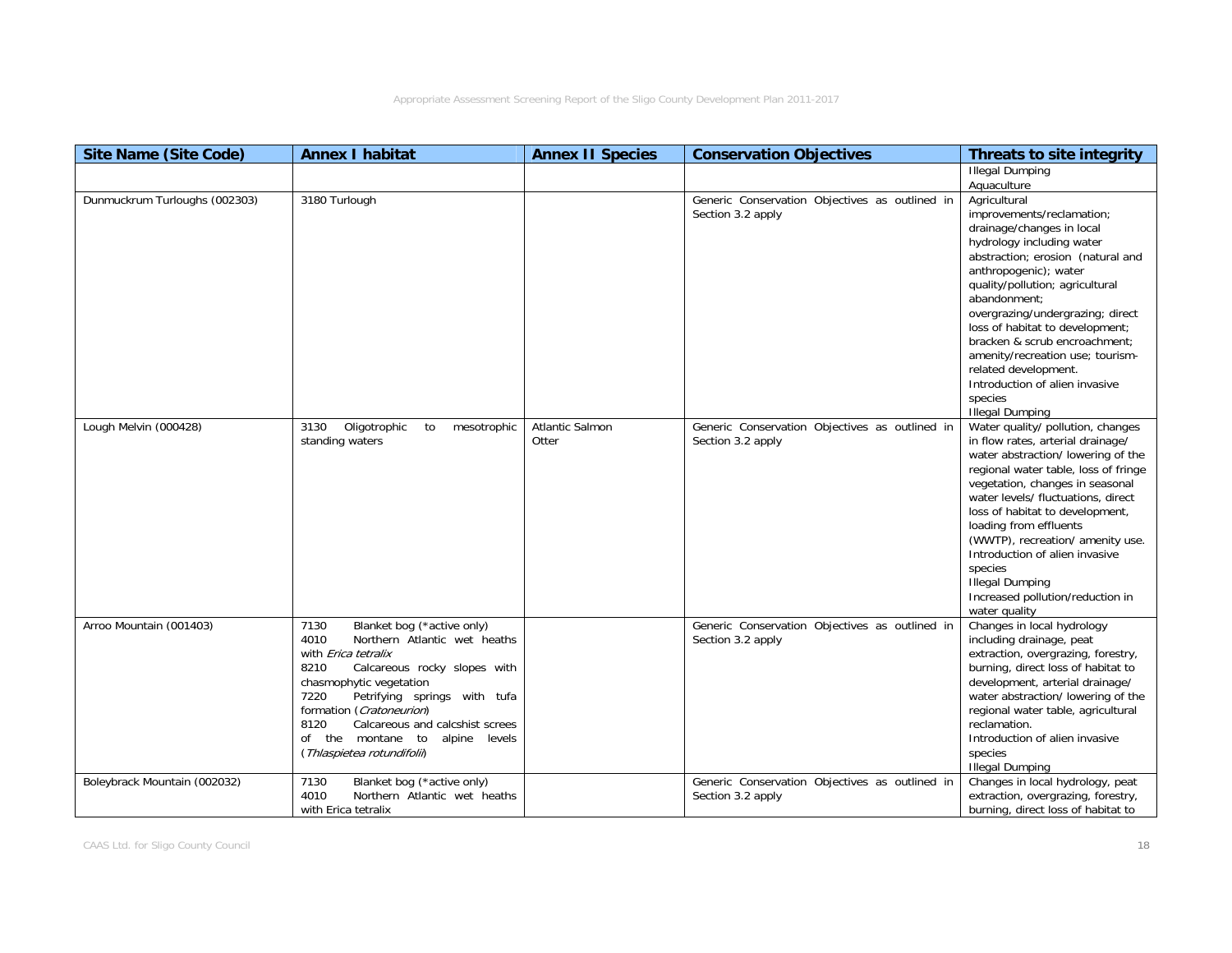| <b>Site Name (Site Code)</b>     | <b>Annex I habitat</b>                                                                                                                                                                                                                                                                                                                                                                                                                                                                                                                            | <b>Annex II Species</b> | <b>Conservation Objectives</b>                                      | Threats to site integrity                                                                                                                                                                                                                                                                                                                                                                                                                                                                                                                                                                     |
|----------------------------------|---------------------------------------------------------------------------------------------------------------------------------------------------------------------------------------------------------------------------------------------------------------------------------------------------------------------------------------------------------------------------------------------------------------------------------------------------------------------------------------------------------------------------------------------------|-------------------------|---------------------------------------------------------------------|-----------------------------------------------------------------------------------------------------------------------------------------------------------------------------------------------------------------------------------------------------------------------------------------------------------------------------------------------------------------------------------------------------------------------------------------------------------------------------------------------------------------------------------------------------------------------------------------------|
|                                  | Natural dystrophic lakes and<br>3160<br>ponds<br>4030<br>European dry heaths<br>Molinia<br>meadows<br>6410<br>on<br>calcareous, peaty or clavey-silt-laden<br>soils (Molinion caeruleae)                                                                                                                                                                                                                                                                                                                                                          |                         |                                                                     | development, arterial drainage/<br>water abstraction/ lowering of the<br>regional water table, agricultural<br>reclamation.<br>Introduction of alien invasive<br>species<br><b>Illegal Dumping</b><br>Increased pollution/reduction in<br>water quality                                                                                                                                                                                                                                                                                                                                       |
| Cuilcagh Anierin Uplands (00584) | Blanket bog (*active only)<br>7130<br>3130<br>Oligotrophic to mesotrophic<br>standing waters with vegetation of the<br>Littorelletea uniflorae and/or of the<br>Isoëto-Nanojuncetea<br>Natural dystrophic lakes and<br>3160<br>ponds<br>4010<br>Northern Atlantic wet heaths<br>with Erica tetralix<br>6230<br>Species-rich Nardus<br>grasslands, on siliceous substrates in<br>mountain areas (and submountain areas,<br>in Continental Europe)<br>8220<br>Siliceous rocky slopes with<br>chasmophytic vegetation<br>European dry heaths<br>4030 |                         | Generic Conservation Objectives as outlined in<br>Section 3.2 apply | Changes in local hydrology<br>including drainage<br>Climate change<br>(increased/reduced rainfall)<br>Erosion, landslips<br>Peat Extraction<br>Overgrazing/undergrazing<br>Forestry<br>Burning<br>Direct loss of habitat to<br>development<br>Arterial drainage/water<br>abstraction/ lowering of the<br>regional water table<br>Agricultural<br>reclamation/improvement<br>Recreational/Amenity Use<br>(walking, horse riding, cycling,<br>quads and motorbikes)<br>Introduction of alien invasive<br>species<br><b>Illegal Dumping</b><br>Increased pollution/reduction in<br>water quality |
| Tullaghanrock Bog (002354)       | Active raised bogs<br>7110<br>Degraded raised bogs still<br>7120<br>capable of natural regeneration<br>7150<br>Depressions on peat substrates<br>of the Rhynchosporion                                                                                                                                                                                                                                                                                                                                                                            |                         | Generic Conservation Objectives as outlined in<br>Section 3.2 apply | Changes in local hydrology<br>including drainage<br>Climate change<br>(increased/reduced rainfall)<br>Erosion, landslips<br>Peat Extraction<br>Overgrazing/undergrazing<br>Forestry<br>Burning<br>Direct loss of habitat to<br>development<br>Arterial drainage/water<br>abstraction/ lowering of the                                                                                                                                                                                                                                                                                         |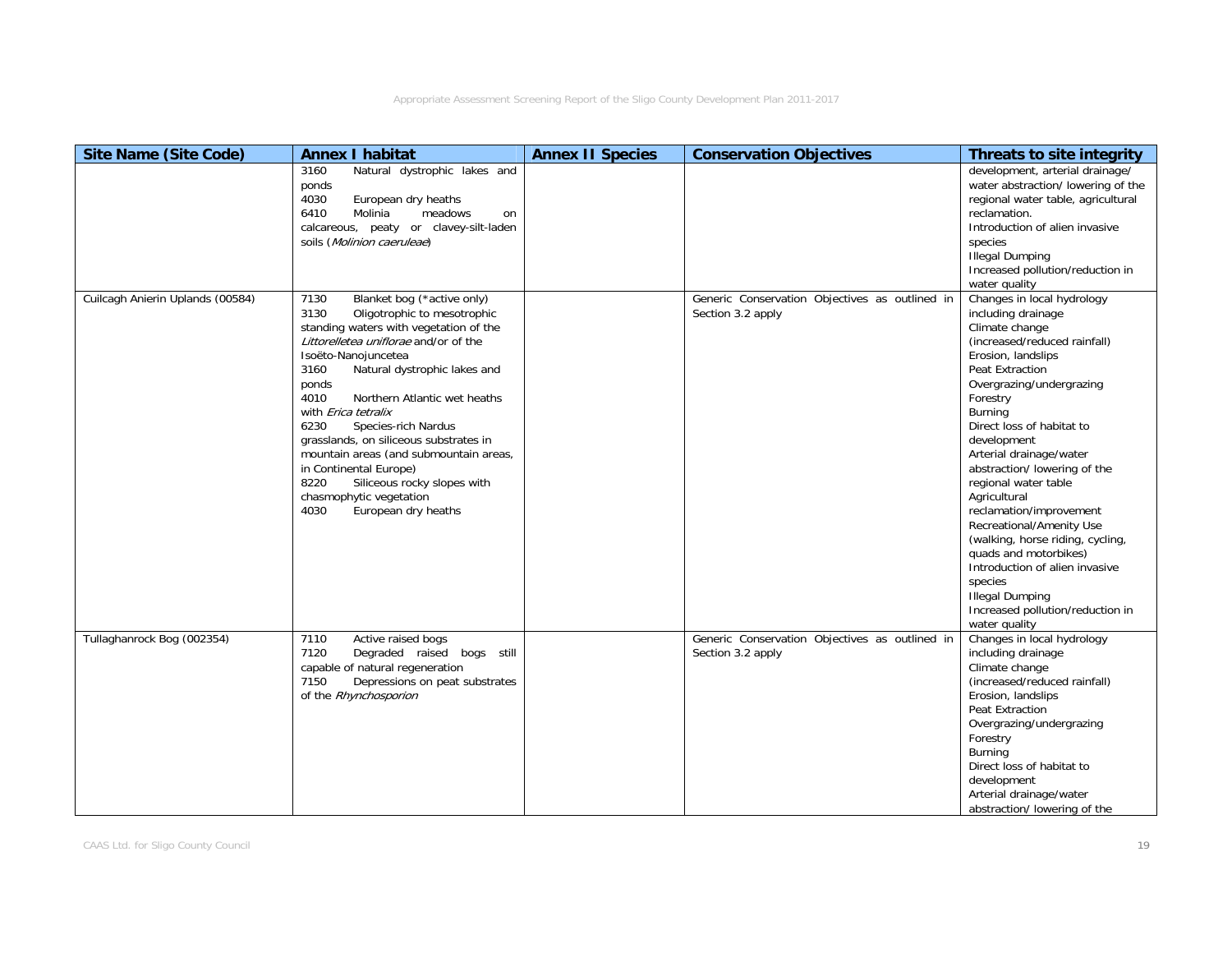| <b>Site Name (Site Code)</b> | <b>Annex I habitat</b>                                                                                                                                                                                     | <b>Annex II Species</b> | <b>Conservation Objectives</b>                                      | Threats to site integrity                                                                                                                                                                                                                                                                                                                                                                                                                                                                                                                                            |
|------------------------------|------------------------------------------------------------------------------------------------------------------------------------------------------------------------------------------------------------|-------------------------|---------------------------------------------------------------------|----------------------------------------------------------------------------------------------------------------------------------------------------------------------------------------------------------------------------------------------------------------------------------------------------------------------------------------------------------------------------------------------------------------------------------------------------------------------------------------------------------------------------------------------------------------------|
|                              |                                                                                                                                                                                                            |                         |                                                                     | regional water table<br>Agricultural<br>reclamation/improvement<br>Recreational/Amenity Use<br>(walking, horse riding, cycling,<br>quads and motorbikes)<br>Introduction of alien invasive<br>species<br><b>Illegal Dumping</b>                                                                                                                                                                                                                                                                                                                                      |
| Cloonshanville Bog (000614)  | Bog woodland<br>91D <sub>0</sub><br>Active raised bogs<br>7110<br>7120<br>Degraded raised bogs still<br>capable of natural regeneration<br>Depressions on peat substrates<br>7150<br>of the Rhynchosporion |                         | Generic Conservation Objectives as outlined in<br>Section 3.2 apply | Changes in local hydrology<br>including drainage<br>Climate change<br>(increased/reduced rainfall)<br>Erosion, landslips<br>Peat Extraction<br>Overgrazing/undergrazing<br>Forestry<br>Burning<br>Direct loss of habitat to<br>development<br>Arterial drainage/water<br>abstraction/ lowering of the<br>regional water table<br>Agricultural<br>reclamation/improvement<br>Recreational/Amenity Use<br>(walking, horse riding, cycling,<br>quads and motorbikes)<br>Introduction of alien invasive<br>species<br><b>Illegal Dumping</b><br>Felling/Removal of Trees |
| Derrinea Bog (000604)        | Active raised bogs<br>7110<br>Degraded raised bogs still<br>7120<br>capable of natural regeneration<br>Depressions on peat substrates<br>7150<br>of the Rhynchosporion                                     |                         | Generic Conservation Objectives as outlined in<br>Section 3.2 apply | Changes in local hydrology<br>including drainage<br>Climate change<br>(increased/reduced rainfall)<br>Erosion, landslips<br>Peat Extraction<br>Overgrazing/undergrazing<br>Forestry<br>Burning<br>Direct loss of habitat to<br>development<br>Arterial drainage/water<br>abstraction/ lowering of the<br>regional water table                                                                                                                                                                                                                                        |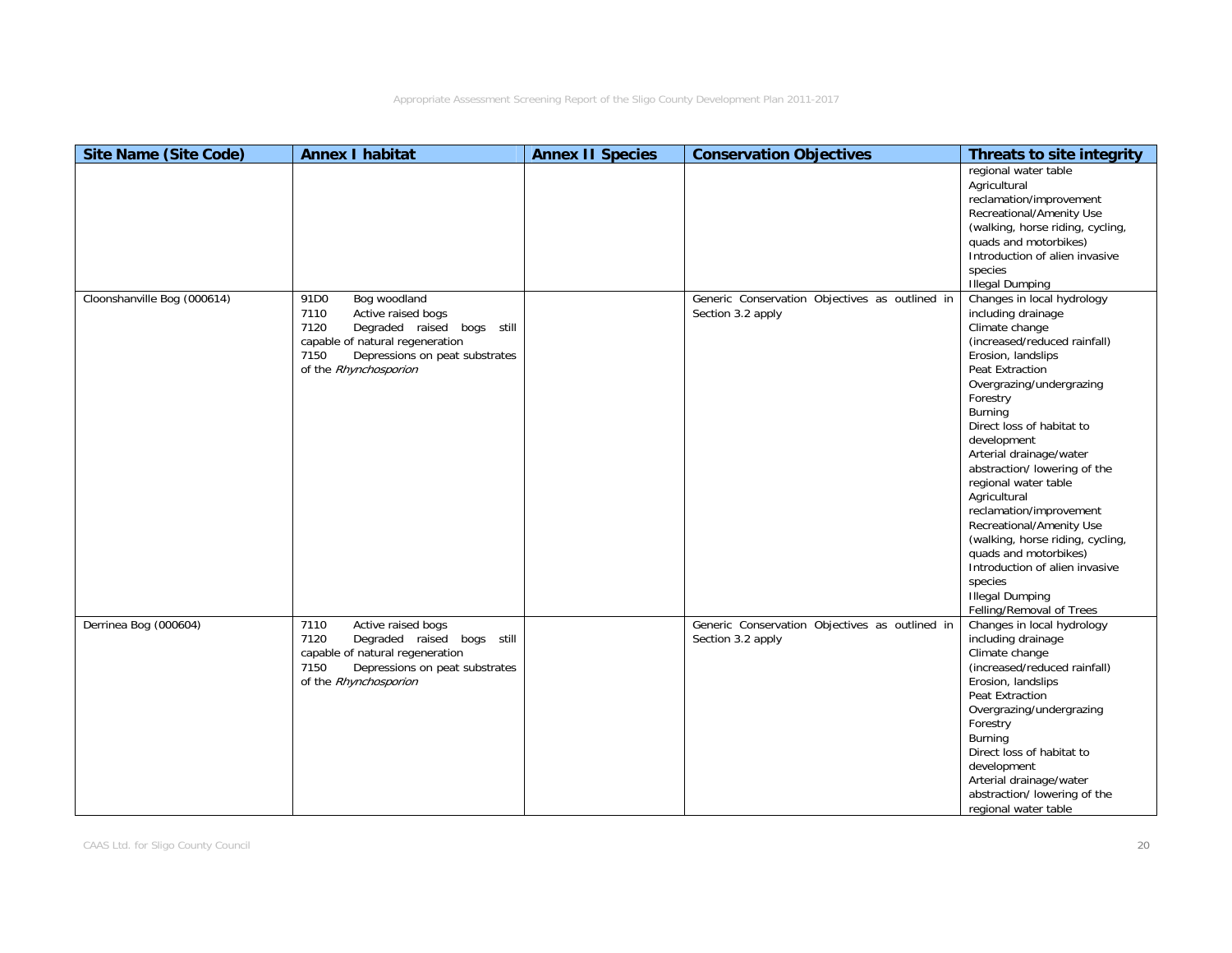| <b>Site Name (Site Code)</b> | <b>Annex I habitat</b>                                                                                                                                                 | <b>Annex II Species</b> | <b>Conservation Objectives</b>                                      | Threats to site integrity                                                                                                                                                                                                                                                                                                                                                                                                                                                                                                               |
|------------------------------|------------------------------------------------------------------------------------------------------------------------------------------------------------------------|-------------------------|---------------------------------------------------------------------|-----------------------------------------------------------------------------------------------------------------------------------------------------------------------------------------------------------------------------------------------------------------------------------------------------------------------------------------------------------------------------------------------------------------------------------------------------------------------------------------------------------------------------------------|
|                              |                                                                                                                                                                        |                         |                                                                     | Agricultural<br>reclamation/improvement<br>Recreational/Amenity Use<br>(walking, horse riding, cycling,<br>quads and motorbikes)<br>Introduction of alien invasive                                                                                                                                                                                                                                                                                                                                                                      |
|                              |                                                                                                                                                                        |                         |                                                                     | species<br><b>Illegal Dumping</b>                                                                                                                                                                                                                                                                                                                                                                                                                                                                                                       |
| Bellanagare Bog (000592)     | 7110<br>Active raised bogs<br>7120<br>Degraded raised bogs still<br>capable of natural regeneration<br>Depressions on peat substrates<br>7150<br>of the Rhynchosporion |                         | Generic Conservation Objectives as outlined in<br>Section 3.2 apply | Changes in local hydrology<br>including drainage<br>Climate change<br>(increased/reduced rainfall)<br>Erosion, landslips<br>Peat Extraction<br>Overgrazing/undergrazing<br>Forestry<br>Burning<br>Direct loss of habitat to<br>development<br>Arterial drainage/water<br>abstraction/lowering of the<br>regional water table<br>Agricultural<br>reclamation/improvement<br>Recreational/Amenity Use<br>(walking, horse riding, cycling,<br>quads and motorbikes)<br>Introduction of alien invasive<br>species<br><b>Illegal Dumping</b> |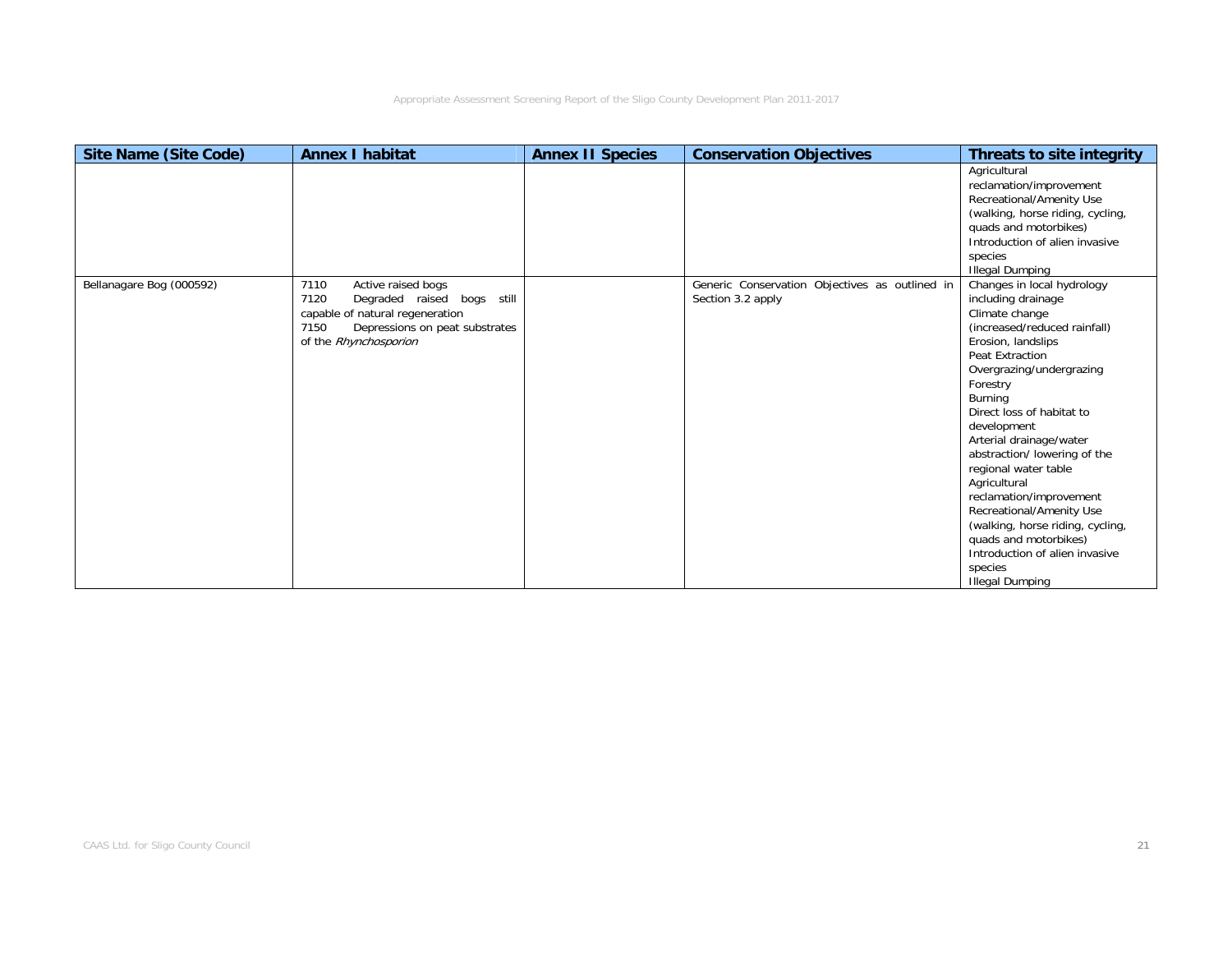# **Section 4 Assessment Criteria**

## **4.1 Is the Plan Necessary to Management of Natura 2000 Sites?**

The Plan is not directly connected with or necessary to the management of the Natura 2000 sites in the County. However, it does include, inter alia, measures to protect, conserve and manage the County's natural heritage in a prudent and sustainable manner, including Natura 2000 sites, and to seek its enhancement where appropriate and feasible.

# **4.2 Direct, Indirect or Secondary Impacts**

As outlined in Section 2.1 of this report, one of the core aims of the Plan is to develop the full potential of each part of County Sligo to contribute to the optimal performance of the County as a whole – economically, socially and environmentally. In general, any development that may result from implementation of the Plan, such as construction of housing, roads, rail, water and wastewater infrastructure, gas, electricity and telecommunications infrastructure could lead to an infinite number of impacts depending on where development is sited, the scale of development and types and quantities of emissions. In practice and as outlined in the EU document "Assessment of plans and projects significantly affecting Natura 2000 sites: Methodological guidance on the provisions of Article 6(3) and (4) of the Habitats Directive 92/43/EEC", and the national guidance document 'Appropriate Assessment of Plans and Projects in Ireland. Guidance for Planning Authorities, impacts that could potentially occur through the implementation of the plan can be categorised under a number of headings

- Loss/Reduction of habitat area e.g. as a result of development, transport infrastructure etc
- Disturbance to key species e.g. as a result of increased public access to protected sites and increased recreational pressure such as development of footpaths and cycleways particularly along the coast.
- Habitat or species fragmentation e.g. through land intensification and urbanisation
- Reduction in species density
- Changes in key indicators of conservation value such as decrease in water quality and quantity  $-$  e.g. through inadequate wastewater treatment, runoff of pollutants during construction and operational phases of development.

**Tables 4.1 and 4.2** identify any potential impacts on Natura 2000 sites. This table is derived from European Commission Environment DG document "Assessment of plans and projects significantly affecting Natura 2000 sites: Methodological guidance on the provisions of Article 6(3) and (4) of the Habitats Directive 92/43/EEC".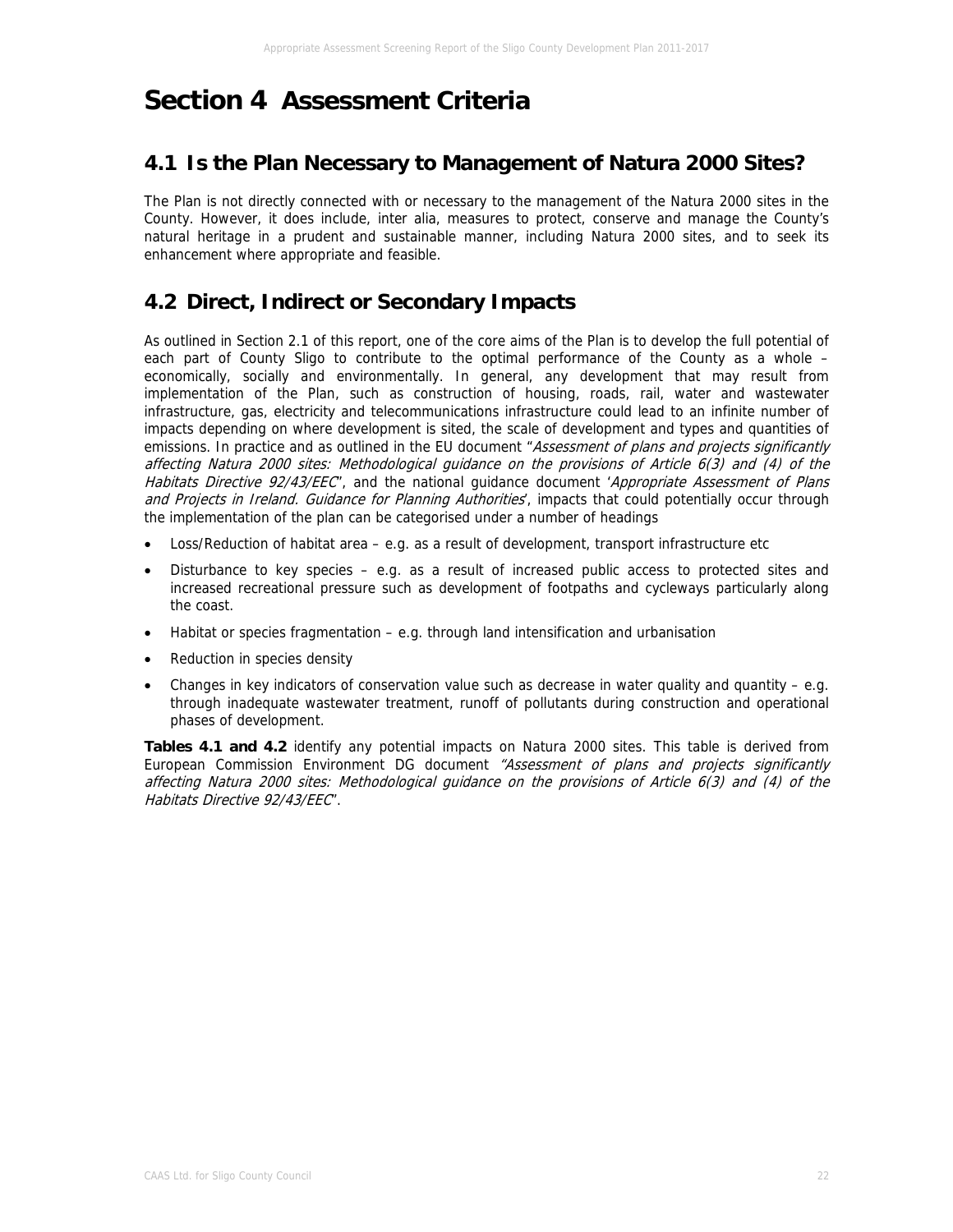| <b>Site Name</b>                     | <b>Reduction of</b><br><b>Habitat Area</b> | Disturbance to<br><b>Key Species</b> | <b>Habitat or</b><br><b>Species</b><br>Fragmentation | <b>Reduction in</b><br><b>Species Density</b> | <b>Changes in Key</b><br><b>Indicators of</b><br>Conservation<br>Value (Water<br><b>Quality Etc.)</b> |
|--------------------------------------|--------------------------------------------|--------------------------------------|------------------------------------------------------|-----------------------------------------------|-------------------------------------------------------------------------------------------------------|
| Cummeen Strand/<br>Drumcliff Bay     | <b>Potential Impacts</b>                   | Potential Impacts                    | Potential Impacts                                    | <b>Potential Impacts</b>                      | Potential Impacts                                                                                     |
| Killala Bay/Moy<br>Estuary           | <b>Potential Impacts</b>                   | <b>Potential Impacts</b>             | <b>Potential Impacts</b>                             | <b>Potential Impacts</b>                      | <b>Potential Impacts</b>                                                                              |
| Lough Gara                           | <b>Potential Impacts</b>                   | <b>Potential Impacts</b>             | <b>Potential Impacts</b>                             | <b>Potential Impacts</b>                      | <b>Potential Impacts</b>                                                                              |
| Lough Arrow                          | <b>Potential Impacts</b>                   | <b>Potential Impacts</b>             | <b>Potential Impacts</b>                             | <b>Potential Impacts</b>                      | <b>Potential Impacts</b>                                                                              |
| Inishmurray                          | None anticipated                           | <b>Potential Impacts</b>             | Potential Impacts                                    | <b>Potential Impacts</b>                      | None anticipated                                                                                      |
| Ballysadare Bay                      | <b>Potential Impacts</b>                   | <b>Potential Impacts</b>             | <b>Potential Impacts</b>                             | <b>Potential Impacts</b>                      | <b>Potential Impacts</b>                                                                              |
| Aughris Head                         | None anticipated                           | <b>Potential Impacts</b>             | <b>Potential Impacts</b>                             | <b>Potential Impacts</b>                      | <b>Potential Impacts</b>                                                                              |
| Ardboline Island<br>and Horse Island | None anticipated                           | <b>Potential Impacts</b>             | <b>Potential Impacts</b>                             | <b>Potential Impacts</b>                      | Potential Impacts                                                                                     |
| Sligo/Leitrim<br>Uplands             | <b>Potential Impacts</b>                   | <b>Potential Impacts</b>             | <b>Potential Impacts</b>                             | <b>Potential Impacts</b>                      | <b>Potential Impacts</b>                                                                              |
| Donegal Bay                          | None anticipated                           | None anticipated                     | None anticipated                                     | None anticipated                              | None anticipated                                                                                      |
| Bellangare Bog                       | None anticipated                           | None anticipated                     | None anticipated                                     | None anticipated                              | None anticipated                                                                                      |
| Lough Cullin                         | None anticipated                           | None anticipated                     | None anticipated                                     | None anticipated                              | None anticipated                                                                                      |
| Lough Conn                           | None anticipated                           | None anticipated                     | None anticipated                                     | None anticipated                              | None anticipated                                                                                      |

**Table 4.1: Potential Impacts - Natura 2000 Sites – SPAs**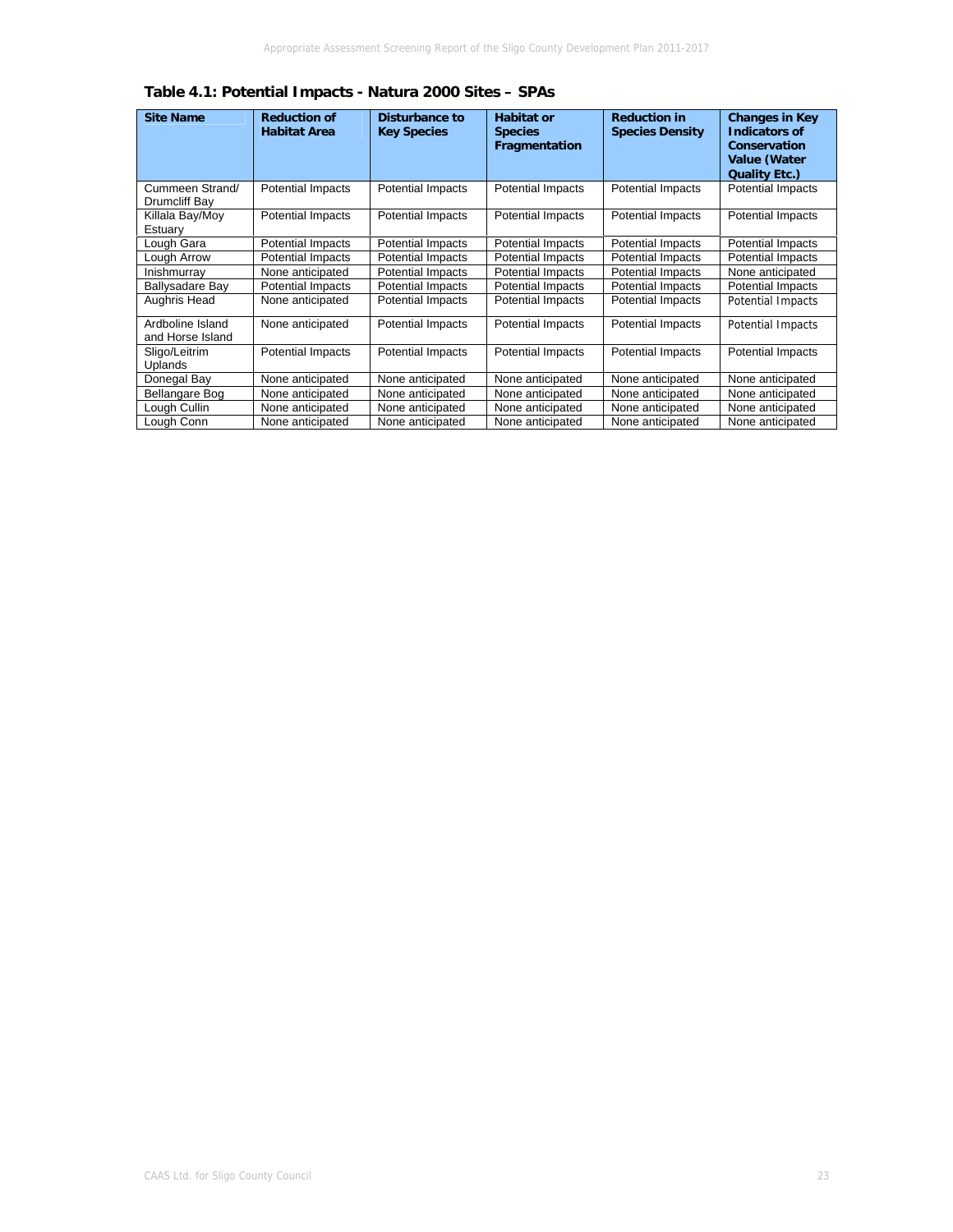| <b>Site Name</b>                                       | <b>Reduction of</b><br><b>Habitat Area</b> | <b>Disturbance to</b><br><b>Key Species</b> | <b>Habitat or</b><br><b>Species</b><br>Fragmentation | <b>Reduction in</b><br><b>Species Density</b> | <b>Changes in Key</b><br><b>Indicators of</b><br>Conservation<br>Value (Water<br><b>Quality Etc.)</b> |
|--------------------------------------------------------|--------------------------------------------|---------------------------------------------|------------------------------------------------------|-----------------------------------------------|-------------------------------------------------------------------------------------------------------|
| Killala Bay/ Moy<br>Estuary                            | <b>Potential Impacts</b>                   | <b>Potential Impacts</b>                    | <b>Potential Impacts</b>                             | Potential Impacts                             | <b>Potential Impacts</b>                                                                              |
| <b>Flughany Bog</b>                                    | None anticipated                           | None anticipated                            | None anticipated                                     | None anticipated                              | None anticipated                                                                                      |
| <b>Ballysadare Bay</b>                                 | <b>Potential Impacts</b>                   | <b>Potential Impacts</b>                    | <b>Potential Impacts</b>                             | <b>Potential Impacts</b>                      | <b>Potential Impacts</b>                                                                              |
| Ben Bulben, Gleniff<br>and Glenade<br>Complex          | <b>Potential Impacts</b>                   | <b>Potential Impacts</b>                    | Potential Impacts                                    | <b>Potential Impacts</b>                      | None anticipated                                                                                      |
| Bunduff Lough and<br>Machair/ Trawalua/<br>Mullaghmore | <b>Potential Impacts</b>                   | <b>Potential Impacts</b>                    | <b>Potential Impacts</b>                             | <b>Potential Impacts</b>                      | <b>Potential Impacts</b>                                                                              |
| <b>Bricklieve</b><br>Mountains and<br>Keishcorran      | None anticipated                           | None anticipated                            | None anticipated                                     | None anticipated                              | None anticipated                                                                                      |
| Cummeen Strand/<br>Drumcliff Bay<br>(Sligo Bay)        | <b>Potential Impacts</b>                   | <b>Potential Impacts</b>                    | <b>Potential Impacts</b>                             | <b>Potential Impacts</b>                      | <b>Potential Impacts</b>                                                                              |
| Lough<br>Nabrickkeagh Bog                              | None anticipated                           | None anticipated                            | None anticipated                                     | None anticipated                              | None anticipated                                                                                      |
| Lough Hoe Bog                                          | <b>Potential Impacts</b>                   | <b>Potential Impacts</b>                    | <b>Potential Impacts</b>                             | <b>Potential Impacts</b>                      | <b>Potential Impacts</b>                                                                              |
| Templehouse and<br>Cloonacleigha<br>Loughs             | <b>Potential Impacts</b>                   | <b>Potential Impacts</b>                    | <b>Potential Impacts</b>                             | <b>Potential Impacts</b>                      | <b>Potential Impacts</b>                                                                              |
| Turloughmore                                           | <b>Potential Impacts</b>                   | <b>Potential Impacts</b>                    | <b>Potential Impacts</b>                             | <b>Potential Impacts</b>                      | <b>Potential Impacts</b>                                                                              |
| Union Wood                                             | <b>Potential Impacts</b>                   | <b>Potential Impacts</b>                    | <b>Potential Impacts</b>                             | <b>Potential Impacts</b>                      | <b>Potential Impacts</b>                                                                              |
| Knockalongy and<br>Knockachree Cliffs                  | None anticipated                           | None anticipated                            | None anticipated                                     | None anticipated                              | None anticipated                                                                                      |
| Lough Arrow                                            | <b>Potential Impacts</b>                   | <b>Potential Impacts</b>                    | <b>Potential Impacts</b>                             | <b>Potential Impacts</b>                      | <b>Potential Impacts</b>                                                                              |
| <b>Streedagh Point</b><br>Dunes                        | Potential Impacts                          | <b>Potential Impacts</b>                    | <b>Potential Impacts</b>                             | <b>Potential Impacts</b>                      | <b>Potential Impacts</b>                                                                              |
| <b>Unshin River</b>                                    | <b>Potential Impacts</b>                   | <b>Potential Impacts</b>                    | <b>Potential Impacts</b>                             | <b>Potential Impacts</b>                      | <b>Potential Impacts</b>                                                                              |
| Lough Gill                                             | <b>Potential Impacts</b>                   | <b>Potential Impacts</b>                    | <b>Potential Impacts</b>                             | <b>Potential Impacts</b>                      | <b>Potential Impacts</b>                                                                              |
| Ox Mountains<br>Bogs                                   | None anticipated                           | None anticipated                            | None anticipated                                     | None anticipated                              | None anticipated                                                                                      |
| <b>River Moy</b>                                       | <b>Potential Impacts</b>                   | <b>Potential Impacts</b>                    | <b>Potential Impacts</b>                             | <b>Potential Impacts</b>                      | <b>Potential Impacts</b>                                                                              |
| St John's Point                                        | None anticipated                           | None anticipated                            | None anticipated                                     | None anticipated                              | None anticipated                                                                                      |
| Durnesh Lough                                          | None anticipated                           | None anticipated                            | None anticipated                                     | None anticipated                              | None anticipated                                                                                      |
| Dunmuckrum<br>Turloughs                                | None anticipated                           | None anticipated                            | None anticipated                                     | None anticipated                              | None anticipated                                                                                      |
| Lough Melvin                                           | None anticipated                           | None anticipated                            | None anticipated                                     | None anticipated                              | None anticipated                                                                                      |
| Arroo Mountain                                         | None anticipated                           | None anticipated                            | None anticipated                                     | None anticipated                              | None anticipated                                                                                      |
| Boleybrack<br>Mountain                                 | None anticipated                           | None anticipated                            | None anticipated                                     | None anticipated                              | None anticipated                                                                                      |
| Cuilcagh Anierin<br>Uplands                            | None anticipated                           | None anticipated                            | None anticipated                                     | None anticipated                              | None anticipated                                                                                      |
| <b>Tullaghanrock Bog</b>                               | None anticipated                           | None anticipated                            | None anticipated                                     | None anticipated                              | None anticipated                                                                                      |
| Cloonshanville Bog                                     | None anticipated                           | None anticipated                            | None anticipated                                     | None anticipated                              | None anticipated                                                                                      |
| Derrinea Bog                                           | None anticipated                           | None anticipated                            | None anticipated                                     | None anticipated                              | None anticipated                                                                                      |
| Bellanagare Bog                                        | None anticipated                           | None anticipated                            | None anticipated                                     | None anticipated                              | None anticipated                                                                                      |

**Table 4.2: Potential Impacts- Natura 2000 Sites – SACs**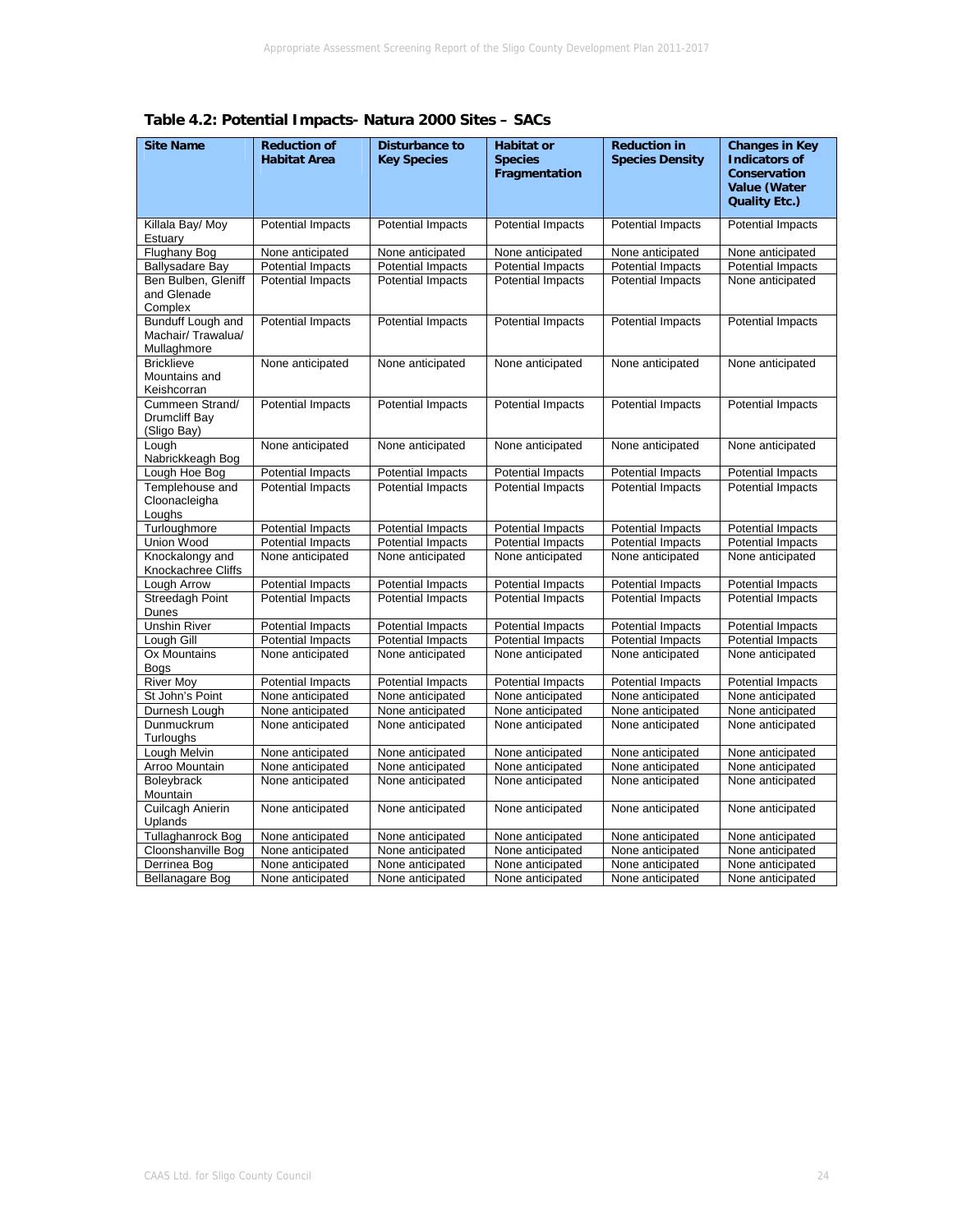# **4.3 Elements of the Plan with Potential to Give Rise to Significant Effects**

In addition to screening Natura 2000 sites that potentially may be impacted by implementation of the Sligo Development Plan, the policies and objectives contained within the plan have also been screened. The results of this screening can be found in **Appendix A**. The screening process identifies whether these policies and objectives are likely to cause any direct, indirect or secondary impacts (either alone or in combination with other plans or projects) on the Natura 2000 network sites. During this assessment a number of factors were taken into account including the sites' conservation objectives and known threats. The overall aim of the assessment is to attempt predict the consequences that can be reasonably foreseen by implementation of a policy or objective.

The approach taken to this element of the screening process is iterative. Where potential impacts are identified, then avoidance measures contained as policies or objectives within the Plan are cited. In some cases is recommended that the policy itself be modified to ensure the impact is mitigated. In this way, the plan is modified to remove or avoid elements that posed obvious risks. This highlights the iterative process of screening when new alternatives that may not have any impact are being considered.

Where possible, the specific sites that may be affected by a particular policy/objective were identified during the screening process. For example, **Chapter 4.4 (Tourism)** of the Plan contains the following objective **O-TOU-2** Provide a walkway through Union Wood, subject to availability of resources. As Union Wood is an SAC designated for Old sessile oak woods, provision of a walkway will lead to habitat loss and fragmentation. Therefore, it has been recommended that the objective should be modified as follows - Examine the feasibility of providing a walkway through Union Wood, subject to availability of resources and compliance with the requirements of the Habitats Directive.

## **4.4 Elements of the Plan that will ensure the protection of the Natura 2000 network**

From the outset, policies that will contribute to the protection of Natura 2000 sites in accordance with the requirements of the Habitats Directive have been included by the plan makers in the Sligo County Development Plan. In particular, the plan includes commitments by Sligo County Council to Protect and maintain the conservation value of all natural heritage sites designated or proposed for designation in accordance with European and national legislation and in other relevant international conventions, agreements and processes. This includes sites designated or proposed as Special Areas of Conservation (SACs), Special Protection Areas (SPAs), Natural Heritage Areas (NHAs), Ramsar sites and Statutory Nature Reserves (**O-NH-1)**.

Also of particular significance are the following two objectives

**O-NH-2** Assess, in accordance with the relevant legislation, all proposed developments which are likely to have a significant effect (directly or through indirect or cumulative impact) on designated natural heritage sites, sites proposed for designation and protected species.

**O-NH-3** When considering any plan or project, the planning authority must comply fully with Article 6 of the EU Habitats Directive (as transposed into Irish Law by the EU Habitats Regulations 1997 and subsequent amendments) and assess whether the plan or project is likely to have a significant impact upon the integrity, conservation objectives and qualifying interests of any Natura 2000 site.

These objectives reiterate the commitment to ensure that all development that arises through implementation of this Plan and which would potentially have a negative impact on the Natura 2000 network, will be subject to assessment under the Habitats Directive.

In addition to the above mentioned objectives, other policies/objectives, which will serve to ensure compliance with the Habitats Directive and the protection of the Natura 2000 network, have also been included in the Plan. These policies include the following:

**SP-SD-10** Carefully manage development patterns in rural areas and facilitate sustainable activities or uses that help preserve the vitality of rural communities while protecting the environment and heritage of the County.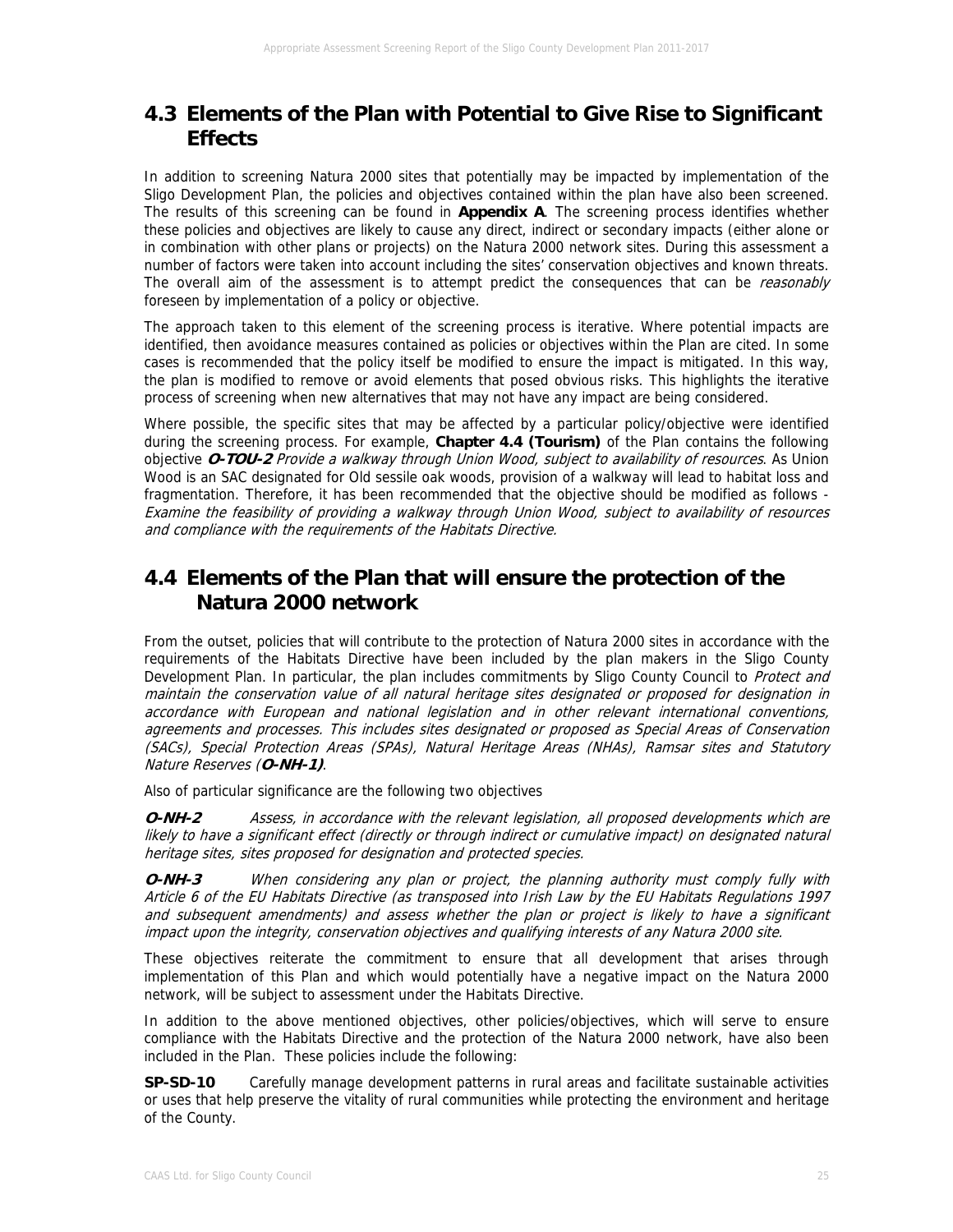#### **Zoning principles**

The approach to zoning is based on the following Zoning Principles

**ZP-3** the core aim of protecting the environment, landscape setting and heritage in and around settlements

#### **Strategic Zoning Policies**

**SP-Z-6** Protect designated nature conservation sites, landscape, archaeology, valuable natural amenity areas, water and natural resources through appropriate zoning designations, while allowing for the possible further expansion of settlements in the long-term.

#### **Policies for agricultural diversification**

**P-AGD-3** Support mechanisms to reduce agricultural pollution and the eutrophication of rivers and lakes.

#### **Tourism development policies**

**P-TOU-1** Promote the development of tourism in a sustainable manner and encourage the provision of a comprehensive range of tourism facilities, subject to location, siting and design criteria, the protection of environmentally sensitive areas and other planning considerations.

**P-TOU-2** Protect and conserve those natural, built and cultural heritage features that form the basis of the County's tourism industry, including areas of important landscape, coastal scenery, areas of important wildlife interest, historic buildings and structures and the traditional form and general appearance of towns and villages.

**P-TOU-4** Strictly control development that might be detrimental to scenic and heritage assets, in cSACs, SPAs, proposed NHAs, designated Sensitive Rural Landscapes and Visually Vulnerable Areas, and along designated Scenic Routes. The Council will use its other statutory procedures, particularly in relation to waste management, water and air pollution, to ensure that these natural amenities remain unpolluted and visually unspoilt.

#### **Coastal zone tourism policies**

**P-CZT-1** Ensure that future caravan, camping and parking facilities in coastal areas will not be visually intrusive or impact on sensitive coastal environments (e.g. sand dune systems), by requiring, inter alia, appropriate siting, layout, design and natural screening.

**P-CZT-3** Promote awareness of the sensitivity of the coastal environment, amongst visitors and residents alike, through the provision of educational/heritage appreciation programmes, public information boards and other appropriate means.

#### **Coastal zone tourism objectives**

**O-CZT-1** Manage and control car parking and vehicular and pedestrian movements on beaches and within dunes and other vulnerable areas. Management and control of carparking shall be carried out in compliance with the Habitats Directive where relevant.

**O-CZT-4** Provide a number of designated facilities and access points for controlled water-sports activities, in a manner that avoids conflict with nature conservation and activities such as swimming, sailing, fishing and mariculture.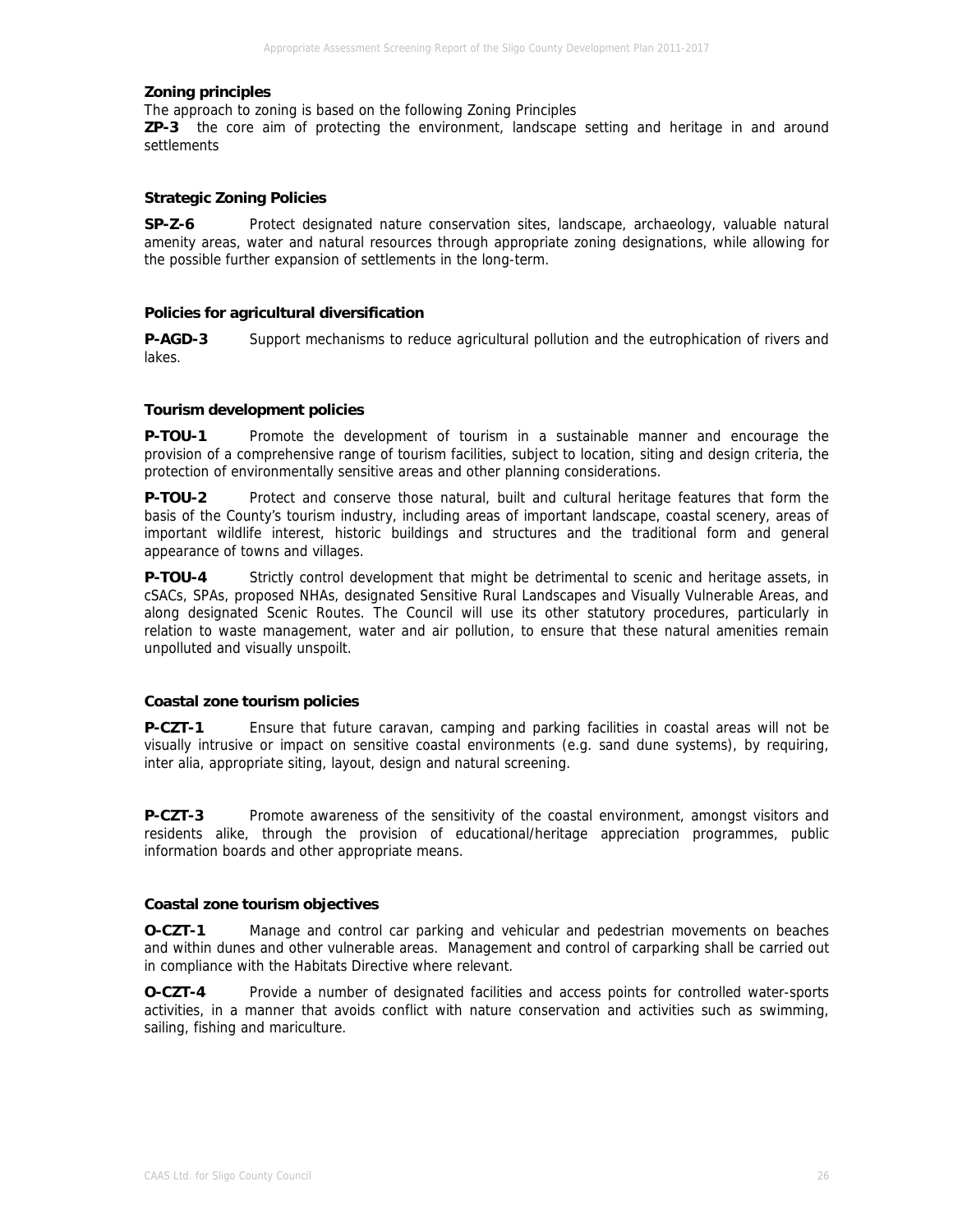#### **Rural Housing Policies**

It is the policy of Sligo County Council to:

**P-RHOU-1** Ensure that, in permitting one-off rural housing, key rural assets such as water quality, natural and cultural heritage and landscape quality are respected and protected.

**P-RHOU-3** Facilitate rural-generated housing in all areas of the County, while providing for urbangenerated housing in Rural Areas in Need of Regeneration, subject to the policy considerations set out below:

b. Control of rural housing in the coastal zone, especially between coastal roads and the sea.

c. Protection of designated heritage sites, such as proposed Natural Heritage Areas (pNHAs), candidate Special Areas of Conservation (cSACs) and Special Protection Areas (SPAs).

e. Protection of key natural assets, such as surface and ground water and aggregate or mineral reserves.

g. Ensuring that physical planning standards are met – e.g. soil conditions suitable for effluent disposal, availability of a suitable and reliable water supply, adequate flood control/avoidance measures. All proposed on-site wastewater treatment systems shall comply with the EPA document "Code of practice for Wastewater Treatment and disposal Systems serving Single House" (2009).

h. Incorporation of existing natural and heritage features into the development, e.g. tree stands, significant hedgerows, stone walling, wetlands and streams.

#### **Sports, recreation and open space policies**

It is the policy of Sligo County Council to:

**P-SRO-11** Ensure that golf course development does not damage or encroach upon vulnerable dune systems and does not impinge on existing rights of way or walking routes**.**

#### **Natural heritage - general policies**

It is the objective of Sligo County Council to:

**P-NH-1** Protect, sustainably manage and enhance the natural heritage, biodiversity, geological heritage, landscape and environment of County Sligo in recognition of its importance for nature conservation and biodiversity, and as a non-renewable resource, in association with all stakeholders.

**P-NH-4** Protect and, where possible, enhance the plant and animal species and their habitats that have been identified under the EU Habitats Directive, EU Birds Directive, the Wildlife Act and the Flora Protection Order.

#### **European and national designated natural heritage sites – objectives**

It is an objective of Sligo County Council to:

#### **Natura 2000 Network**

**O-NH-1** Protect and maintain favourable conservation status and the conservation value of all natural heritage sites designated or proposed for designation in accordance with European and national legislation and in other relevant international conventions, agreements and processes. This includes sites designated or proposed as Special Areas of Conservation (SACs), Special Protection Areas (SPAs), Natural Heritage Areas (NHAs), Ramsar sites and Statutory Nature Reserves.

**O-NH-1a** Promote the maintenance and as appropriate achievement of favourable conservation status of protected habitats and species in association with NPWS.

**O-NH-2** Assess, in accordance with the relevant legislation, all proposed developments which are likely to have a significant effect (directly or through indirect or cumulative impact) on designated natural heritage sites, sites proposed for designation and protected species.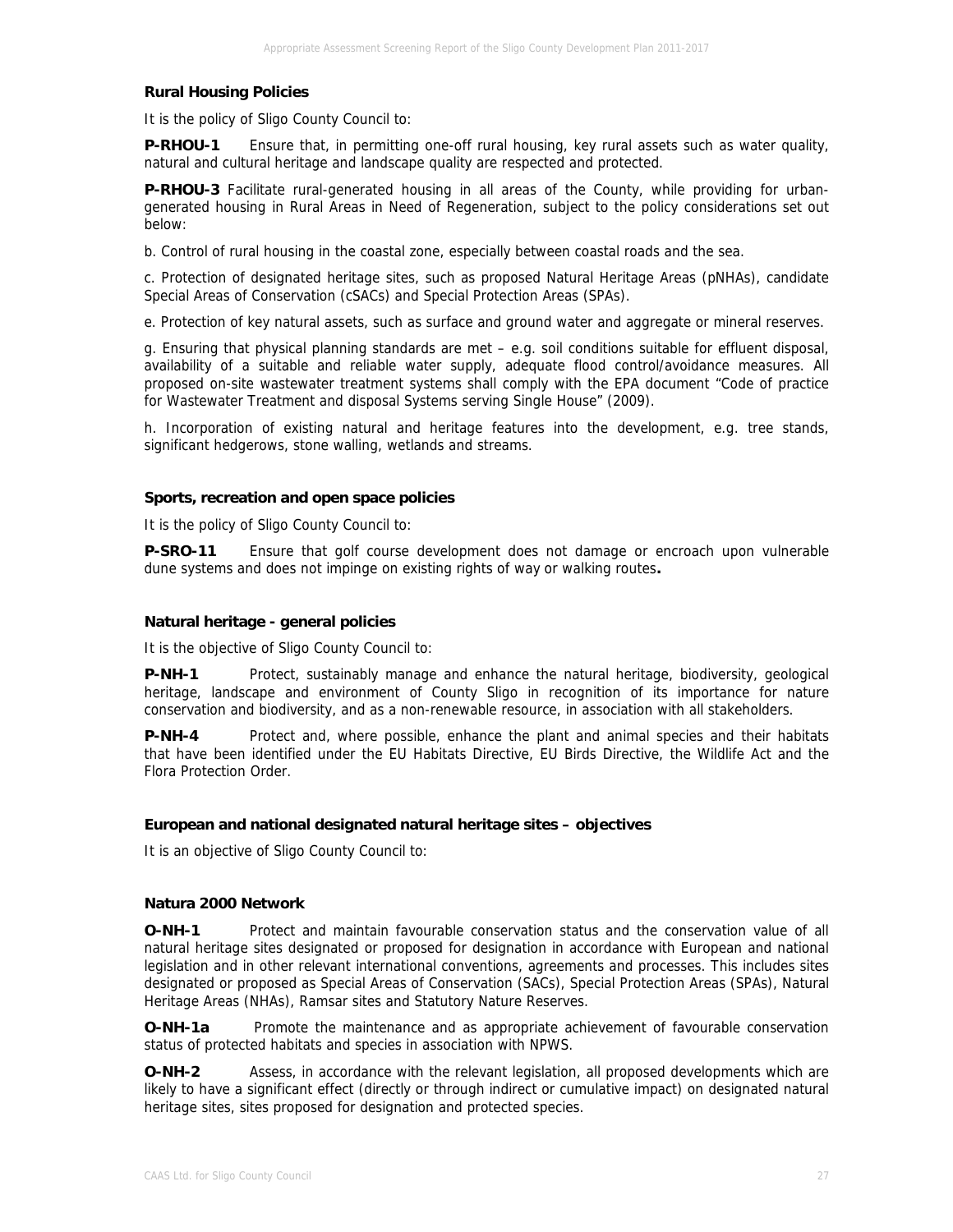**O-NH-3** When considering any plan or project, the planning authority must comply fully with Article 6 of the EU Habitats Directive (as transposed into Irish Law by the EU Habitats Regulations 1997 and subsequent amendments) and assess whether the plan or project is likely to have a significant impact upon the integrity, conservation objectives and qualifying interests of any Natura 2000 site.

**O-NH-4** Consult with the relevant prescribed bodies and appropriate agencies when considering undertaking, approving or authorising developments which are likely to affect designated natural heritage sites or those proposed to be designated.

**O-NH-5** Establish and maintain an up-to-date planning register of all previously adopted and proposed plans/programmes and all granted and proposed developments which are likely to have a significant effect impact (directly or through indirect or cumulative impact) on European Sites within or adjoining the county, to allow for the appropriate assessment of potential 'ex situ' and 'cumulative/in combination' effects of proposed plans, programmes and projects on such sites.

**O-NH-5a** An appropriate assessment screening determination shall be made for all land use plans, related variations and projects in consultation with the National Parks and Wildlife Service with the Department of the Environment, Heritage and Local Government.'

**O-NH-6** Support and co-operate with statutory authorities and others in support of measures taken to manage designated nature conservation sites in order to achieve their conservation objectives and where available specific regard shall be made to Conservation Management Plans and their conservation objectives/management practices where they exist.

**O-NH-7** Promote development for recreational and educational purposes that would not conflict with maintaining favourable conservation status and the meeting of the conservation objectives for designated sites.

### **Nature conservation outside designated sites – policies**

### **It is the policy of Sligo County Council to:**

**P-NH-7** Ensure that development proposals, where relevant, improve the ecological coherence of the Natura 2000 network and encourage the management of landscape features that are of major importance for wild fauna and flora as per Article 10 of the Habitats Directive.

### **Nature conservation outside designated sites – objectives**

### **It is an objective of Sligo County Council to:**

**O-NH-11** Endeavour, where considered necessary, to improve the ecological coherence of the Natura 2000 Network, by encouraging the preservation and management of features of the landscape which are of major importance for wild fauna and flora as referred to in Article 10 of the Habitats Directive. These features include those which, by virtue of their linear and continuous structure (such as rivers with their banks or the traditional systems for marking field boundaries) or their function as stepping stones (such as ponds or small woods), are essential for the migration, dispersal and genetic exchange of wild species

### **Inland waters policies**

It is the policy of Sligo County Council to:

**P-NH-19** Protect rivers, streams and other water courses and their associated Core Riparian Zones (CRZ's) wherever possible and maintain them in an open state capable of providing suitable habitat for fauna and flora.

**P-NH-20** Protect and enhance the natural heritage and landscape character of river and stream corridors and valleys, maintain them free from inappropriate development and make provision for public access where feasible and appropriate.

**P-NH-24** Ensure that proposed developments do not adversely affect groundwater resources.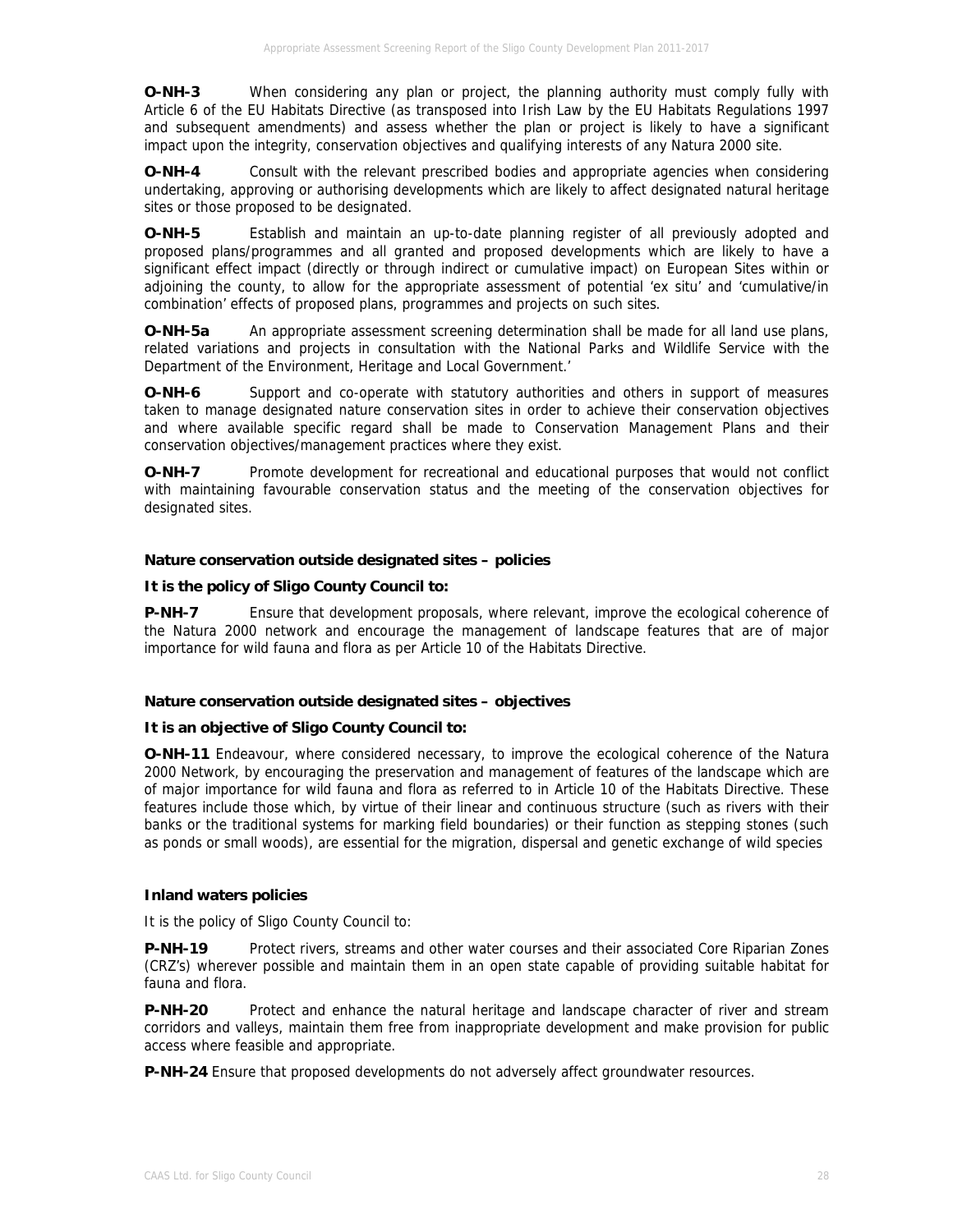#### **Inland waters objectives**

It is an objective of Sligo County Council to:

**O-NH-18** Require that runoff from a developed area does not result in deterioration of downstream watercourses or habitats, and that pollution generated by a development is treated within the development area prior to discharge to local watercourses.

**O-NH-19** Ensure that an appropriate ecological assessment is undertaken for developments with the potential to impact on inland waters.

#### **Protected species policies**

It is the policy of Sligo County Council to:

**P-NH-28** Protect species and their associated habitats that require strict protection under the Habitats Regulations (S.I. No. 94 of 1997, 233 of 1998 and 378 of 2005).

**P-NH-29** Protect animal and bird species and their associated habitats protected under the Wildlife Act 1976 and Wildlife (Amendment) Act 2000.

**P-NH-30** Ensure that development does not have a significant adverse impact, incapable of satisfactory mitigation, on plant, animal or bird species protected by law.

#### **Policies for roads crossing Natura 2000 sites**

It is a policy of Sligo County Council to require any road project which involves crossing a Natura 2000 site to:

**P-N2000-1** Demonstrate the need for the project in light of a "do nothing" context.

**P-N2000-2** Examine the potential for intensifying or upgrading existing roads as an alternative to carrying out new road development affecting a Natura 2000 site.

**P-N2000-3** Develop and evaluate a comprehensive series of plausible alternative routes and design strategies (to include long-span and tunnel options).

**P-N2000-4** Demonstrate how each route has taken due account of, and accommodated ecological and legal considerations and legislative requirements, including the requirements of Article 6(3) and (4) of the Habitats Directive..

**P-N2000-5** Demonstrate that the chosen route will not cause any incursions onto or significant adverse effects on habitats in Natura 2000 sites.

#### **Strategic water, wastewater and storm drainage objectives**

It is an objective of Sligo County Council to:

**SO-W-2** Carry out measures to address deficiencies in existing water and wastewater infrastructure, so as to ensure compliance with regulatory requirements and the objectives of the Water Framework Directive.

#### **Water supply policies**

**P-WS-2** Conserve water supplies through the minimisation of leakage and wastage in the interests of efficiency and sustainability**.** 

**P-WS-3** Promote public awareness and involvement in water conservation measures

**P-WS-5** Promote the inclusion of water conservation and sustainability measures so as to minimise the use of potable water in new developments.

**P-WS-6** Ensure compliance with the requirements of the EU Drinking water Directive 98/83/EC and the European Communities (Drinking Water) (No.2) Regulations, 2007 for all drinking water supplies.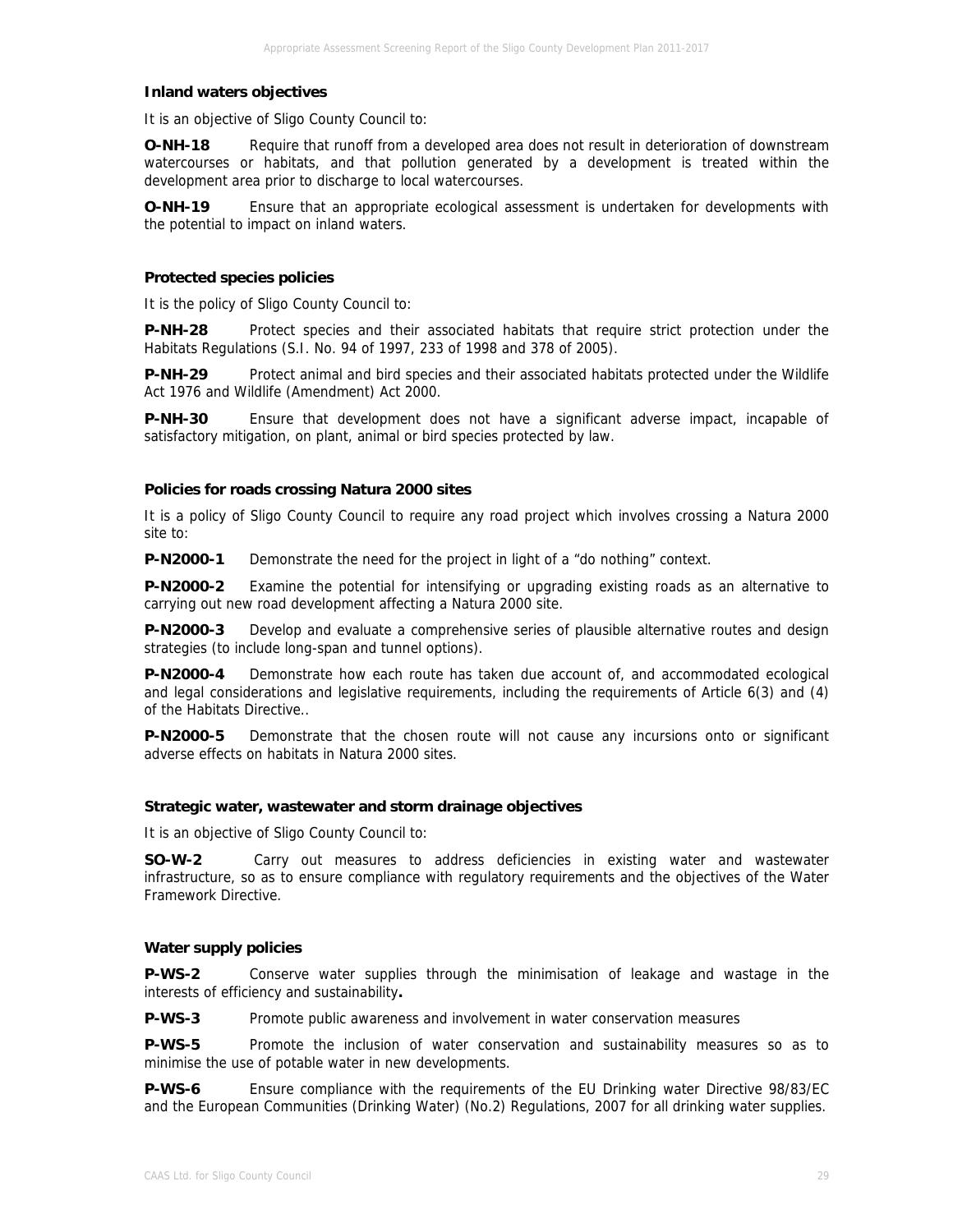#### **Wastewater policies**

It is the policy of Sligo County Council to:

**P-WW-1** Ensure sustainable collection, treatment and discharge of wastewater effluent generated within the County.

**P-WW-7** Ensure that public wastewater treatment infrastructure is in place, with adequate capacity, prior to developments being occupied.

**P-WW-10** Prohibit the discharge or disposal of domestic wastewater from one-off houses, following treatment, to surface water bodies.

**P-WW-13** Regulate discharges to local authority sewerage schemes to protect and improve groundwater and surface water quality in accordance with the requirements of the Water Framework Directive.

**P-WW-14** Ensure tertiary treatment (phosphorus removal) is provided in proposed upgrades to existing or new local authority wastewater treatment infrastructure.

#### **Wastewater objectives**

#### **It is the objective of Sligo County Council to:**

**O-WW-6** Achieve compliance with the Urban Wastewater Treatment (Amendment) Regulations 2004 with regard to wastewater collection, treatment and discharge and implement the relevant recommendations set out in Urban Waste Water Discharges in Ireland for Population Equivalents Greater than 500 Persons – A Report for the Years 2006 and 2007 (EPA).

**O-WW-8** Achieve compliance with the requirements of the Water Framework Directive.

#### **Water quality policies**

It is the policy of Sligo County Council to:

**P-WQ-1** Ensure that all development proposals have regard to the policies, objectives and measures detailed in the River Basin Management Plans.

**P-WQ-2** Ensure that all development proposals have regard to the policies and objectives of the Sligo Groundwater Protection Scheme to ensure the protection of groundwater resources and groundwater dependent habitats and species.

**P-WQ-3** Ensure compliance with the provisions of the European Communities Environmental Objectives (Surface Waters) Regulations 2009 and the European Communities Environmental Objectives (Groundwater) Regulations 2010 (S.I.9 of 2010) and the Groundwater Directive (2006/118/EC) on the protection of groundwater against pollution and deterioration..

**P-WQ-4** Ensure compliance with the provisions of the European Communities (Quality of Shellfish Waters) Regulations and the objectives of Shellfish Pollution Reduction Programmes.

**P-WQ-5** Ensure compliance with the requirements of the Bathing Water Quality Regulations 2008 (S.I. No. 79 of 2008).

**P-WQ-6** Protect the quality of estuarine, coastal and designated Shellfish Waters by controlling land-based discharges to these waters.

**P-WQ-7** Strictly limit and control new development in or near the catchment areas of water bodies, particularly salmonid rivers and those that are the source of the following drinking water supplies:

**P-WQ-10** Prohibit any development which is likely to lead to the deterioration of water quality.

- Lough Gill
- Lough Arrow
- Kilsellagh Source catchment
- Lough Talt
- Lough Easky
- Gortnaleck and Lyle streams
- Riverstown Source Catchment
- GWS Source Catchments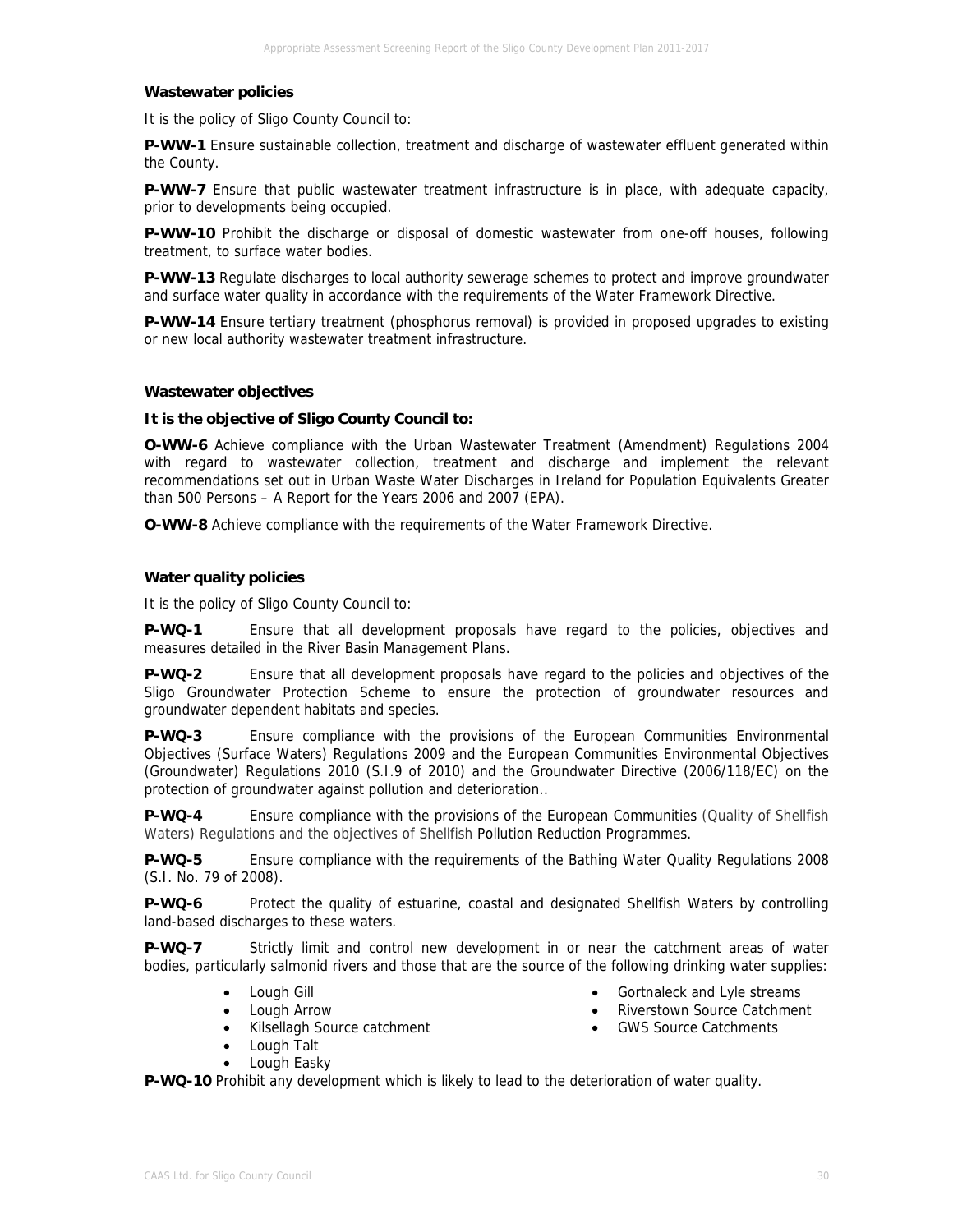#### **Water quality objectives**

It is an objective of Sligo County Council to:

**O-WQ-1** Implement the management measures contained in the Western RBD, Shannon International RBD and North-western International RBD Management Plans.

**O-WQ-3** Ensure the continuation of measures to enforce water pollution legislation.

**O-WQ-6** Require farmers in high-risk areas to prepare nutrient management plans.

**O-WQ-8** Maintain existing satisfactory water quality and improve all unsatisfactory waters in the County in accordance with the provisions of the EU Water Framework Directive (2000/60/EC)).

**O-WQ-10** Require that all discharges to waters and sewers be licensed in accordance with the provisions of the Local Government (Water Pollution) Acts 1977 & 1990, European Communities Environmental Objectives (Surface Waters) Regulations 2009 (S.I. No. 272 of 2009) and European Communities Environmental Objectives (Groundwater) Regulations, 2010.

#### **Policies for coastal protection**

**P-CP-1** Ensure that regard is paid to visual and environmental considerations in the design of coastal defence works.

**P-CP-2** Ensure that any developments permitted within the coastal zone are appropriately sited, having regard to coastal flooding, vulnerability and the predicted rise in sea level.

**P-CP-3** Require that flood risk assessment is carried out in relation to development proposals within the coastal zones, where appropriate.

**P-CP-4** Establish development limits and natural buffers at the coast, particularly in conjunction with the preparation of local area plans and mini-plans.

**P-CP-5** Strictly control the nature and pattern of development on all promontories and headlands, and ensure that, if development is permitted, it is designed and landscaped to the highest standards. Landscaping will be of a type that is predominantly native to the area and sea-salt spray-resistant.

#### **Policies for the provision of electricity**

**P-REN-2** Encourage and facilitate the sustainable production of energy from renewable sources, energy conversion and capture in forms such as wind power, hydro-power, wave-generated energy, biomass, solar technology and energy-efficient building design/servicing. All such development proposals will be assessed for their compliance with the Habitats Directive, potential impact on designated Sensitive Rural Landscapes, Visually Vulnerable Areas, Scenic Routes and scenic views, as well as in accordance with strict location, siting and design criteria.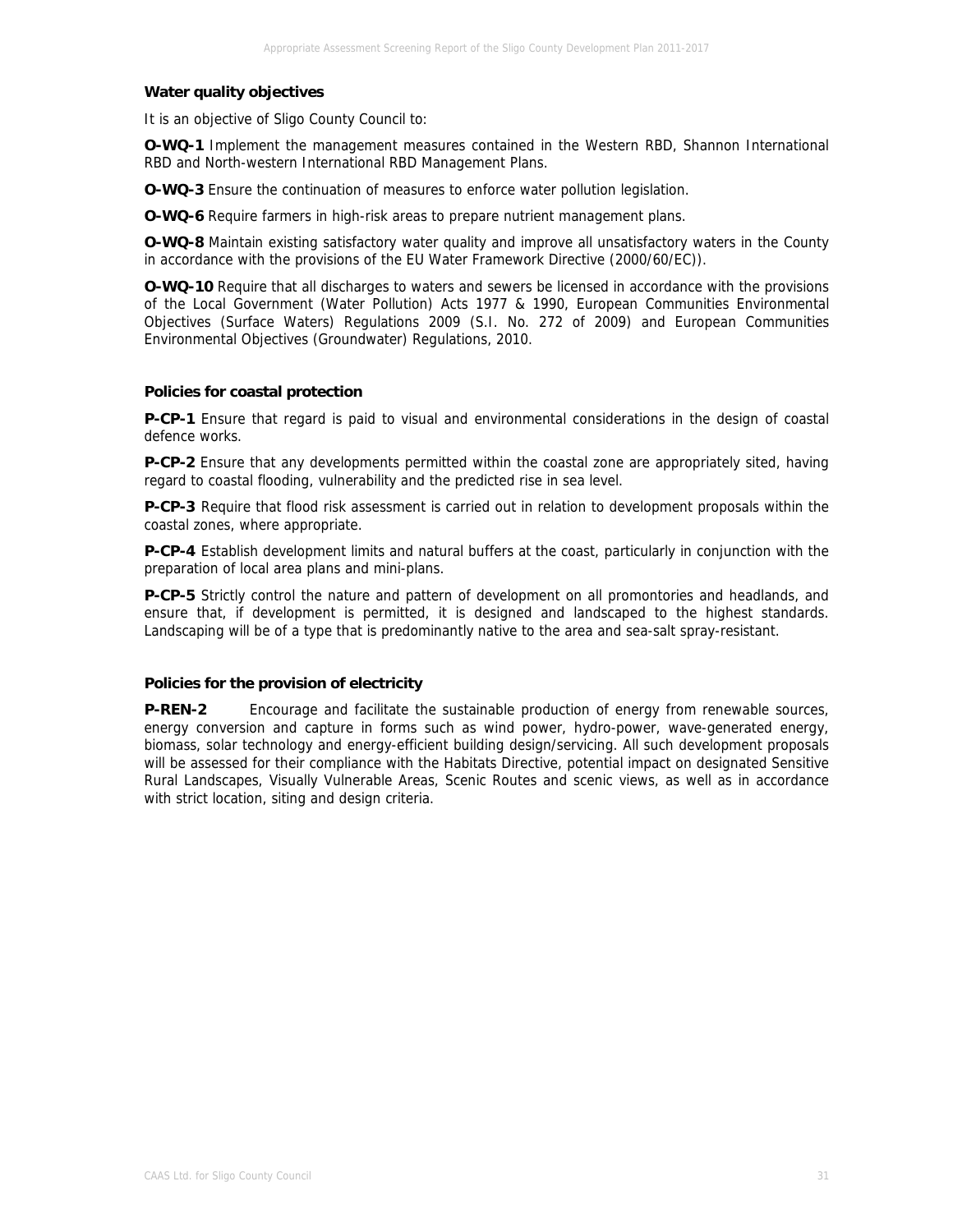# **Section 5 Recommended Changes to the plan**

# **5.1 Changes to the Development Plan objectives and policies**

Table 5.1 outlines changes to the wording of the policies/objectives of the Sligo CDP that were recommended following the screening exercise. The changes that were implemented are outlined in red type with the original wording in black.

#### **Table 5.1: Recommended Changes to Objectives and Policies**

| <b>Objectives and Policies</b>                                                                                                       |
|--------------------------------------------------------------------------------------------------------------------------------------|
| Aquaculture, mariculture and fishing policies                                                                                        |
| It is the policy of Sligo County Council to:                                                                                         |
| P-AMF-1 Encourage and facilitate mariculture development associated with job creation, in a manner that is compatible with other     |
| uses of the Sligo coast, and subject to compliance with the requirements of the Habitats Directive                                   |
| P-AMF-3 Support and facilitate the development of the existing fishing industry, where such development is compatible with           |
| provisions for the protection of the Natura 2000 network                                                                             |
| P-AMF-4 Encourage the expansion of sport fishing, subject to compliance with the requirements of the Habitats Directive              |
| P-TOU-5 Provide signposting and improve roads, existing amenity and viewing areas, and provide for car parking, public facilities    |
| and access in scenic areas, subject to compliance with the requirements of the Habitats Directive                                    |
| P-TOU-6 In recognising the special amenity value of mountains, moorlands and forests, valleys and lakes, it is the Council's policy  |
| to encourage use of these areas for activities such as touring, sightseeing, mountaineering, and hillwalking, subject to compliance  |
| with the requirements of the Habitats Directive.                                                                                     |
| This will be done in co-operation with state agencies and other interested bodies and local community groups. In this regard, the    |
| Council will, within financial resources, improve access and create public rights of way.                                            |
| P-TOU-9 Support and promote, with the co-operation of private landowners, public access to heritage sites and features of            |
| archaeological interest, coastal areas, mountains, rivers, lakes and other natural amenities, subject to compliance with the         |
| requirements of the Habitats Directive                                                                                               |
| Promote the development of eco-tourism and other leisure activities, in an effort to diversify the range of<br>P-TOU-10              |
| tourist experiences available in the County and extend the tourist season, subject to compliance with the requirements of the        |
| <b>Habitats Directive</b>                                                                                                            |
| <b>Tourism development objectives</b>                                                                                                |
| It is an objective of Sligo County Council to:                                                                                       |
| O-TOU-1 Secure the establishment of a flagship visitor attraction in the County, subject to normal development control standards     |
| and compliance with the requirements of the Habitats Directive                                                                       |
| O-TOU-2 Examine the feasibility of providing a walkway through Union Wood, subject to availability of resources and compliance       |
|                                                                                                                                      |
| with the requirements of the Habitats Directive                                                                                      |
| P-CZT-1 Ensure that future caravan, camping and parking facilities in coastal areas will not be visually intrusive or impact on      |
| sensitive coastal environments (e.g. sand dune systems), by requiring, inter alia, appropriate siting, layout, design and natural    |
| screening and compliance with the requirements of the Habitats Directive                                                             |
| P-CZT-2 Ensure Seek continued compliance with EU Directives on water quality for all bathing beaches.                                |
| P-CZT-5 Maintain and develop small piers and harbours along the Sligo Coast, subject to funding and compliance with the              |
| requirements of the Habitats Directive                                                                                               |
| <b>Coastal zone tourism objectives</b>                                                                                               |
| It is an objective of Sligo County Council to:                                                                                       |
| O-CZT-1 Manage and control car parking and vehicular and pedestrian movements on beaches and within dunes and other                  |
| vulnerable areas management and control of carparking shall be carried out in compliance with the Habitats Directive where           |
| relevant.                                                                                                                            |
| O-CZT-2 Develop green parking areas in appropriate coastal locations, i.e. soft areas that can be left in their natural state during |
| out-of-season months and used to provide overflow facilities during peak periods. The development of such carparking areas shall     |
| be subject to compliance with the requirements of the Habitats Directive                                                             |
| O-CZT-5 Liaise with the National Waymarked Ways Advisory Committee to investigate the possibility of providing a coastal path        |
| along the coastline of County Sligo. Development of a coastal path shall be subject to compliance with the requirements of the       |
| <b>Habitats Directive</b>                                                                                                            |
| P-SRO-9 Preserve and improve access for the public to coastal, riverside, upland and other areas that have traditionally been used   |
| for outdoor recreation, subject to compliance with the requirements of the Habitats Directive                                        |
| Landscape character assessment and protection policies                                                                               |
| It is the policy of Sligo County Council to:                                                                                         |
| P-LCAP-8<br>Promote the development of tourism in a sustainable manner and encourage the provision of a comprehensive                |
| range of tourist facilities, subject to location, siting and design criteria and compliance with the Habitats Directive              |
| <b>Mobility - strategic policies</b>                                                                                                 |
| It is the policy of Sligo County Council to:                                                                                         |
| SP-MOB-6<br>Promote the reopening of the Western Rail Corridor from Athenry to Sligo, subject to compliance with the                 |
| requirements of the Habitats Directive                                                                                               |
| Promote improved access to and sustainable development and operation of Sligo Regional Airport and Sligo<br>SP-MOB-9                 |
| Port. Any development that occurs through the implementation of this policy shall be subject to compliance with the requirements     |
| of the Habitats Directive                                                                                                            |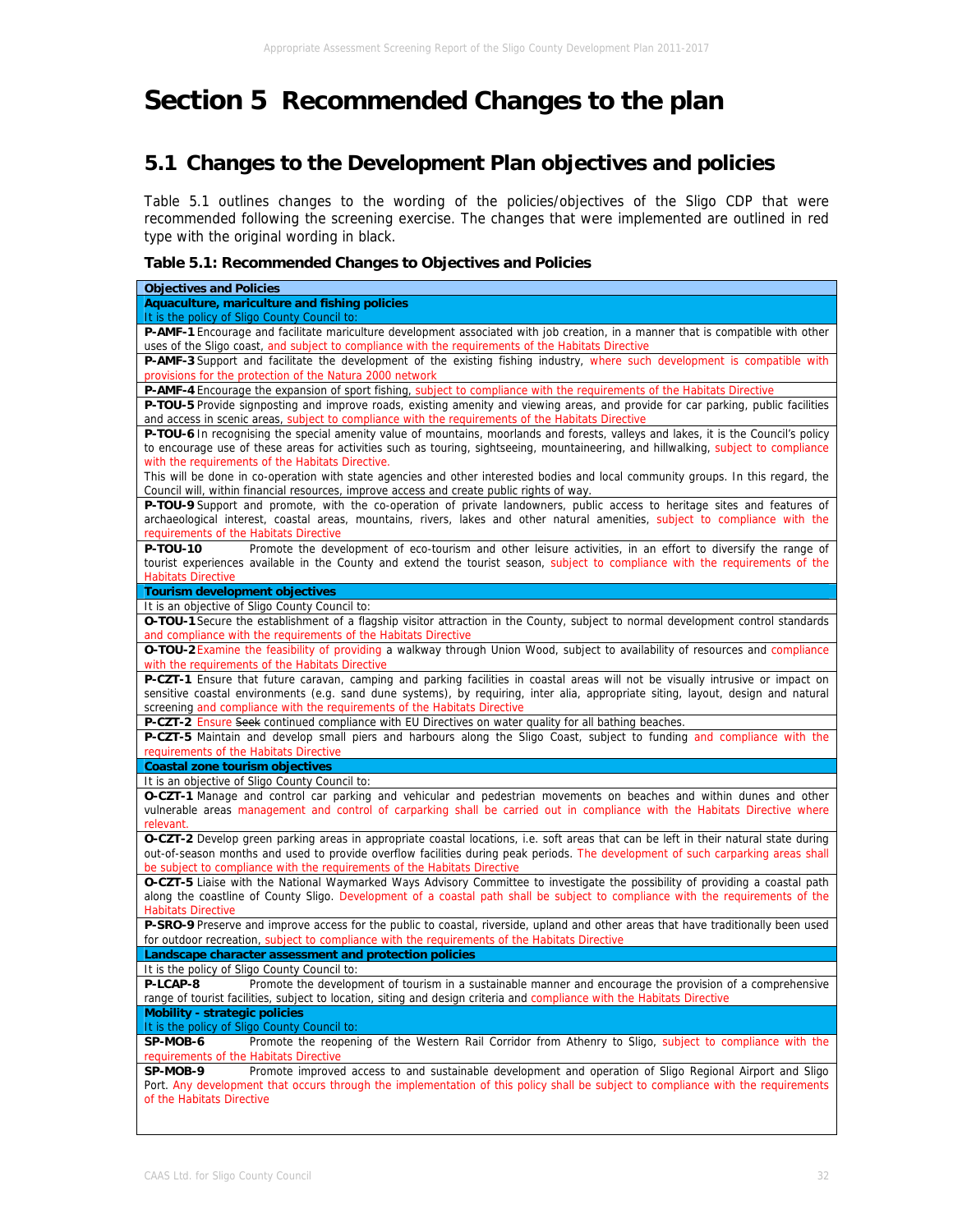| <b>Objectives and Policies</b>                                                                                                                                                                                                                       |
|------------------------------------------------------------------------------------------------------------------------------------------------------------------------------------------------------------------------------------------------------|
| <b>Public transport policies</b>                                                                                                                                                                                                                     |
| It is the policy of Sligo County Council to:                                                                                                                                                                                                         |
| P-PT-4 Promote the development of the Western Rail Corridor, as a strategic transport corridor linking Sligo and the North-West                                                                                                                      |
| with Mayo, Galway and Limerick. Any development that occurs through the implementation of this policy shall be subject to<br>compliance with the requirements of the Habitats Directive.                                                             |
| <b>Public transport objectives</b>                                                                                                                                                                                                                   |
| It is an objective of Sligo County Council to:                                                                                                                                                                                                       |
| O-PT-2 Examine the feasibility of a rail link between Sligo and Derry via Manorhamilton and Enniskillen, and the integration of                                                                                                                      |
| such a rail link with new national road alignments and designs, i.e. N16 (Enniskillen Road). Any development that occurs through<br>the implementation of this policy shall be subject to compliance with the requirements of the Habitats Directive |
| Policies for roads and other linear infrastructure crossing Natura 2000 sites                                                                                                                                                                        |
| It is a policy of Sligo County Council to require any road project which involves crossing a Natura 2000 site to:                                                                                                                                    |
| Demonstrate the need for the project in light of a "do nothing" context.<br>P-N2000-1                                                                                                                                                                |
| P-N2000-2<br>Examine the potential for intensifying or upgrading existing roads as an alternative to carrying out new road                                                                                                                           |
| development affecting a Natura 2000 site.                                                                                                                                                                                                            |
| Develop and evaluate a comprehensive series of plausible alternative routes and design strategies (to include<br>P-N2000-3                                                                                                                           |
| long-span and tunnel options).                                                                                                                                                                                                                       |
| P-N2000-4<br>Demonstrate how each route has taken due account of, and accommodated ecological considerations and                                                                                                                                     |
| legislative requirements.                                                                                                                                                                                                                            |
| P-N2000-5<br>Demonstrate that the chosen route will not cause any incursions onto or significant adverse effects on habitats                                                                                                                         |
| in Natura 2000 sites.                                                                                                                                                                                                                                |
| <b>National roads objectives</b>                                                                                                                                                                                                                     |
| It is an objective of Sligo County Council to:<br>O-NR-1 Facilitate programmed improvements to the National Road network including the programme of realignments and                                                                                 |
| upgrades, as set out in Table 8.B, subject to compliance with the requirements of the Habitats Directive                                                                                                                                             |
| Non-national roads and bridges objectives                                                                                                                                                                                                            |
| It is an objective of Sligo County Council to:                                                                                                                                                                                                       |
| O-NNR-3<br>Improve road access to Sligo Regional Airport, subject to compliance with the requirements of the Habitats                                                                                                                                |
| <b>Directive</b>                                                                                                                                                                                                                                     |
| Carry out improvement works on regional and local roads, and in particular to the regional road network as set<br>O-NNR-5                                                                                                                            |
| out in Table 8.C, subject to compliance with the requirements of the Habitats Directive                                                                                                                                                              |
| Continue to maintain, repair, replace and preserve the considerable bridge stock of the county, subject to<br>O-NNR-6                                                                                                                                |
| compliance with the requirements of the Habitats Directive                                                                                                                                                                                           |
| <b>Cycling and walking objectives</b>                                                                                                                                                                                                                |
| It is an objective of Sligo County Council to:                                                                                                                                                                                                       |
| O-CW-1 Provide, improve and extend cycle routes on existing roads, proposed roads, roads being upgraded and green corridors,                                                                                                                         |
| where feasible, practical and subject to compliance with Habitats Directive<br>O-CW-2 Develop cycle routes from Strandhill, Rosses Point, Ballysadare and Collooney to Sligo City, subject to compliance with                                        |
| <b>Habitats Directive</b>                                                                                                                                                                                                                            |
| <b>Airports objective</b>                                                                                                                                                                                                                            |
| It is an objective of Sligo County Council to:                                                                                                                                                                                                       |
| Promote and support improved access to and expansion of Sligo Regional and Knock International Airports, so as to<br>$O - A - 1$                                                                                                                     |
| secure a better level and frequency of service and promote Sligo's accessibility to tourists and businesses, both nationally and                                                                                                                     |
| internationally. Any development that occurs through the implementation of this policy shall be subject to compliance with the                                                                                                                       |
| requirements of the Habitats Directive                                                                                                                                                                                                               |
| <b>Water supply policies</b>                                                                                                                                                                                                                         |
| It is the policy of Sligo County Council to:                                                                                                                                                                                                         |
| P-WS-1 Ensure an adequate, sustainable and economic supply of good quality water for domestic, commercial and industrial use,                                                                                                                        |
| subject to compliance with the requirements of the Habitats Directive                                                                                                                                                                                |
| <b>Water supply objectives</b>                                                                                                                                                                                                                       |
| It is the objective of Sligo County Council to:                                                                                                                                                                                                      |
| O-WS-1 Complete the construction of the new water treatment plant at Kilsellagh subject to compliance with the requirements of                                                                                                                       |
| the Habitats Directive                                                                                                                                                                                                                               |
| O-WS-2 Complete the planning and construction of the new water treatment plant at Lough Talt subject to compliance with the                                                                                                                          |
| requirements of the Habitats Directive                                                                                                                                                                                                               |
| O-WS-3 Extend the existing water treatment plant at Foxes Den (depending on future growth in the Sligo and Environs area)                                                                                                                            |
| subject to compliance with the requirements of the Habitats Directive                                                                                                                                                                                |
| O-WS-4 Carry out a strategic review of both North Sligo and Lough Easky Regional Water Supply Schemes. Any development that                                                                                                                          |
| occurs through the implementation of this policy shall be subject to compliance with the requirements of the Habitats Directive                                                                                                                      |
| O-WS-9 Continue to implement the annual Rural Water Programme. Any development that occurs through the implementation of                                                                                                                             |
| this policy shall be subject to compliance with the requirements of the Habitats Directive                                                                                                                                                           |
| O-WS-10 Advance all the schemes listed on the Water Services Investment Programmes, subject to compliance with the                                                                                                                                   |
| requirements of the Habitats Directive                                                                                                                                                                                                               |
| <b>Wastewater objectives</b>                                                                                                                                                                                                                         |
| It is the objective of Sligo County Council to:                                                                                                                                                                                                      |
| O-WW-2 Complete the planning and construction of the new water treatment plant at Ballintogher, Bunnanadden, Cliffony,                                                                                                                               |
| Ballinacarrow, Mullaghmore and Ballygawley, subject to necessary approvals and compliance with the requirements of the Habitats                                                                                                                      |
| <b>Directive</b>                                                                                                                                                                                                                                     |
| O-WW-4 Complete the planning stage for upgrade works to Collooney and Ballymote WWTPs, subject to necessary approvals and<br>compliance with the requirements of the Habitats Directive                                                              |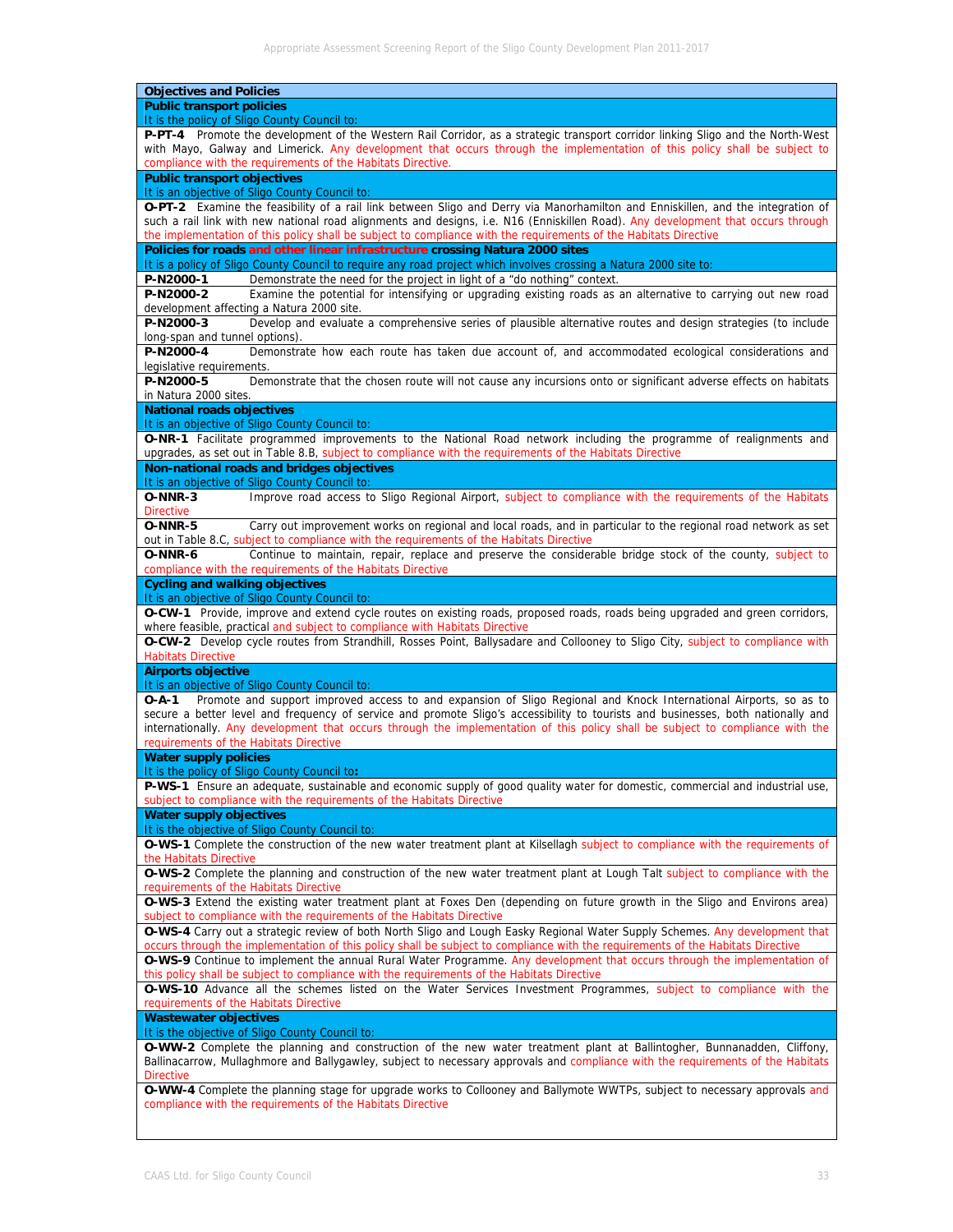| <b>Objectives and Policies</b>                                                                                                                                                                                                                                                                                                                                                                                                                                                                                                                                                                                               |
|------------------------------------------------------------------------------------------------------------------------------------------------------------------------------------------------------------------------------------------------------------------------------------------------------------------------------------------------------------------------------------------------------------------------------------------------------------------------------------------------------------------------------------------------------------------------------------------------------------------------------|
| <b>Objectives for coastal protection</b>                                                                                                                                                                                                                                                                                                                                                                                                                                                                                                                                                                                     |
| <b>O-CP-3</b> Monitor existing dune management schemes on an ongoing basis and effect appropriate repairs, improvements and                                                                                                                                                                                                                                                                                                                                                                                                                                                                                                  |
| extensions, subject to the availability of resources and compliance with the Habitats Directive                                                                                                                                                                                                                                                                                                                                                                                                                                                                                                                              |
| Policies for the provision of electricity                                                                                                                                                                                                                                                                                                                                                                                                                                                                                                                                                                                    |
| <b>P-REN-2</b> Encourage and facilitate the production of energy from renewable sources, energy conversion and capture in forms such<br>as wind power, hydro-power, wave-generated energy, biomass, solar technology and energy-efficient building design/servicing. All<br>such development proposals will be assessed for their potential impact on Natura 2000 sites their compliance with the Habitats<br>Directive, potential impact on designated Sensitive Rural Landscapes, Visually Vulnerable Areas, Scenic Routes and scenic views, as<br>well as in accordance with strict location, siting and design criteria. |

# **5.2 Screening the Mini-plans**

### **5.2.1 Objectives**

The Sligo County Development Plan contains thirty mini-plans. A mini-plan is a short document that indicates the specific policies and objectives applying to a settlement in addition to the strategic and general policies and objectives contained in the development plan. A mini-plan also contains a zoning map and a second map showing specific objectives for its area. General policies governing the Mini-plans are included in Section 13 of the development plan.

The settlements subject to mini-plans are:

Aclare, Ballinacarrow, Ballinafad, Ballincar, Ballintogher, Ballygawley, Ballysadare, Banada, Bunnanadden, Carney, Castlebaldwin, Cliffony, Cloonacool, Collooney, Coolaney, Culfadda, Curry, Dromore West, Drumcliff, Easkey, Geevagh, Gorteen, Grange, Monasteraden, Mullaghmore, Ransboro, Rathcormack, Riverstown, Rosses Point, and Tourlestrane.

These miniplans, along with the accompanying maps have been screened for compliance with the Habitats Directive. A number of the mini-plans contain objectives that may lead to potential impacts on the Natura 2000 network such as the provision of riverwalks, construction of WWTPs adjacent to rivers and recreational facilities adjacent to the coast. In order to ensure that individual projects that may arise through implementation of the mini-plans are screened for compliance with the Habitats Directive, the following policy has been added to **Section 13.1 (Landscape, natural heritage, open space) policies** of the Development Plan, which outlines the General Policies relating to the mini-plans:

F. When considering any proposed development within the mini-plan areas, the planning authority must comply fully with Article 6 of the EU Habitats Directive (as transposed into Irish Law by the EU Habitats Regulations 1997 and subsequent amendments) and assess whether the proposed development is likely to have a significant impact upon the integrity, conservation objectives and qualifying interests of any Natura 2000 site, notwithstanding any particular mini-plan objective that may apply to the relevant lands.

### **5.2.2 Zoning**

The purpose of land use zoning is to indicate the intended uses of all lands within the zoned settlements – in accordance with the policies and objectives of the Plan – to promote orderly development and to prevent the co-location of incompatible or conflicting uses. The Zoning Strategy for County Sligo seeks to ensure that adequate amounts of land are reserved at appropriate locations in order to allow the location of particular types of development as required to fulfil the aspirations outlined in this Plan.

A number of the mini-plan zoning maps show an overlap between the boundaries of Natura 2000 sites and zoned land, particularly where zoned land occurs adjacent to designated rivers . Where this occurs, it generally reflects current land use and would not necessarily lead to development within a designated site. Where zoning does not reflect current land use, but would in principle allow for development within or adjacent to a Natura 2000 site, any such development must comply with Article 6 of the Habitats Directive, as outlined in Section 5.2.1 above.

In addition, all watercourses are protected by a buffer zone. The following policies, included in Section 13 of the Plan, outline how these buffer zones will be protected.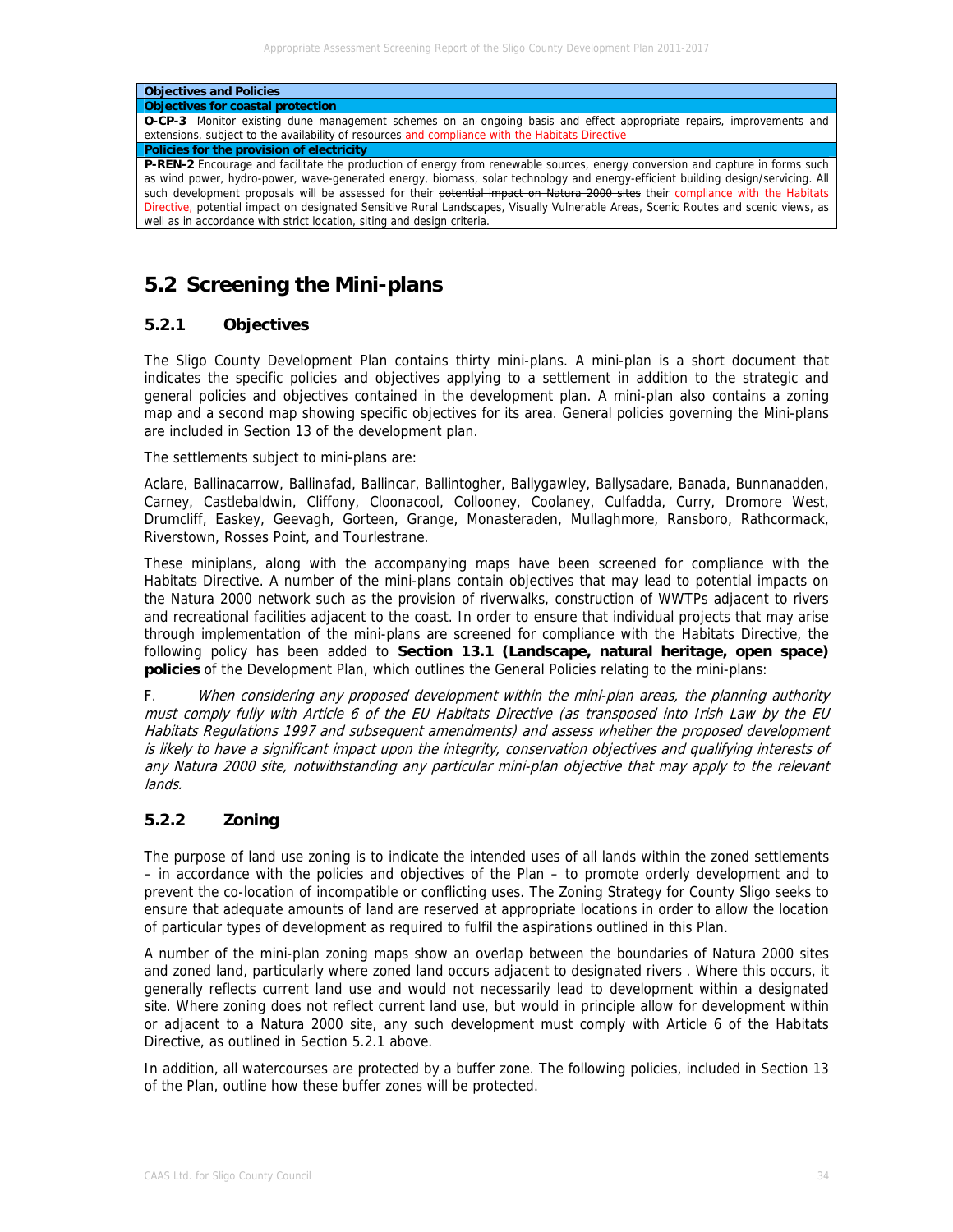#### **13.1 Landscape, natural heritage, open space policies**

A. Protect and enhance all river banks as wildlife corridors. In order to assist in this regard, the planning authority will establish a 20-metre wide river buffer zone along both sides of all rivers.

B. Require development proposals to maintain the river buffer zone free from development (apart from river bank enhancement works). Exceptions may also be considered in the case of brownfield sites and in cases where the maintenance of the zone is not practically achievable. In such cases, a reduced buffer width may be accepted. Any such cases will be assessed on an individual basis.

C. Ensure that river bank enhancement works and any other development along rivers are undertaken only after consultation with the North Western Regional Fisheries Board and the National Parks and Wildlife Service of the Department of Environment, Heritage and Local Government.

#### **13.3 Transport, circulation and parking policies**

G. Any proposal for the provision of pedestrian/cycle links along riverside areas shall be screened for the requirement of an appropriate assessment in compliance with Article 6 of the EU Habitats Directive (as transposed into Irish Law by the EU Habitats Regulations 1997 and subsequent amendments), and in accordance with the policies outlined in Section 7.1 of this Plan.

### **5.2.3 Cumulative Impacts of the Mini-plans**

Screening of the miniplans identified a number of Natura 2000 sites where cumulative impacts could potentially occur (Table 5.2). Additional policies have been added to the CDP to ensure that cumulative impacts will not adversely affect the integrity of the Natura 2000 network. These policies include the following:

13.1.F. When considering any proposed development within the mini-plan areas, the planning authority must comply fully with Article 6 of the EU Habitats Directive (as transposed into Irish Law by the EU Habitats Regulations 1997 and subsequent amendments) and assess whether the proposed development is likely to have a significant impact upon the integrity, conservation objectives and qualifying interests of any Natura 2000 site, notwithstanding any particular mini-plan objective that may apply to the relevant lands.

P-DCA-4 Any development proposal in coastal areas will be subject to the requirements of the Habitats Directive, including the assessment of potential cumulative, in-combination effects in association with other, plans, programmes, projects and works.

O-NH-5 Establish and maintain an up-to-date planning register of all previously adopted and proposed plans/programmes and all granted and proposed developments which are likely to have a significant effect (directly or through indirect or cumulative/in-combination effects) on European Sites within or adjoining the county, to allow for the appropriate assessment of potential ex-situ and cumulative/incombination' effects of proposed plans, programmes and projects on such sites.

Detailed policies are also included in the CDP to ensure that specific impacts from implementation of the Mini-plans will not occur. These are outlined in detail in Table 2 of the Screening Report Appendix.

| Table 5.2: Natura 2000 Sites Potentially Affected by Mini-plans |  |
|-----------------------------------------------------------------|--|
|-----------------------------------------------------------------|--|

| <b>MiniPlan</b>                               | Natura 2000 that may be affected                |
|-----------------------------------------------|-------------------------------------------------|
| Aclare, Banada, Cloonacool, Curry             | 002298 River Moy                                |
| Ballinacarrow, Ballygawley, Ballysadare,      | 001898 Unshin River                             |
| Castlebaldwin, Collooney, Coolaney, Culfadda, |                                                 |
| Riverstown                                    |                                                 |
| Ballinacarrow, Ballysadare, Culfadda          | 000622 Ballysadare Bay                          |
|                                               | 004129 Ballysadare Bay SPA                      |
| Balinafad, Castlebaldwin                      | 001673 Lough Arrow                              |
| Balinafad, Castlebaldwin                      | 004050 Lough Arrow SPA                          |
| Ballincar, Carney, Rathcormack, Rosses Point, | 000627 Cummeen Strand/Drumcliff Bay (Sligo Bay) |
| <b>Drumcliff</b>                              | 004035 Cummeen Strand SPA                       |
| Bunnanadden, Gorteen                          | 000636 Templehouse And Cloonacleigha Loughs     |
|                                               | Templehouse and Cloonacleigha Lough SAC         |
| Cliffony, Mullaghmore                         | 000625 Bunduff Lough And                        |
|                                               | Machair/Trawalua/Mullaghmore.                   |